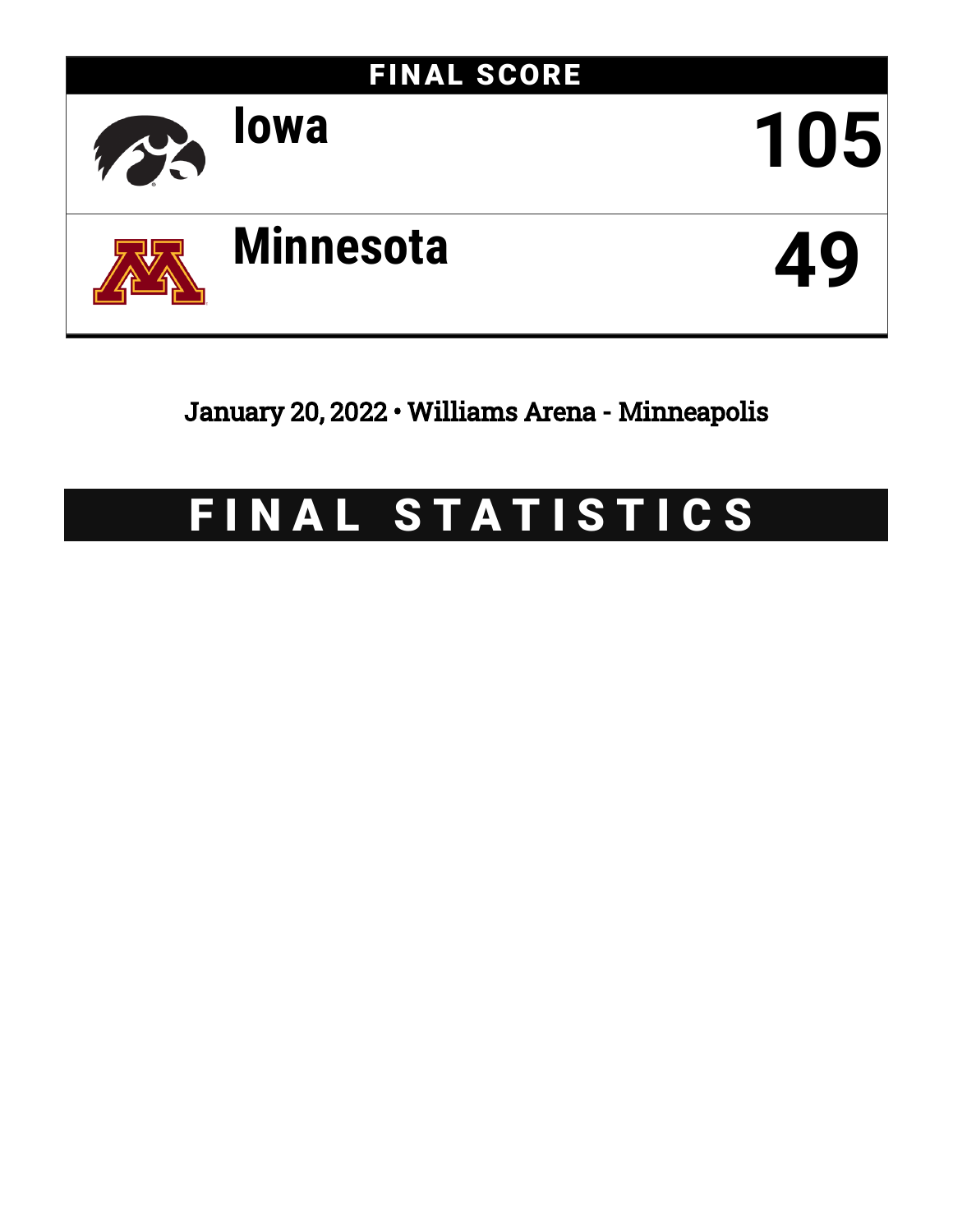# **Official Box Score Iowa vs Minnesota Game Totals -- Final Statistics January 20, 2022 at Williams Arena - Minneapolis**



# **Iowa 105**

| No. | Plaver              | S  | <b>Pts</b>      | FG       | 3FG      | FT       | 0 <sub>R</sub> | DR | TR             | РF | A        | TO       | <b>Blk</b>   | Stl            | Min        | $+/-$ |
|-----|---------------------|----|-----------------|----------|----------|----------|----------------|----|----------------|----|----------|----------|--------------|----------------|------------|-------|
| 14  | WARNOCK, MCKENNA    | F. | 9               | $4 - 7$  | 1-2      | $0-0$    | 2              | 3  | 5              | 2  |          |          | 0            | 0              | 18         | 36    |
| 20  | <b>MARTIN, KATE</b> | G  | $\overline{2}$  | $1 - 4$  | $0 - 0$  | $0 - 0$  | 1              | 8  | 9              | 2  | 4        | 0        | 0            |                | 25         | 33    |
| 22  | CLARK, CAITLIN      | G  | 35              | 14-21    | $4-6$    | $3 - 4$  | 0              | 13 | 13             | 1  | 11       | 4        | 0            | 0              | 35         | 50    |
| 24  | MARSHALL, GABBIE    | G  | 16 <sup>°</sup> | $6 - 7$  | $3 - 4$  | $1 - 1$  | $\Omega$       |    | 1              | 0  | 3        | $\Omega$ | $\mathbf{0}$ | 4              | 28         | 41    |
| 25  | CZINANO, MONIKA     | C  | 23              | $7 - 12$ | $0 - 0$  | $9 - 10$ | 1              | 6  | 7              | 2  | $\Omega$ | 0        | 0            |                | 25         | 45    |
| 01  | TAIWO, TOMI         | G  | 5               | $2 - 6$  | $1 - 3$  | $0 - 0$  |                |    | $\overline{2}$ | 3  | $\Omega$ | 0        | $\Omega$     | $\overline{2}$ | 18         | 17    |
| 03  | AFFOLTER, SYDNEY    | G  | $\Omega$        | $0 - 1$  | $0 - 1$  | $0 - 0$  |                | 3  | 4              | 0  |          | 0        | 1            | 0              | 10         | 16    |
| 04  | FEUERBACH, KYLIE    | G  | 5               | $1 - 3$  | $0 - 1$  | $3 - 4$  |                | 3  | 4              |    |          |          | $\Omega$     | $\mathcal{P}$  | 22         | 29    |
| 34  | EDIGER, AJ          | F  | $\mathcal{P}$   | 1-1      | $0 - 0$  | $0 - 0$  | 0              | 0  | 0              |    | 0        | 2        | 0            | 0              | 5          | -2    |
| 44  | O'GRADY, ADDISON    | С  | 8               | $4-6$    | $0-0$    | $0 - 0$  | 2              | 2  | 4              |    |          | 0        |              | 0              | 15         | -11   |
|     | <b>TEAM</b>         |    |                 |          |          |          | 1              | 1  | 2              | 0  |          |          |              |                |            |       |
|     | <b>TOTALS</b>       |    | 105             | 40-68    | $9 - 17$ | 16-19    | 10             | 41 | 51             | 13 | 23       | 9        | $\mathbf{2}$ | 10             | <b>200</b> |       |

| <b>Shooting By Period</b> |           |       |          |       |          |       | Deadball Rebounds: 1.0           |
|---------------------------|-----------|-------|----------|-------|----------|-------|----------------------------------|
| Period                    | FG        | FG%   | 3FG      | 3FG%  | FТ       | FT%   | Last FG: 4th-03:04               |
| 1st Qtr                   | $8 - 20$  | 40%   | $2 - 4$  | 50%   | $2 - 2$  | 100%  | Biggest Run: 20-0                |
| 2nd Qtr                   | $9 - 13$  | 69%   | $4 - 4$  | 100%  | $5-6$    | 83%   | Largest lead: By 56 at 4th-03:04 |
| 3rd Qtr                   | $13 - 18$ | 72%   | $3 - 5$  | 60%   | $8-9$    | 89%   | Technical Fouls: None.           |
| 4th Qtr                   | $10 - 17$ | 59%   | $0 - 4$  | 00%   | $1 - 2$  | 50%   |                                  |
| 1st Half                  | $17 - 33$ | 52%   | $6 - 8$  | 75%   | $7-8$    | 88%   |                                  |
| 2nd Half                  | 23-35     | 66%   | $3-9$    | 33%   | $9 - 11$ | 82%   |                                  |
| Game                      | 40-68     | 58.8% | $9 - 17$ | 52.9% | $16-19$  | 84.2% |                                  |

**Minnesota 49**

| No. | Player                          | S  | Pts             | FG       | 3FG      | FТ      | 0R       | DR       | TR       | PF            | A        | TO | <b>B</b> lk  | Stl      | Min        | $+/-$ |
|-----|---------------------------------|----|-----------------|----------|----------|---------|----------|----------|----------|---------------|----------|----|--------------|----------|------------|-------|
| 03  | <b>WINTERS, DEJA</b>            | G  |                 | $3 - 10$ | $1 - 5$  | $0 - 0$ | 0        | 2        | 2        | 2             | O        | 3  | 0            | 0        | 32         | -31   |
| 04  | POWELL, JASMINE                 | G  | 0               | $0 - 5$  | $0 - 3$  | $0 - 0$ | 0        |          |          |               |          | 2  | $\Omega$     | 0        | 20         | $-36$ |
| 14  | <b>SCALIA, SARA</b>             | G  | 15 <sub>1</sub> | $6 - 15$ | $2 - 5$  | $1 - 2$ | 0        | 2        | 2        |               | 2        | 3  | $\mathbf{0}$ | $\Omega$ | 33         | -51   |
| 30  | SISSOKO, KADIATOU               | F  | 8               | $4 - 13$ | $0 - 1$  | $0 - 0$ | 0        | 3        | 3        | 3             |          | 0  | $\Omega$     | 0        | 25         | $-35$ |
| 54  | MICHEAUX, ALANNA                | F  | 6.              | $3 - 4$  | $0 - 0$  | $0 - 0$ | 1        | 3        | 4        | 2             | 0        | 0  | $\Omega$     | 0        | 17         | -9    |
| 01  | SMITH, ALEXIA                   | G  | 8               | $3 - 10$ | $1 - 3$  | $1 - 2$ | 0        |          |          | 0             |          |    |              | $\Omega$ | 18         | $-15$ |
| 12  | <b>BAGWELL KATALINICH, LAUR</b> | F  | 2               | $1 - 2$  | $0 - 0$  | $0 - 0$ | 0        | 2        | 2        | 0             | 2        | 0  | $\Omega$     | 0        | 6          | $-10$ |
| 13  | HUBBARD, GADIVA                 | G  | 3               | $1 - 4$  | $0 - 2$  | $1 - 2$ | $\Omega$ | $\Omega$ | $\Omega$ | $\mathcal{P}$ | 3        | 1  | $\Omega$     | 3        | 21         | $-44$ |
| 15  | <b>MERSHON, KAYLA</b>           | F. | 0               | $0 - 0$  | $0 - 0$  | $0 - 2$ | 0        | $\Omega$ | $\Omega$ | $\Omega$      | 0        | 0  | $\Omega$     |          | 8          | $-12$ |
| 25  | <b>SCONIERS, KLARKE</b>         | С  | 0               | $0 - 0$  | $0 - 0$  | $0 - 0$ | 0        | 2        | 2        | 0             | 0        | 0  |              | 0        | 5          | $-2$  |
| 35  | <b>HELGREN, BAILEY</b>          | С  | 0               | $0-0$    | $0-0$    | $0 - 0$ | 0        | 2        | 2        | 3             | $\Omega$ | 1  | 4            |          | 15         | $-35$ |
|     | <b>TEAM</b>                     |    |                 |          |          |         | 2        | 2        | 4        | $\Omega$      |          | 0  |              |          |            |       |
|     | <b>TOTALS</b>                   |    |                 | 49 21-63 | $4 - 19$ | $3 - 8$ | 3        | 20       | 23       | 14            | 10       | 11 | 6            | 5        | <b>200</b> |       |

| Period   | FG        | FG%   | 3FG      | 3FG%  | FT      | FT%   |
|----------|-----------|-------|----------|-------|---------|-------|
| 1st Qtr  | $6 - 16$  | 38%   | $1 - 4$  | 25%   | $0 - 0$ | 0%    |
| 2nd Qtr  | $9 - 16$  | 56%   | $1 - 4$  | 25%   | $2 - 4$ | 50%   |
| 3rd Qtr  | $5 - 16$  | 31%   | $2 - 7$  | 29%   | $0 - 0$ | 0%    |
| 4th Qtr  | $1 - 15$  | 07%   | $0 - 4$  | 00%   | $1 - 4$ | 25%   |
| 1st Half | $15 - 32$ | 47%   | $2 - 8$  | 25%   | $2 - 4$ | 50%   |
| 2nd Half | $6 - 31$  | 19%   | $2 - 11$ | 18%   | $1 - 4$ | 25%   |
| Game     | 21-63     | 33.3% | 4-19     | 21.1% | $3 - 8$ | 37.5% |

*Deadball Rebounds:* 3,0 *Last FG:* 4th-07:21 *Biggest Run:* 8-0 *Largest lead:* By 0 at 1st-08:52 *Technical Fouls:* None.

| Game Notes:                                                               | <b>Score</b>                             |    | 1st 2nd         | 3rd | 4th | <b>TOT</b> | <b>Points</b>     | <b>IOW</b>     | <b>UMN</b>     |
|---------------------------------------------------------------------------|------------------------------------------|----|-----------------|-----|-----|------------|-------------------|----------------|----------------|
| Officials: Michael McConnell, Angie Enlund, Tim Daley<br>Attendance: 3741 | <b>IOW</b>                               | 20 |                 | 37  | 21  | 105        | In the Paint      | 54             | 20             |
|                                                                           | UMN                                      | 13 |                 |     |     | 49         | Off Turns         | 14             | 6              |
| Start Time: 08:02 PM ET                                                   |                                          |    |                 |     |     |            | 2nd Chance        | 13             |                |
| End Time: 09:45 PM ET<br>Game Duration: 1:42                              | IOW led for 39:02. UMN led for 0:00.     |    |                 |     |     |            | <b>Fast Break</b> | 23             |                |
| Conference Game:                                                          | Game was tied for 0:58.<br>Times tied: 1 |    | Lead Changes: 0 |     |     |            | Bench             | 20             | 13             |
|                                                                           |                                          |    |                 |     |     |            | Per Poss          | 1.438<br>47/73 | 0.671<br>23/73 |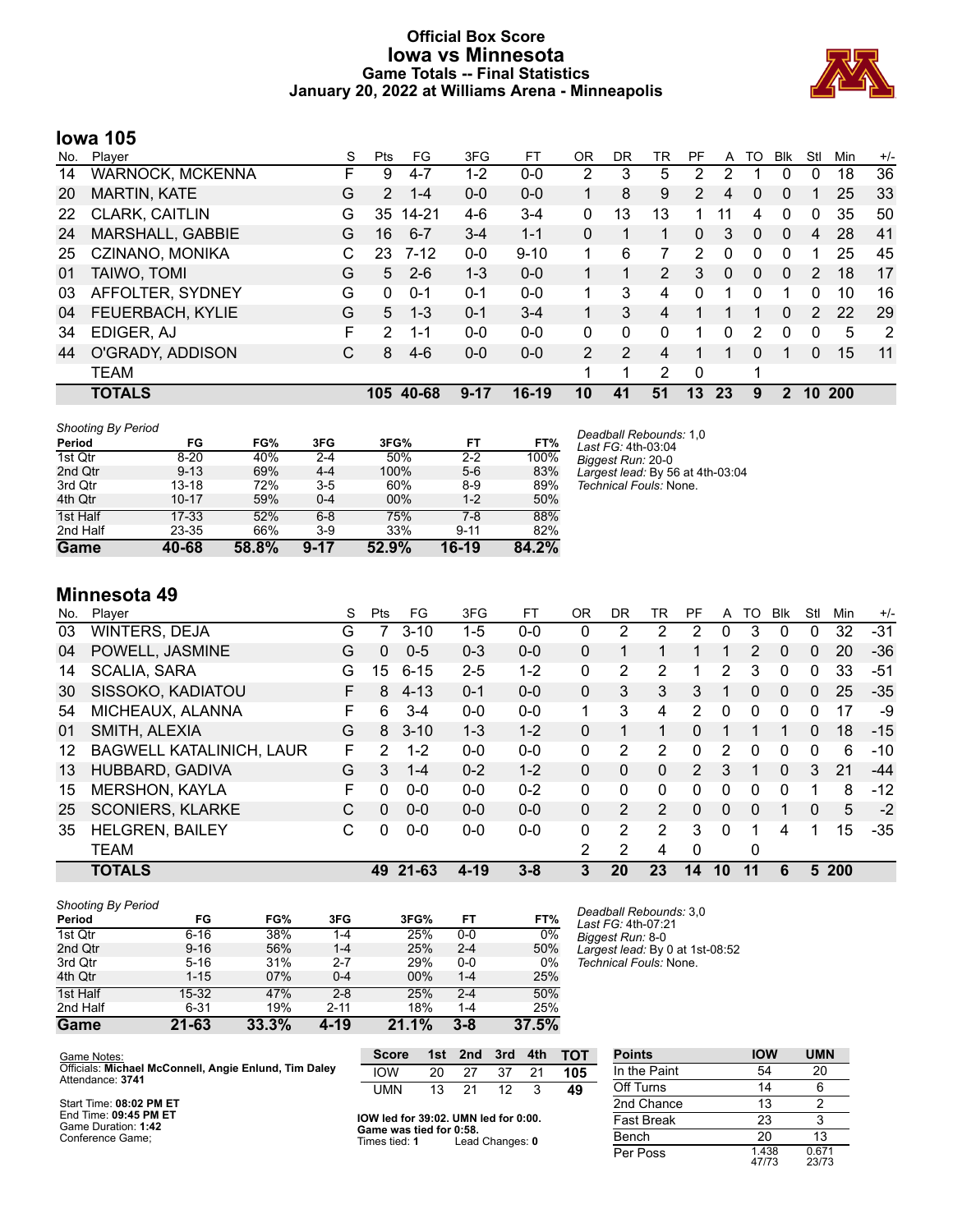# **Official Box Score Iowa vs Minnesota First Half Statistics Only January 20, 2022 at Williams Arena - Minneapolis**



# **Iowa 47**

| No. | Player                  | S  | <b>Pts</b>    | FG        | 3FG     | <b>FT</b> | <b>OR</b>      | <b>DR</b> | <b>TR</b>      | PF | A            | TO       | <b>Blk</b> | Stl          | <b>Min</b>   | $+/-$ |
|-----|-------------------------|----|---------------|-----------|---------|-----------|----------------|-----------|----------------|----|--------------|----------|------------|--------------|--------------|-------|
| 01  | TAIWO, TOMI             | G  | 3             | $1 - 2$   | 1-1     | $0 - 0$   | 0              | 1         |                |    | 0            | 0        | 0          |              | 6            | $-1$  |
| 03  | AFFOLTER, SYDNEY        | G  | $\mathbf{0}$  | $0 - 0$   | $0 - 0$ | $0 - 0$   | 0              | 0         | 0              | 0  | 0            | 0        | 0          | 0            | $\mathbf{0}$ | 0     |
| 04  | FEUERBACH, KYLIE        | G  | 3             | $1 - 2$   | $0 - 0$ | $1-2$     | 0              | 1         |                | 0  | 0            |          | 0          |              | 12           | 10    |
| 14  | <b>WARNOCK, MCKENNA</b> | F. | $\mathcal{P}$ | $1 - 4$   | $0 - 1$ | $0 - 0$   | $\overline{2}$ | 0         | $\overline{2}$ | 2  |              |          | 0          | $\mathbf{0}$ | 9            | 10    |
| 20  | <b>MARTIN, KATE</b>     | G  | $\mathcal{P}$ | 1-4       | $0 - 0$ | $0 - 0$   |                | 8         | 9              |    | 2            | 0        |            | 0            | 17           | 10    |
| 22  | CLARK, CAITLIN          | G  | 21            | $8 - 12$  | $3 - 4$ | $2 - 2$   | 0              | 2         | 2              |    | 5            | 4        | 0          | 0            | 20           | 13    |
| 24  | MARSHALL, GABBIE        | G  | 6             | $2 - 2$   | $2 - 2$ | $0 - 0$   | 0              | 1         | 1              | 0  | 0            | 0        | $\Omega$   | 1            | 16           | 10    |
| 25  | CZINANO, MONIKA         | С  | 8             | $2 - 6$   | $0 - 0$ | $4 - 4$   |                | 3         | 4              | 0  | $\mathbf{0}$ | $\Omega$ | $\Omega$   |              | 13           | 14    |
| 34  | EDIGER, AJ              | F  | $\Omega$      | $0 - 0$   | $0 - 0$ | $0 - 0$   | 0              | $\Omega$  | 0              | 0  | 0            | 0        | $\Omega$   | $\Omega$     | $\Omega$     | 0     |
| 44  | O'GRADY, ADDISON        | C. | $\mathcal{P}$ | $1 - 1$   | $0 - 0$ | $0 - 0$   |                | $\Omega$  |                |    |              | 0        | $\Omega$   | $\Omega$     | 7            | -1    |
|     | <b>TEAM</b>             |    | 0             | $0 - 0$   | $0 - 0$ | $0 - 0$   |                | $\Omega$  |                | 0  | 0            | 0        | $\Omega$   | $\Omega$     | $\mathbf 0$  |       |
|     | <b>TOTALS</b>           |    | 47            | $17 - 33$ | $6 - 8$ | 7-8       | 6              | 16        | 22             | 6  | 9            | 6        | $\bf{0}$   | 4            | 100          |       |

| <b>Shooting By Period</b> |           |       |          |       |         |       |
|---------------------------|-----------|-------|----------|-------|---------|-------|
| Period                    | FG        | FG%   | 3FG      | 3FG%  | FТ      | FT%   |
| 1st Otr                   | $8 - 20$  | 40%   | $2 - 4$  | 50%   | $2-2$   | 100%  |
| 2nd Otr                   | $9 - 13$  | 69%   | $4 - 4$  | 100%  | 5-6     | 83%   |
| 1st Half                  | $17 - 33$ | 52%   | 6-8      | 75%   | 7-8     | 88%   |
| Game                      | 40-68     | 58.8% | $9 - 17$ | 52.9% | $16-19$ | 84.2% |

#### *Deadball Rebounds:* 1,0 *Last FG Half:* IOW 2nd-01:38

# **Minnesota 34**

| No. | Player                          | S  | <b>Pts</b> | FG        | 3FG     | <b>FT</b> | <b>OR</b> | <b>DR</b> | TR       | <b>PF</b>     | A | TO       | <b>Blk</b> | Stl      | <b>Min</b>  | $+/-$ |
|-----|---------------------------------|----|------------|-----------|---------|-----------|-----------|-----------|----------|---------------|---|----------|------------|----------|-------------|-------|
| 01  | SMITH, ALEXIA                   | G  | 6          | $2 - 3$   | 1-1     | 1-2       | 0         |           |          |               | 0 | 0        |            | 0        |             | 5     |
| 03  | <b>WINTERS, DEJA</b>            | G  |            | $3-6$     | $1 - 3$ | $0 - 0$   | 0         | 0         | 0        | 0             | 0 |          | 0          | 0        | 17          | -8    |
| 04  | POWELL, JASMINE                 | G  | 0          | $0 - 5$   | $0 - 3$ | $0 - 0$   | 0         | 1         |          | 1             |   | 2        | 0          | 0        | 13          | $-18$ |
| 12  | <b>BAGWELL KATALINICH, LAUR</b> | F  | 2          | $1 - 1$   | $0 - 0$ | $0 - 0$   | 0         | 0         | 0        | 0             | 2 | 0        | 0          | 0        | 3           | $-2$  |
| 13  | HUBBARD, GADIVA                 | G  | 3          | $1 - 2$   | $0 - 1$ | 1-2       | 0         | 0         | 0        | 1             | 3 | 0        | 0          | 2        | 7           | -10   |
| 14  | <b>SCALIA, SARA</b>             | G  | 4          | $2 - 5$   | $0 - 0$ | $0 - 0$   | 0         | 1         | 1        | 0             | 2 |          | 0          | 0        | 17          | $-10$ |
| 15  | <b>MERSHON, KAYLA</b>           | F  | 0          | $0 - 0$   | $0 - 0$ | $0 - 0$   | 0         | 0         | 0        | 0             | 0 | 0        | 0          | 0        | $\Omega$    | 0     |
| 25  | <b>SCONIERS, KLARKE</b>         | С  | $\Omega$   | $0 - 0$   | $0 - 0$ | $0 - 0$   | $\Omega$  | 0         | $\Omega$ | $\Omega$      | 0 | $\Omega$ | $\Omega$   | $\Omega$ | $\Omega$    | 0     |
| 30  | SISSOKO, KADIATOU               | F  | 8          | $4 - 8$   | $0 - 0$ | $0 - 0$   | 0         | 2         | 2        | $\mathcal{P}$ | 0 | 0        | $\Omega$   | 0        | 15          | -9    |
| 35  | <b>HELGREN, BAILEY</b>          | C  | 0          | $0 - 0$   | $0 - 0$ | $0 - 0$   | 0         | 1         |          |               | 0 | $\Omega$ | 3          | 1        | 9           | $-18$ |
| 54  | MICHEAUX, ALANNA                | F. | 4          | $2 - 2$   | $0 - 0$ | $0 - 0$   | 1         | 3         | 4        | 1             | 0 | 0        | 0          | 0        | 11          | 5     |
|     | <b>TEAM</b>                     |    | 0          | $0 - 0$   | $0 - 0$ | $0 - 0$   | 0         | 1         |          | 0             | 0 | 0        | 0          | 0        | $\mathbf 0$ |       |
|     | <b>TOTALS</b>                   |    | 34         | $15 - 32$ | $2 - 8$ | $2 - 4$   | 1         | 10        | 11       | 6             | 8 | 4        | 4          | 3        | 100         |       |

| <b>Shooting By Period</b><br>Period | FG        | FG%   | 3FG      | 3FG%  | FТ      | FT%   |
|-------------------------------------|-----------|-------|----------|-------|---------|-------|
| 1st Otr                             | 6-16      | 38%   | 1-4      | 25%   | 0-0     | 0%    |
| 2nd Otr                             | $9 - 16$  | 56%   | 1-4      | 25%   | $2 - 4$ | 50%   |
| 1st Half                            | $15-32$   | 47%   | $2 - 8$  | 25%   | $2 - 4$ | 50%   |
| Game                                | $21 - 63$ | 33.3% | $4 - 19$ | 21.1% | $3 - 8$ | 37.5% |

*Deadball Rebounds:* 3,0 *Last FG Half:* UMN 2nd-00:37

| Game Notes:                                                               | <b>Score</b> | 1st l | 2nd | 3rd | 4th | <b>TOT</b> | <b>Points from (This Period)</b> | <b>IOW UMN</b> |    |
|---------------------------------------------------------------------------|--------------|-------|-----|-----|-----|------------|----------------------------------|----------------|----|
| Officials: Michael McConnell, Angie Enlund, Tim Daley<br>Attendance: 3741 | <b>IOW</b>   | 20    |     | 37  |     | 105        | In the Paint                     | 16             | 14 |
|                                                                           | UMN          | 13    | 21  | 12  |     | 49         | Off Turns                        |                |    |
| Start Time: 08:02 PM ET                                                   |              |       |     |     |     |            | 2nd Chance                       |                |    |
| End Time: 09:45 PM ET<br>Game Duration: 1:42                              |              |       |     |     |     |            | <b>Fast Break</b>                |                |    |
| Conference Game;                                                          |              |       |     |     |     |            | Bench                            |                |    |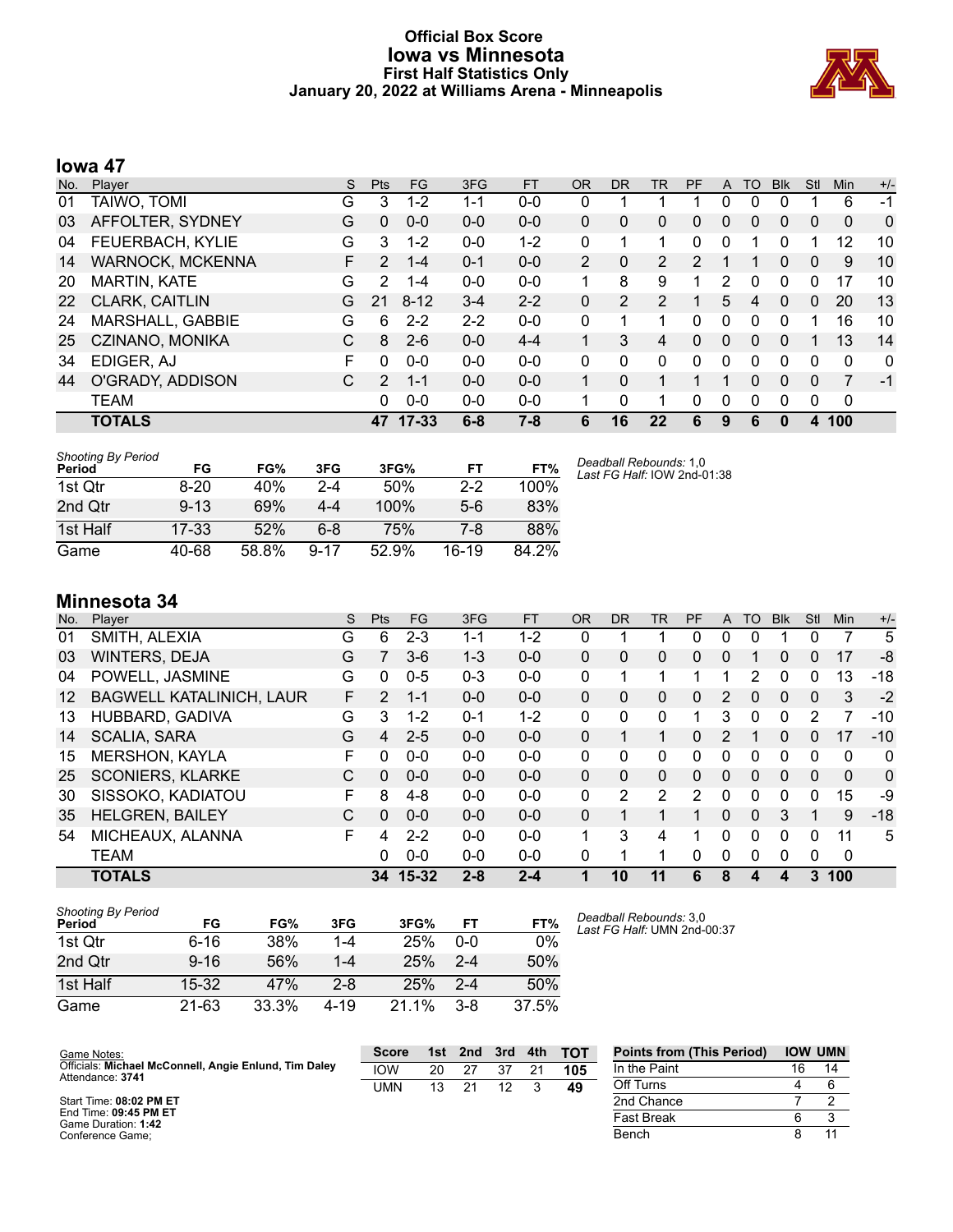# **Official Box Score Iowa vs Minnesota First Quarter Statistics Only January 20, 2022 at Williams Arena - Minneapolis**



# **Iowa 20**

| No. | Player              | S | <b>Pts</b>   | <b>FG</b> | 3FG     | <b>FT</b> | <b>OR</b> | DR           | TR | PF | A        | TO | <b>Blk</b> | Stl          | Min | $+/-$ |
|-----|---------------------|---|--------------|-----------|---------|-----------|-----------|--------------|----|----|----------|----|------------|--------------|-----|-------|
| 14  | WARNOCK, MCKENNA    | F | 2            | $1 - 4$   | $0 - 1$ | $0 - 0$   | 2         | 0            | 2  |    |          | 0  | 0          | 0            | 8   | 12    |
| 20  | <b>MARTIN, KATE</b> | G | 0            | $0 - 2$   | $0 - 0$ | $0 - 0$   |           | 6            |    |    |          | 0  | 0          | $\mathbf{0}$ |     | 2     |
| 22  | CLARK, CAITLIN      | G | 6            | $3 - 5$   | $0 - 1$ | $0 - 0$   | 0         |              |    | 0  | 2        | 2  | 0          | 0            | 10  | 7     |
| 24  | MARSHALL, GABBIE    | G | 3            | $1 - 1$   | $1 - 1$ | $0 - 0$   | $\Omega$  |              | 1  | 0  | $\Omega$ | 0  | 0          |              | 7   | 4     |
| 25  | CZINANO, MONIKA     | С | 6            | $2 - 5$   | $0 - 0$ | $2 - 2$   | 1         |              | 2  | 0  | $\Omega$ | 0  | 0          |              | 7   | 6     |
| 01  | TAIWO, TOMI         | G | 3            | $1 - 2$   | $1 - 1$ | $0 - 0$   | 0         |              |    |    | 0        | 0  | 0          |              | 4   | $-2$  |
| 03  | AFFOLTER, SYDNEY    | G | 0            | $0 - 0$   | $0 - 0$ | $0 - 0$   | 0         | 0            | 0  | 0  | $\Omega$ | 0  | 0          | $\Omega$     | 0   | 0     |
| 04  | FEUERBACH, KYLIE    | G | $\mathbf{0}$ | $0 - 1$   | $0 - 0$ | $0 - 0$   | $\Omega$  | $\mathbf{0}$ | 0  | 0  | $\Omega$ | 0  | 0          | $\mathbf{0}$ | 3   | 5     |
| 34  | EDIGER, AJ          | F | 0            | $0 - 0$   | $0 - 0$ | $0 - 0$   | 0         | 0            | 0  | 0  | $\Omega$ | 0  | 0          | 0            | 0   | 0     |
| 44  | O'GRADY, ADDISON    | С | 0            | $0 - 0$   | $0-0$   | $0 - 0$   | $\Omega$  | 0            | 0  | 0  | 0        | 0  | 0          | $\mathbf{0}$ | 3   | 1     |
|     | TEAM                |   |              |           |         |           | 1         | 0            | 1  | 0  |          | 0  |            |              |     |       |
|     | <b>TOTALS</b>       |   | 20           | $8 - 20$  | $2 - 4$ | $2 - 2$   | 5         | 10           | 15 | 3  | 4        | 2  | 0          | 3            | 50  |       |

| <b>Shooting By Period</b> |          |       |          |       |         |       |
|---------------------------|----------|-------|----------|-------|---------|-------|
| Period                    | FG       | FG%   | 3FG      | 3FG%  | FT      | FT%   |
| 1st Qtr                   | $8-20$   | 40%   | $2 - 4$  | 50%   | $2 - 2$ | 100%  |
| 2nd Qtr                   | $9 - 13$ | 69%   | $4 - 4$  | 100%  | $5-6$   | 83%   |
| 1st Half                  | $8 - 20$ | 40%   | $2 - 4$  | 50%   | $2 - 2$ | 100%  |
| 1st Half                  | 17-33    | 52%   | $6 - 8$  | 75%   | 7-8     | 88%   |
| Game                      | 40-68    | 58.8% | $9 - 17$ | 52.9% | 16-19   | 84.2% |

# **Minnesota 13**

| No. | Player                          | S  | Pts           | FG.      | 3FG     | <b>FT</b> | <b>OR</b> | <b>DR</b> | <b>TR</b>      | PF | A             | TO       | <b>B</b> lk | <b>Stl</b>     | Min      | $+/-$ |
|-----|---------------------------------|----|---------------|----------|---------|-----------|-----------|-----------|----------------|----|---------------|----------|-------------|----------------|----------|-------|
| 03  | <b>WINTERS, DEJA</b>            | G  | 0             | $0 - 1$  | $0 - 1$ | $0-0$     | 0         | 0         | 0              | 0  | 0             |          | 0           | 0              |          | $-2$  |
| 04  | POWELL, JASMINE                 | G  | $\Omega$      | $0 - 3$  | $0 - 1$ | $0 - 0$   | 0         |           | $\mathbf 1$    | 0  |               |          | 0           | $\mathbf{0}$   | 8        | $-12$ |
| 14  | <b>SCALIA, SARA</b>             | G  | 0             | $0 - 2$  | $0 - 0$ | $0 - 0$   | 0         |           | 1              | 0  |               |          | 0           | 0              |          | -4    |
| 30  | SISSOKO, KADIATOU               | F. | 6             | $3-6$    | $0 - 0$ | $0-0$     | 0         |           | 1              |    | 0             | $\Omega$ | 0           | $\Omega$       | 10       | $-7$  |
| 54  | MICHEAUX, ALANNA                | F  | 0             | $0 - 0$  | $0 - 0$ | $0 - 0$   | 0         | 2         | $\overline{2}$ | 0  | 0             | $\Omega$ | 0           | 0              | 5        | 1     |
| 01  | SMITH, ALEXIA                   | G  | 5             | $2 - 2$  | $1 - 1$ | $0 - 0$   | $\Omega$  | 0         | 0              | 0  | $\mathbf{0}$  | 0        |             | $\mathbf{0}$   | 2        | 5     |
| 12  | <b>BAGWELL KATALINICH, LAUR</b> | F  | 0             | $0 - 0$  | $0 - 0$ | $0-0$     | 0         | 0         | 0              | 0  | 0             | 0        | 0           | 0              | 0        | 0     |
| 13  | HUBBARD, GADIVA                 | G  | $\mathcal{P}$ | $1 - 2$  | $0 - 1$ | $0 - 0$   | $\Omega$  | 0         | 0              | 0  | $\mathcal{P}$ | $\Omega$ | 0           |                | 5        | -8    |
| 15  | <b>MERSHON, KAYLA</b>           | F  | 0             | $0 - 0$  | $0 - 0$ | $0 - 0$   | 0         | 0         | 0              | 0  | 0             | $\Omega$ | 0           | $\Omega$       | $\Omega$ | 0     |
| 25  | <b>SCONIERS, KLARKE</b>         | C  | $\Omega$      | $0 - 0$  | $0 - 0$ | $0 - 0$   | $\Omega$  | $\Omega$  | 0              | 0  | $\Omega$      | $\Omega$ | 0           | $\Omega$       | $\Omega$ | 0     |
| 35  | <b>HELGREN, BAILEY</b>          | С  | 0             | $0 - 0$  | $0 - 0$ | $0-0$     | 0         | 1         | 1.             | 0  | 0             | $\Omega$ | 3           |                | 5        | -8    |
|     | <b>TEAM</b>                     |    |               |          |         |           | 0         | 1         | 1              | 0  |               | 0        |             |                |          |       |
|     | <b>TOTALS</b>                   |    | 13            | $6 - 16$ | 1-4     | $0 - 0$   | 0         |           |                |    | 4             | 3        | 4           | $\overline{2}$ | 50       |       |

| <b>Shooting By Period</b><br><b>Period</b> | FG        | FG%   | 3FG      | 3FG%  | FT      | FT%   |
|--------------------------------------------|-----------|-------|----------|-------|---------|-------|
| 1st Qtr                                    | $6 - 16$  | 38%   | 1-4      | 25%   | $0 - 0$ | $0\%$ |
| 2nd Qtr                                    | $9 - 16$  | 56%   | 1-4      | 25%   | $2 - 4$ | 50%   |
| 1st Half                                   | $6 - 16$  | 38%   | 1-4      | 25%   | $0 - 0$ | $0\%$ |
| 1st Half                                   | 15-32     | 47%   | $2 - 8$  | 25%   | $2 - 4$ | 50%   |
| Game                                       | $21 - 63$ | 33.3% | $4 - 19$ | 21.1% | $3 - 8$ | 37.5% |

*Deadball Rebounds:* 3,0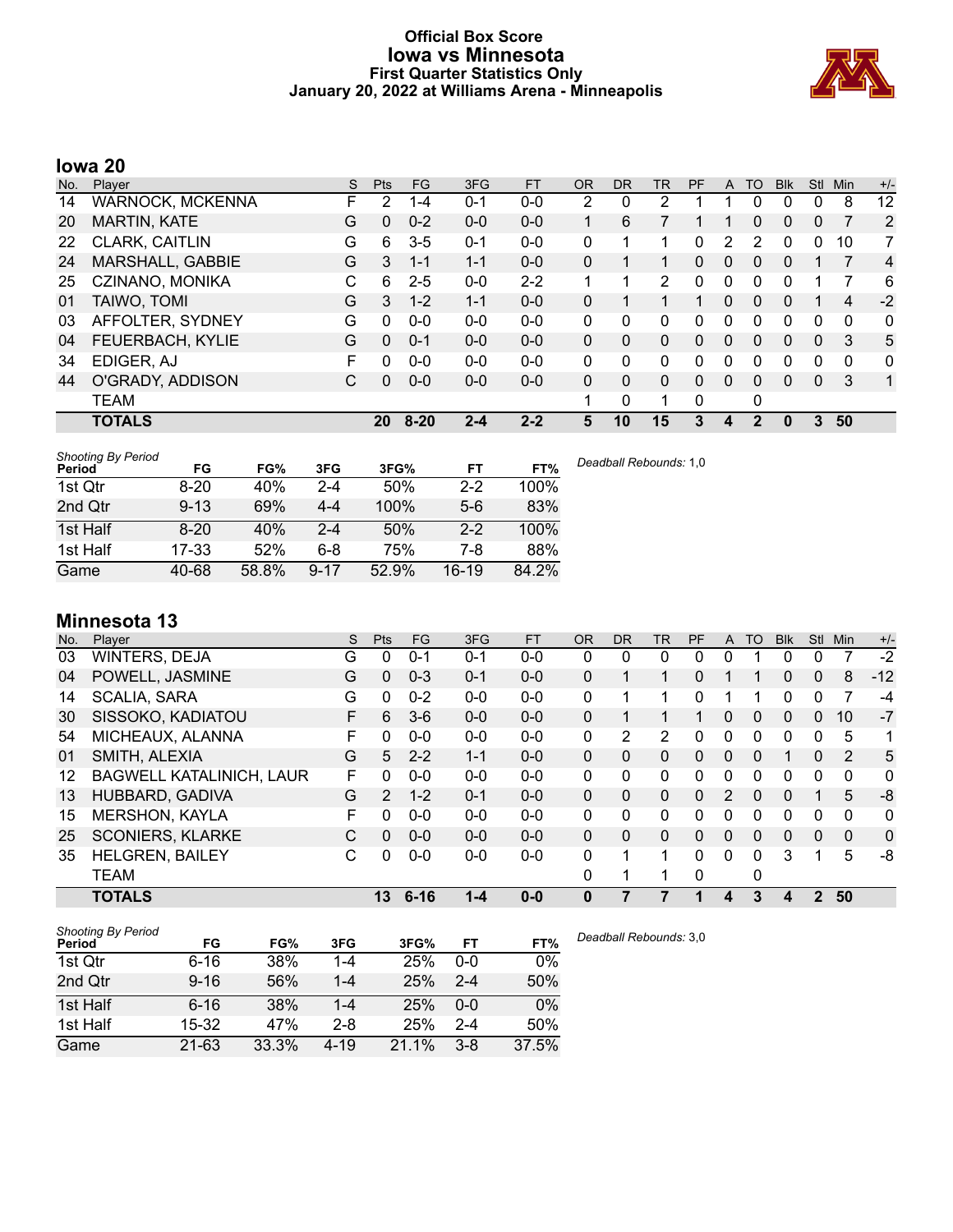| Game Notes:                                                               | <b>Score</b> |    | 1st 2nd 3rd 4th |    |    | тот | <b>Points (This Per</b> |
|---------------------------------------------------------------------------|--------------|----|-----------------|----|----|-----|-------------------------|
| Officials: Michael McConnell, Angie Enlund, Tim Daley<br>Attendance: 3741 | <b>IOW</b>   | 20 | 27              | 37 | 21 | 105 | In the Paint            |
|                                                                           | UMN          | 13 | 21              | 12 |    | 49  | Off Turns               |
| Start Time: 08:02 PM ET                                                   |              |    |                 |    |    |     | 2nd Chance              |
| End Time: 09:45 PM ET<br>Game Duration: 1:42                              |              |    |                 |    |    |     | <b>Fast Break</b>       |
| Conference Game;                                                          |              |    |                 |    |    |     | Bench                   |

| <b>Points (This Period)</b> | <b>IOW</b>      | <b>UMN</b>    |
|-----------------------------|-----------------|---------------|
| In the Paint                | 10              |               |
| Off Turns                   | 2               |               |
| 2nd Chance                  |                 |               |
| <b>Fast Break</b>           | O               |               |
| Bench                       | З               |               |
| Per Poss                    | 1 1 1 1<br>9/18 | 0.684<br>6/19 |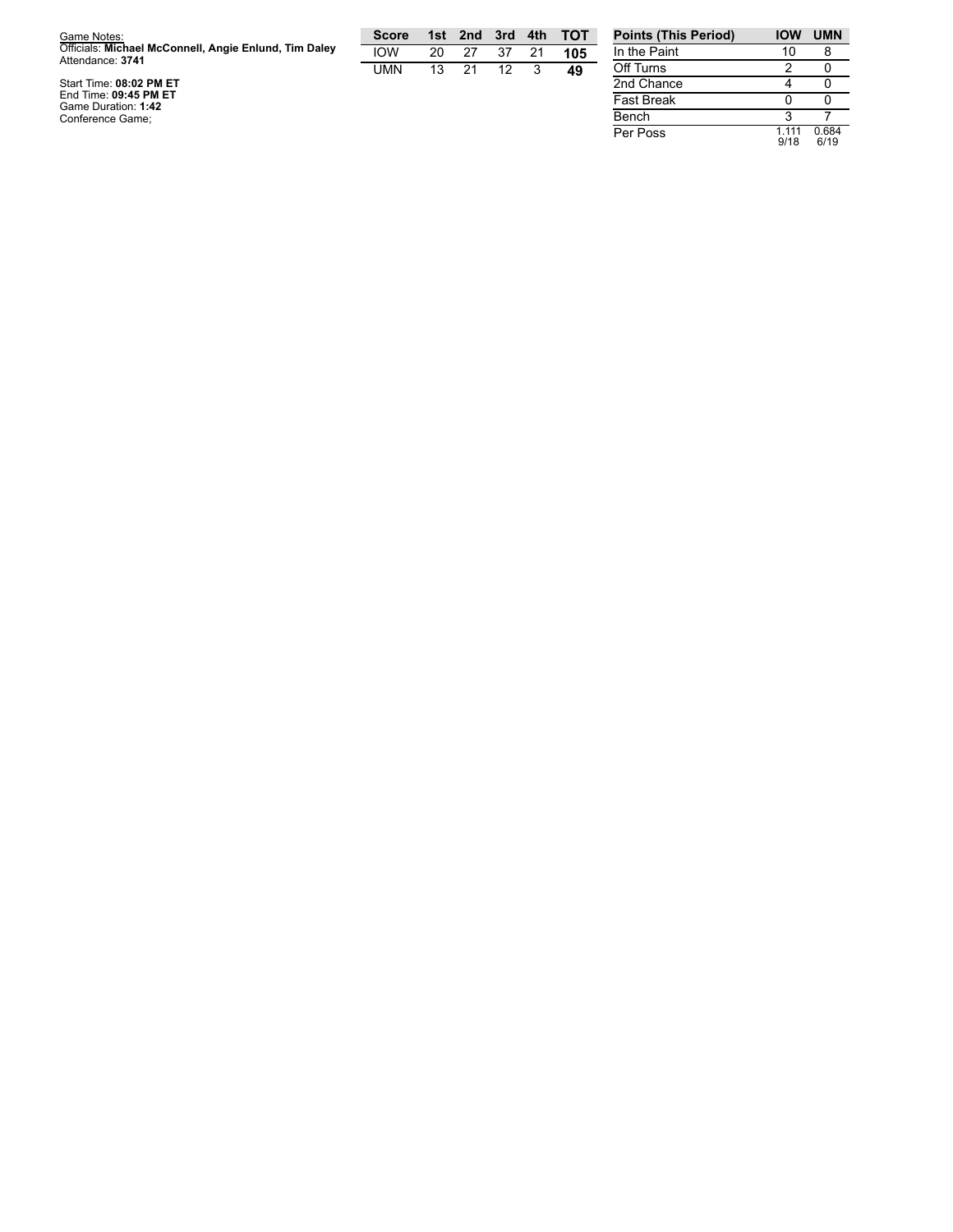# **Official Play-By-Play Iowa vs Minnesota First Quarter January 20, 2022 at Williams Arena - Minneapolis**



#### **Period 1**

**Starters:**<br>Iowa: 14 WARNOCK,MCKENNA (F); 20 MARTIN,KATE (G); 22 CLARK,CAITLIN (G); 24 MARSHALL,GABBIE (G); 25 CZINANO,MONIKA (C);<br>**Minnesota**: 3 WINTERS,DEJA (G); 4 POWELL,JASMINE (G); 14 SCALIA,SARA (G); 30 SISSOKO,KADIA

| <b>Time</b> | <b>VISITORS: Iowa</b>                 | <b>Score</b> | <b>Margin</b>   | <b>HOME: Minnesota</b>                 |
|-------------|---------------------------------------|--------------|-----------------|----------------------------------------|
| 09:40       |                                       |              |                 | MISSED JUMPER by SISSOKO, KADIATOU     |
| 09:35       | REBOUND (DEF) by MARTIN, KATE         |              |                 |                                        |
| 09:22       | GOOD! JUMPER by CLARK, CAITLIN        | $0 - 2$      | V <sub>2</sub>  |                                        |
| 09:14       |                                       |              |                 | MISSED 3PTR by WINTERS, DEJA           |
| 09:10       | REBOUND (DEF) by MARTIN, KATE         |              |                 |                                        |
| 09:02       | MISSED JUMPER by CZINANO, MONIKA      |              |                 |                                        |
| 08:58       |                                       |              |                 | REBOUND (DEF) by MICHEAUX, ALANNA      |
| 08:52       |                                       | $2 - 2$      | T               | GOOD! LAYUP by SISSOKO, KADIATOU [PNT] |
| 08:52       |                                       |              |                 | ASSIST by POWELL, JASMINE              |
| 08:32       | GOOD! LAYUP by CLARK, CAITLIN         | $2 - 4$      | V <sub>2</sub>  |                                        |
| 08:17       |                                       |              |                 | MISSED LAYUP by SCALIA, SARA           |
| 08:12       | REBOUND (DEF) by MARTIN, KATE         |              |                 |                                        |
| 08:01       | MISSED 3PTR by CLARK, CAITLIN         |              |                 |                                        |
| 07:58       | REBOUND (OFF) by MARTIN, KATE         |              |                 |                                        |
| 07:56       | MISSED 3PTR by WARNOCK, MCKENNA       |              |                 |                                        |
| 07:53       |                                       |              |                 | REBOUND (DEF) by SISSOKO, KADIATOU     |
| 07:48       |                                       |              |                 | MISSED 3PTR by POWELL, JASMINE         |
| 07:43       | REBOUND (DEF) by CLARK, CAITLIN       |              |                 |                                        |
| 07:39       | MISSED LAYUP by CZINANO, MONIKA       |              |                 |                                        |
| 07:36       |                                       |              |                 | REBOUND (DEF) by MICHEAUX, ALANNA      |
| 07:30       |                                       |              |                 | MISSED LAYUP by POWELL, JASMINE        |
| 07:27       | REBOUND (DEF) by MARTIN, KATE         |              |                 |                                        |
| 07:21       | GOOD! LAYUP by CZINANO, MONIKA        | $2 - 6$      | V <sub>4</sub>  |                                        |
| 07:21       | <b>ASSIST by CLARK, CAITLIN</b>       |              |                 |                                        |
| 06:59       | FOUL (PERSONAL) by MARTIN, KATE       |              |                 |                                        |
| 06:59       |                                       |              |                 | SUB OUT: WINTERS, DEJA                 |
| 06:59       |                                       |              |                 | SUB OUT: MICHEAUX, ALANNA              |
| 06:59       |                                       |              |                 | SUB IN: HUBBARD, GADIVA                |
| 06:59       |                                       |              |                 | SUB IN: HELGREN, BAILEY                |
| 06:59       | SUB OUT: MARTIN, KATE                 |              |                 |                                        |
| 06:59       | SUB IN: FEUERBACH, KYLIE              |              |                 |                                        |
| 06:55       |                                       |              |                 | TURNOVER (LOSTBALL) by POWELL, JASMINE |
| 06:55       | STEAL by CZINANO, MONIKA              |              |                 |                                        |
| 06:43       | GOOD! LAYUP by CZINANO, MONIKA [PNT]  | $2 - 8$      | $V_6$           |                                        |
| 06:43       | ASSIST by WARNOCK, MCKENNA            |              |                 |                                        |
| 06:26       |                                       |              |                 | MISSED LAYUP by SCALIA, SARA           |
| 06:23       | REBOUND (DEF) by CZINANO, MONIKA      |              |                 |                                        |
| 06:17       | MISSED LAYUP by FEUERBACH, KYLIE      |              |                 |                                        |
| 06:17       |                                       |              |                 | BLOCK by HELGREN, BAILEY               |
| 06:16       | REBOUND (OFF) by WARNOCK, MCKENNA     |              |                 |                                        |
| 06:16       | GOOD! LAYUP by WARNOCK, MCKENNA [PNT] | $2 - 10$     | V8              |                                        |
| 06:16       |                                       |              |                 | TIMEOUT 30SEC                          |
| 06:16       |                                       |              |                 |                                        |
| 06:07       |                                       |              |                 | MISSED 3PTR by HUBBARD, GADIVA         |
| 06:04       | REBOUND (DEF) by MARSHALL, GABBIE     |              |                 |                                        |
| 05:43       | GOOD! 3PTR by MARSHALL, GABBIE        | $2 - 13$     | V <sub>11</sub> |                                        |
| 05:43       | ASSIST by CLARK, CAITLIN              |              |                 |                                        |
| 05:19       |                                       | $4 - 13$     | V <sub>9</sub>  | GOOD! JUMPER by SISSOKO, KADIATOU      |
| 05:19       |                                       |              |                 | ASSIST by HUBBARD, GADIVA              |
| 04:57       | MISSED LAYUP by CZINANO, MONIKA       |              |                 |                                        |
| 04:57       |                                       |              |                 | BLOCK by HELGREN, BAILEY               |
| 04:57       | REBOUND (OFF) by TEAM                 |              |                 |                                        |
| 04:53       | GOOD! LAYUP by CLARK, CAITLIN [PNT]   | $4 - 15$     | $V$ 11          |                                        |
| 04:32       |                                       | $6 - 15$     | V <sub>9</sub>  | GOOD! LAYUP by SISSOKO, KADIATOU       |
| 04:32       |                                       |              |                 | ASSIST by HUBBARD, GADIVA              |
| 04:08       |                                       |              |                 | FOUL (PERSONAL) by SISSOKO, KADIATOU   |
| 04:08       |                                       |              |                 | SUB OUT: SCALIA, SARA                  |
| 04:08       |                                       |              |                 | SUB IN: WINTERS, DEJA                  |
| 04:08       | SUB OUT: FEUERBACH, KYLIE             |              |                 |                                        |
| 04:08       | SUB OUT: MARSHALL, GABBIE             |              |                 |                                        |
| 04:08       | SUB IN: TAIWO, TOMI                   |              |                 |                                        |
| 04:08       | SUB IN: MARTIN, KATE                  |              |                 |                                        |
| 04:08       | GOOD! FT by CZINANO, MONIKA           | $6 - 16$     | $V$ 10          |                                        |
| 04:08       | GOOD! FT by CZINANO, MONIKA           | $6 - 17$     | $V$ 11          |                                        |
| 04:08       | SUB OUT: CZINANO, MONIKA              |              |                 |                                        |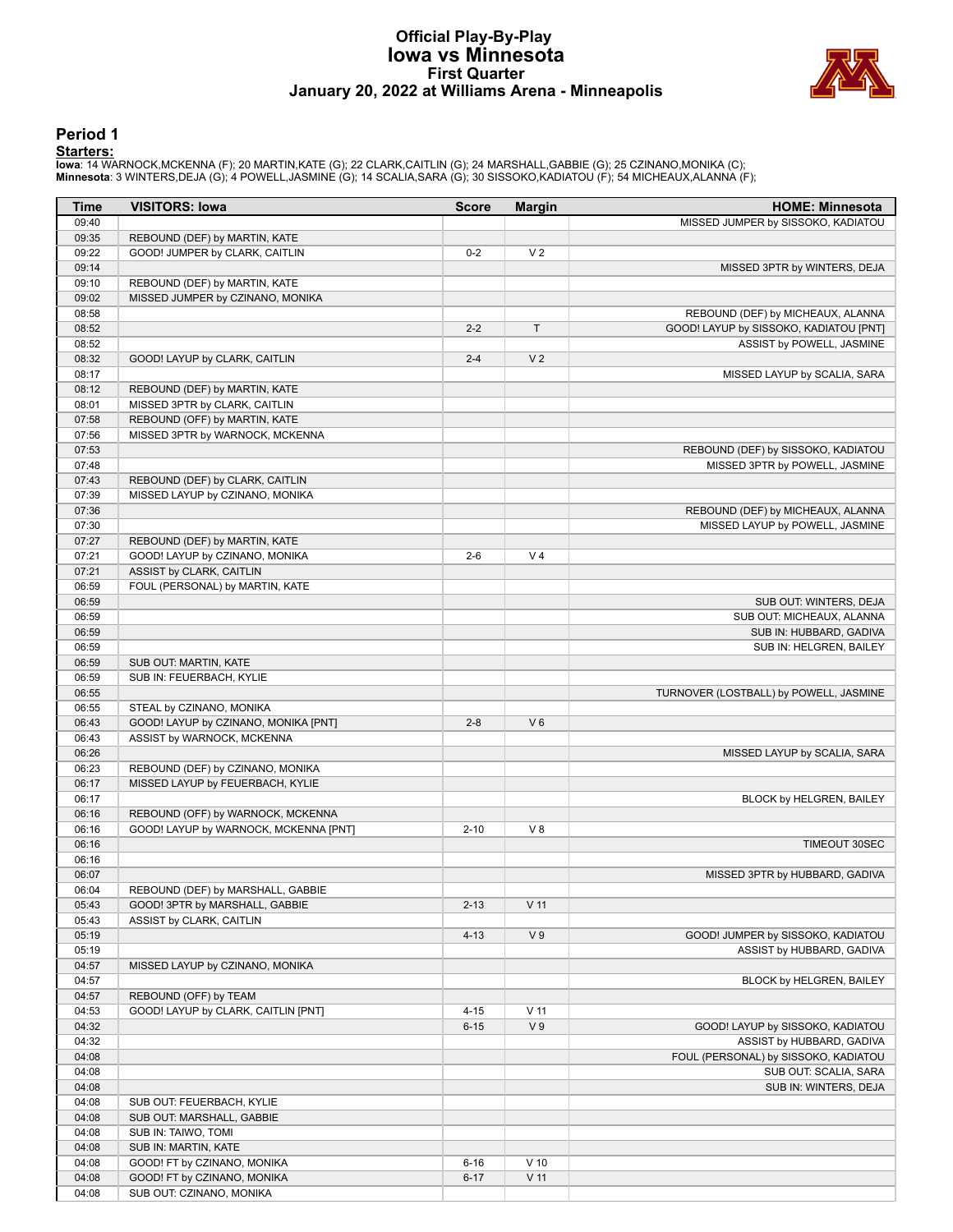| <b>Time</b> | <b>VISITORS: Iowa</b>                | <b>Score</b> | <b>Margin</b>   | <b>HOME: Minnesota</b>                |
|-------------|--------------------------------------|--------------|-----------------|---------------------------------------|
| 04:08       | SUB IN: O'GRADY, ADDISON             |              |                 |                                       |
| 04:01       | FOUL (PERSONAL) by TAIWO, TOMI       |              |                 |                                       |
| 03:46       |                                      |              |                 | MISSED JUMPER by SISSOKO, KADIATOU    |
| 03:42       | REBOUND (DEF) by TAIWO, TOMI         |              |                 |                                       |
| 03:38       | TURNOVER (BADPASS) by CLARK, CAITLIN |              |                 |                                       |
| 03:38       |                                      |              |                 | STEAL by HUBBARD, GADIVA              |
| 03:29       |                                      |              |                 | MISSED LAYUP by SISSOKO, KADIATOU     |
| 03:26       | REBOUND (DEF) by MARTIN, KATE        |              |                 |                                       |
| 03:10       | GOOD! 3PTR by TAIWO, TOMI            | $6 - 20$     | V <sub>14</sub> |                                       |
| 03:10       | ASSIST by MARTIN, KATE               |              |                 |                                       |
| 02:54       |                                      |              |                 | MISSED JUMPER by POWELL, JASMINE      |
| 02:50       | REBOUND (DEF) by MARTIN, KATE        |              |                 |                                       |
| 02:42       | MISSED LAYUP by WARNOCK, MCKENNA     |              |                 |                                       |
| 02:39       | REBOUND (OFF) by WARNOCK, MCKENNA    |              |                 |                                       |
| 02:38       | MISSED LAYUP by WARNOCK, MCKENNA     |              |                 |                                       |
| 02:38       |                                      |              |                 | REBOUND (DEF) by HELGREN, BAILEY      |
| 02:38       |                                      |              |                 | BLOCK by HELGREN, BAILEY              |
| 02:29       |                                      | $8 - 20$     | V <sub>12</sub> | GOOD! JUMPER by HUBBARD, GADIVA [PNT] |
| 02:19       | MISSED LAYUP by MARTIN, KATE         |              |                 |                                       |
| 02:15       |                                      |              |                 | REBOUND (DEF) by POWELL, JASMINE      |
| 01:58       |                                      |              |                 | TURNOVER (BADPASS) by WINTERS, DEJA   |
| 01:58       | STEAL by TAIWO, TOMI                 |              |                 |                                       |
| 01:47       | TURNOVER (BADPASS) by CLARK, CAITLIN |              |                 |                                       |
| 01:47       |                                      |              |                 | STEAL by HELGREN, BAILEY              |
| 01:35       | FOUL (PERSONAL) by WARNOCK, MCKENNA  |              |                 |                                       |
| 01:35       |                                      |              |                 | SUB OUT: POWELL, JASMINE              |
| 01:35       |                                      |              |                 | SUB OUT: HUBBARD, GADIVA              |
| 01:35       |                                      |              |                 | SUB OUT: HELGREN, BAILEY              |
| 01:35       |                                      |              |                 | SUB IN: SMITH, ALEXIA                 |
| 01:35       |                                      |              |                 | SUB IN: SCALIA, SARA                  |
| 01:35       |                                      |              |                 | SUB IN: MICHEAUX, ALANNA              |
| 01:35       | SUB OUT: WARNOCK, MCKENNA            |              |                 |                                       |
| 01:35       | SUB OUT: O'GRADY, ADDISON            |              |                 |                                       |
| 01:35       | SUB IN: MARSHALL, GABBIE             |              |                 |                                       |
| 01:35       | SUB IN: CZINANO, MONIKA              |              |                 |                                       |
| 01:34       |                                      |              |                 | TURNOVER (BADPASS) by SCALIA, SARA    |
| 01:34       | STEAL by MARSHALL, GABBIE            |              |                 |                                       |
| 01:28       | MISSED LAYUP by TAIWO, TOMI          |              |                 |                                       |
| 01:28       |                                      |              |                 | BLOCK by SMITH, ALEXIA                |
| 01:27       |                                      |              |                 | REBOUND (DEF) by TEAM                 |
| 01:12       |                                      | $10 - 20$    | $V$ 10          | GOOD! JUMPER by SMITH, ALEXIA [PNT]   |
| 00:36       | MISSED LAYUP by CLARK, CAITLIN       |              |                 |                                       |
| 00:32       | REBOUND (OFF) by CZINANO, MONIKA     |              |                 |                                       |
| 00:30       | MISSED JUMPER by MARTIN, KATE        |              |                 |                                       |
| 00:27       |                                      |              |                 | REBOUND (DEF) by SCALIA, SARA         |
| 00:01       |                                      | 13-20        | V <sub>7</sub>  | GOOD! 3PTR by SMITH, ALEXIA           |
| 00:01       |                                      |              |                 | ASSIST by SCALIA, SARA                |
|             |                                      |              |                 |                                       |

# **Iowa 20, Minnesota 13**

| <b>Points (This Period)</b> | <b>IOW</b>    | <b>UMN</b>    |
|-----------------------------|---------------|---------------|
| In the Paint                | 10            |               |
| Off Turns                   |               |               |
| 2nd Chance                  |               |               |
| Fast Break                  |               |               |
| Bench                       |               |               |
| Per Poss                    | 1 111<br>9/18 | 0.684<br>6/19 |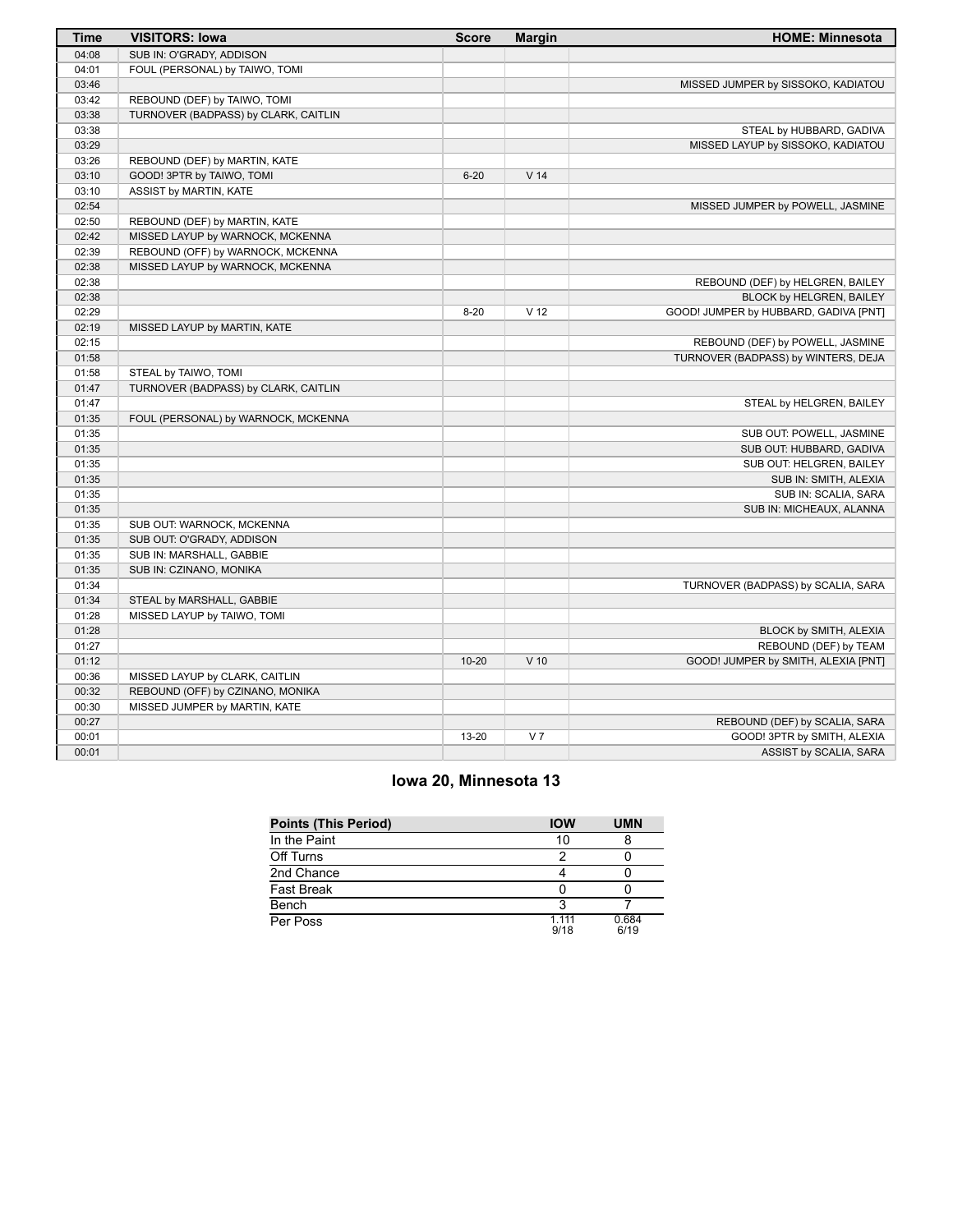# **Official Box Score Iowa vs Minnesota Second Quarter Statistics Only January 20, 2022 at Williams Arena - Minneapolis**



# **Iowa 27**

| No. | Plaver                  | S | <b>Pts</b>     | <b>FG</b> | 3FG     | <b>FT</b> | 0R           | DR             | TR.      | <b>PF</b> | A        | TO       | <b>B</b> lk | Stl          | Min      | $+/-$        |
|-----|-------------------------|---|----------------|-----------|---------|-----------|--------------|----------------|----------|-----------|----------|----------|-------------|--------------|----------|--------------|
| 14  | <b>WARNOCK, MCKENNA</b> | F | 0              | $0 - 0$   | $0 - 0$ | $0-0$     | 0            | 0              | 0        |           | 0        |          |             | 0            |          | $-2$         |
| 20  | <b>MARTIN, KATE</b>     | G | $\overline{2}$ | $1 - 2$   | $0 - 0$ | $0 - 0$   | 0            | $\overline{2}$ | 2        | 0         |          | 0        | 0           | $\mathbf{0}$ | 10       | 8            |
| 22  | CLARK, CAITLIN          | G | 15             | $5 - 7$   | $3 - 3$ | $2 - 2$   | 0            |                | 1        |           | 3        | 2        | 0           | 0            | 10       | 6            |
| 24  | MARSHALL, GABBIE        | G | 3              | $1 - 1$   | $1 - 1$ | $0 - 0$   | $\Omega$     | 0              | 0        | 0         | 0        | 0        | 0           | $\Omega$     | 9        | 6            |
| 25  | CZINANO, MONIKA         | C | 2              | $0 - 1$   | $0 - 0$ | $2 - 2$   | 0            | 2              | 2        | 0         | 0        | 0        | $\Omega$    | 0            | 6        | 8            |
| 01  | TAIWO, TOMI             | G | $\Omega$       | $0 - 0$   | $0 - 0$ | $0 - 0$   | $\mathbf{0}$ | $\Omega$       | $\Omega$ | $\Omega$  | $\Omega$ | $\Omega$ | $\Omega$    | $\mathbf{0}$ | 2        | 1            |
| 03  | AFFOLTER, SYDNEY        | G | $\Omega$       | $0 - 0$   | $0 - 0$ | $0 - 0$   | $\Omega$     | $\Omega$       | 0        | $\Omega$  | 0        | 0        | 0           | 0            | $\Omega$ | $\mathbf{0}$ |
| 04  | FEUERBACH, KYLIE        | G | 3              | $1 - 1$   | $0 - 0$ | $1 - 2$   | $\Omega$     |                |          | 0         | 0        |          | 0           |              | 9        | 5            |
| 34  | EDIGER, AJ              | F | 0              | $0 - 0$   | $0 - 0$ | $0 - 0$   | $\Omega$     | 0              | 0        | 0         | 0        | 0        | 0           | 0            | 0        | 0            |
| 44  | O'GRADY, ADDISON        | C | $\mathcal{P}$  | $1 - 1$   | $0 - 0$ | $0 - 0$   | 1            | 0              | 1        |           |          | 0        | 0           | $\Omega$     | 4        | $-2$         |
|     | <b>TEAM</b>             |   |                |           |         |           | $\Omega$     | 0              | 0        | 0         |          | 0        |             |              |          |              |
|     | <b>TOTALS</b>           |   | 27             | $9 - 13$  | $4 - 4$ | $5-6$     |              | 6              | 7        | 3         | 5        | 4        | 0           |              | 50       |              |

| <b>Shooting By Period</b><br>Period | FG        | FG%   | 3FG      | 3FG%   | FT       | FT%   |
|-------------------------------------|-----------|-------|----------|--------|----------|-------|
| 3rd Qtr                             | $13 - 18$ | 72%   | $3-5$    | 60%    | $8-9$    | 89%   |
| 4th Qtr                             | $10 - 17$ | 59%   | $0 - 4$  | $00\%$ | $1 - 2$  | 50%   |
| 2nd Half                            | $9 - 13$  | 69%   | $4 - 4$  | 100%   | $5-6$    | 83%   |
| 2nd Half                            | $23 - 35$ | 66%   | $3-9$    | 33%    | $9 - 11$ | 82%   |
| Game                                | 40-68     | 58.8% | $9 - 17$ | 52.9%  | $16-19$  | 84.2% |

# **Minnesota 21**

| No. | Player                          | S  | Pts      | FG.      | 3FG     | <b>FT</b> | <b>OR</b> | <b>DR</b>    | <b>TR</b>   | PF | A            | TO       | <b>B</b> lk | <b>Stl</b>   | Min           | $+/-$    |
|-----|---------------------------------|----|----------|----------|---------|-----------|-----------|--------------|-------------|----|--------------|----------|-------------|--------------|---------------|----------|
| 03  | <b>WINTERS, DEJA</b>            | G  |          | $3-5$    | $1 - 2$ | $0-0$     | 0         | 0            | 0           | 0  | 0            |          | 0           | 0            | 10            | $-6$     |
| 04  | POWELL, JASMINE                 | G  | $\Omega$ | $0 - 2$  | $0 - 2$ | $0 - 0$   | 0         | 0            | 0           |    | 0            |          | 0           | $\Omega$     | 5             | $-6$     |
| 14  | <b>SCALIA, SARA</b>             | G  | 4        | $2 - 3$  | $0 - 0$ | $0 - 0$   | 0         | 0            | 0           | 0  |              | 0        | 0           | 0            | 10            | -6       |
| 30  | SISSOKO, KADIATOU               | F. | 2        | $1 - 2$  | $0 - 0$ | $0 - 0$   | 0         |              | 1           |    | 0            | $\Omega$ | 0           | $\Omega$     | 5             | $-2$     |
| 54  | MICHEAUX, ALANNA                | F  | 4        | $2 - 2$  | $0 - 0$ | $0 - 0$   | 1         | 1            | 2           |    | 0            | $\Omega$ | 0           | $\Omega$     | 6             | 4        |
| 01  | SMITH, ALEXIA                   | G  |          | $0 - 1$  | $0 - 0$ | $1 - 2$   | 0         |              | $\mathbf 1$ | 0  | $\mathbf{0}$ | 0        | 0           | $\mathbf{0}$ | 5             | $\Omega$ |
| 12  | <b>BAGWELL KATALINICH, LAUR</b> | F  | 2        | 1-1      | $0 - 0$ | $0 - 0$   | 0         | 0            | 0           | 0  | 2            | ∩        | 0           | $\Omega$     | 3             | -2       |
| 13  | HUBBARD, GADIVA                 | G  |          | $0 - 0$  | $0 - 0$ | $1 - 2$   | 0         | $\Omega$     | $\Omega$    |    |              | $\Omega$ | 0           |              | $\mathcal{P}$ | $-2$     |
| 15  | <b>MERSHON, KAYLA</b>           | F  | 0        | $0 - 0$  | $0 - 0$ | $0 - 0$   | 0         | 0            | 0           | 0  | 0            | $\Omega$ | 0           | $\Omega$     | $\Omega$      | 0        |
| 25  | <b>SCONIERS, KLARKE</b>         | C  | $\Omega$ | $0 - 0$  | $0 - 0$ | $0 - 0$   | $\Omega$  | $\Omega$     | 0           | 0  | $\Omega$     | $\Omega$ | 0           | $\Omega$     | $\mathbf{0}$  | $\Omega$ |
| 35  | <b>HELGREN, BAILEY</b>          | C  | 0        | $0 - 0$  | $0 - 0$ | $0 - 0$   | $\Omega$  | 0            | $\Omega$    | 1  | 0            | $\Omega$ | 0           | $\Omega$     | 4             | $-10$    |
|     | <b>TEAM</b>                     |    |          |          |         |           | 0         | $\mathbf{0}$ | 0           | 0  |              | 0        |             |              |               |          |
|     | <b>TOTALS</b>                   |    | 21       | $9 - 16$ | 1-4     | $2 - 4$   |           | 3            | 4           | 5  | 4            |          | 0           |              | 50            |          |

| <b>Shooting By Period</b> |           |       |          |       |         |       |
|---------------------------|-----------|-------|----------|-------|---------|-------|
| Period                    | FG        | FG%   | 3FG      | 3FG%  | FT      | FT%   |
| 3rd Qtr                   | $5 - 16$  | 31%   | 2-7      | 29%   | $0 - 0$ | 0%    |
| 4th Qtr                   | $1 - 15$  | 07%   | $0 - 4$  | 00%   | $1 - 4$ | 25%   |
| 2nd Half                  | $9 - 16$  | 56%   | $1 - 4$  | 25%   | $2 - 4$ | 50%   |
| 2nd Half                  | $6 - 31$  | 19%   | $2 - 11$ | 18%   | $1 - 4$ | 25%   |
| Game                      | $21 - 63$ | 33.3% | $4 - 19$ | 21.1% | $3 - 8$ | 37.5% |

*Deadball Rebounds:* 3,0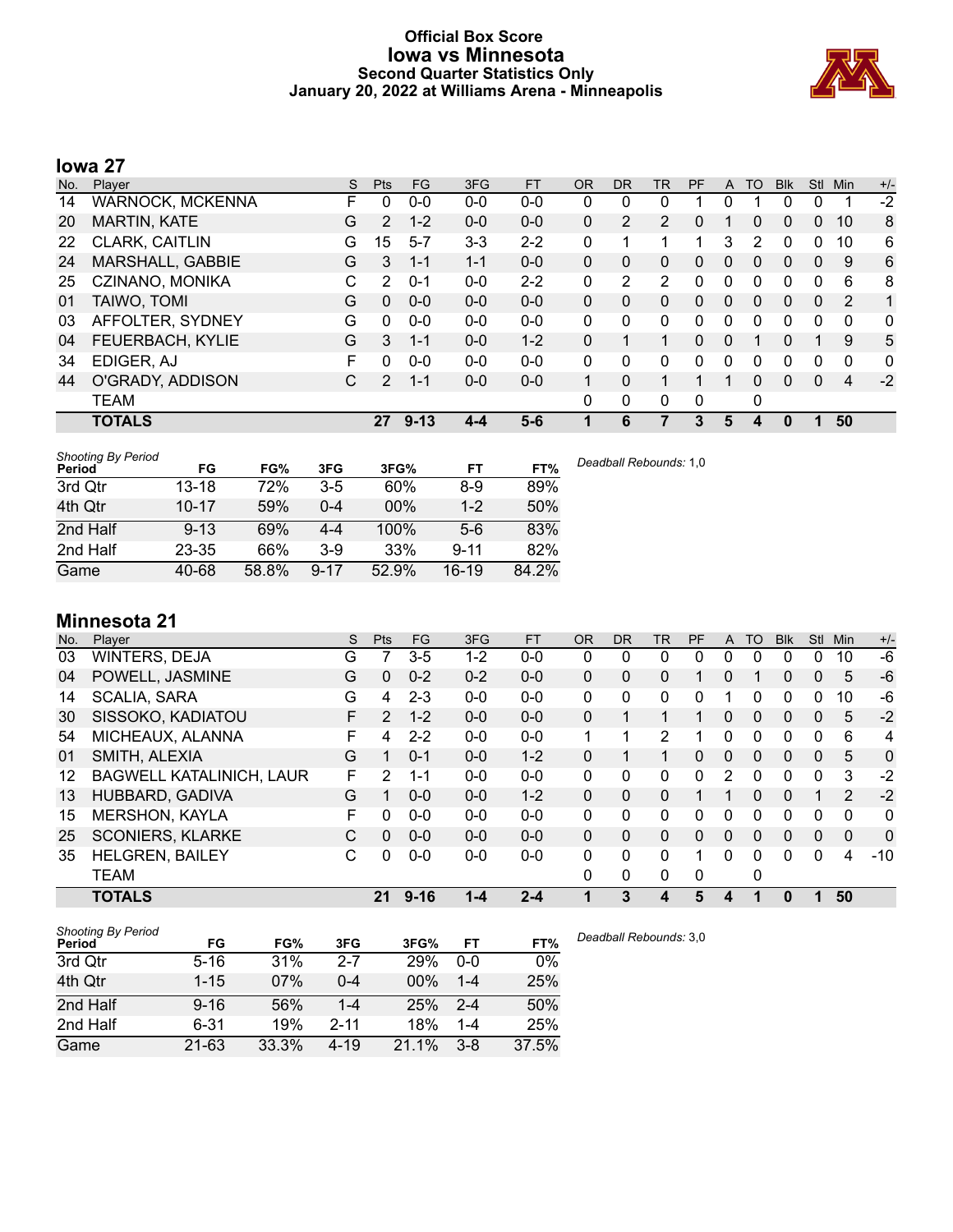| Game Notes:                                                               | <b>Score</b> |    | 1st 2nd 3rd 4th |    |    | $-$ TOT | <b>Points (This Peri</b> |
|---------------------------------------------------------------------------|--------------|----|-----------------|----|----|---------|--------------------------|
| Officials: Michael McConnell, Angie Enlund, Tim Daley<br>Attendance: 3741 | <b>IOW</b>   | 20 | 27              | 37 | 21 | 105     | In the Paint             |
|                                                                           | UMN          | 13 | 21              | 12 | -3 | 49      | Off Turns                |
| Start Time: 08:02 PM ET                                                   |              |    |                 |    |    |         | 2nd Chance               |
| End Time: 09:45 PM ET<br>Game Duration: 1:42                              |              |    |                 |    |    |         | <b>Fast Break</b>        |
| Conference Game;                                                          |              |    |                 |    |    |         | Bench                    |

| <b>Points (This Period)</b> | <b>IOW</b>     | <b>UMN</b>     |
|-----------------------------|----------------|----------------|
| In the Paint                | 6              |                |
| Off Turns                   | 2              | հ              |
| 2nd Chance                  | 3              | 2              |
| <b>Fast Break</b>           | 6              | 3              |
| Bench                       | 5              |                |
| Per Poss                    | 1.500<br>12/18 | 1.167<br>10/18 |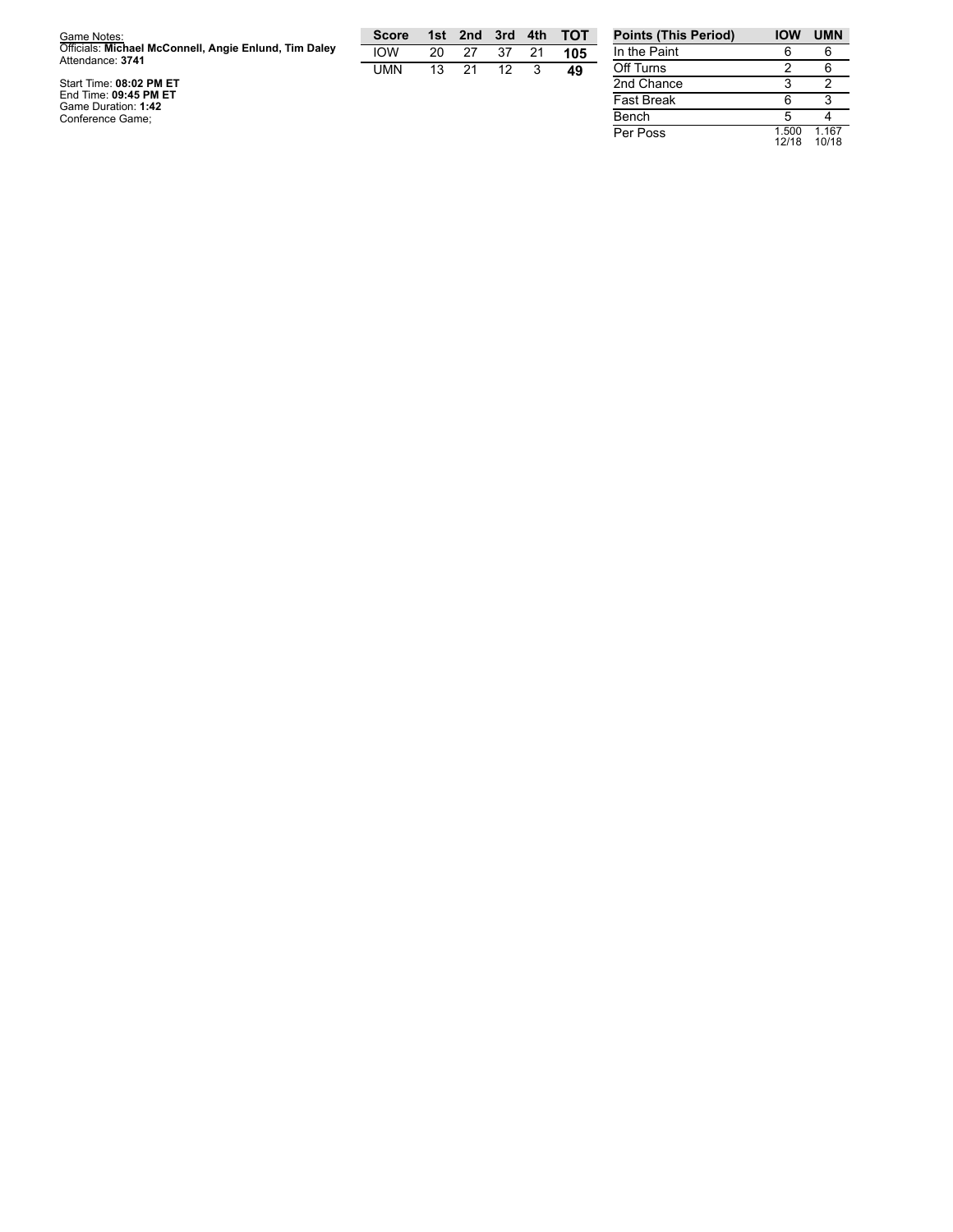# **Official Play-By-Play Iowa vs Minnesota Second Quarter January 20, 2022 at Williams Arena - Minneapolis**



# **Period 2**

#### **Starters:**

lowa: 14 WARNOCK,MCKENNA (F); 20 MARTIN,KATE (G); 22 CLARK,CAITLIN (G); 24 MARSHALL,GABBIE (G); 25 CZINANO,MONIKA (C);<br>**Minnesota**: 3 WINTERS,DEJA (G); 4 POWELL,JASMINE (G); 14 SCALIA,SARA (G); 30 SISSOKO,KADIATOU (F); 54

| Time           | <b>VISITORS: Iowa</b>                                         | <b>Score</b> | <b>Margin</b>   | <b>HOME: Minnesota</b>               |
|----------------|---------------------------------------------------------------|--------------|-----------------|--------------------------------------|
| 10:00          |                                                               |              |                 | SUB OUT: SISSOKO, KADIATOU           |
| 10:00          |                                                               |              |                 | SUB IN: HUBBARD, GADIVA              |
| 10:00          | SUB OUT: TAIWO, TOMI                                          |              |                 |                                      |
| 10:00          | SUB IN: WARNOCK, MCKENNA                                      |              |                 |                                      |
| 09:51          | TURNOVER (LOSTBALL) by WARNOCK, MCKENNA                       |              |                 |                                      |
| 09:40          | FOUL (PERSONAL) by WARNOCK, MCKENNA                           |              |                 |                                      |
| 09:40          | SUB OUT: WARNOCK, MCKENNA                                     |              |                 |                                      |
| 09:40          | SUB IN: FEUERBACH, KYLIE                                      |              |                 |                                      |
| 09:40          |                                                               |              |                 | MISSED FT by HUBBARD, GADIVA         |
| 09:40          |                                                               |              |                 | REBOUND (OFF) by TEAM                |
| 09:40          |                                                               | 14-20        | $V_6$           | GOOD! FT by HUBBARD, GADIVA          |
| 09:16          | GOOD! LAYUP by CLARK, CAITLIN [PNT]                           | $14 - 22$    | V8              |                                      |
| 08:44          | FOUL (PERSONAL) by CLARK, CAITLIN                             |              |                 |                                      |
| 08:44          |                                                               |              |                 | MISSED FT by SMITH, ALEXIA           |
| 08:44          |                                                               | $15 - 22$    | V <sub>7</sub>  | GOOD! FT by SMITH, ALEXIA            |
| 08:44          |                                                               |              |                 | REBOUND (OFF) by TEAM                |
| 08:43          |                                                               |              |                 | SUB OUT: HUBBARD, GADIVA             |
| 08:43          |                                                               |              |                 | SUB IN: SISSOKO, KADIATOU            |
| 08:34          | MISSED JUMPER by CLARK, CAITLIN                               |              |                 |                                      |
| 08:30          |                                                               |              |                 | REBOUND (DEF) by SMITH, ALEXIA       |
| 08:21          |                                                               |              |                 | MISSED LAYUP by WINTERS, DEJA        |
| 08:17          |                                                               |              |                 | REBOUND (OFF) by MICHEAUX, ALANNA    |
| 08:16          |                                                               | $17 - 22$    | V <sub>5</sub>  | GOOD! JUMPER by MICHEAUX, ALANNA     |
| 08:09          | TURNOVER (LOSTBALL) by FEUERBACH, KYLIE                       |              |                 |                                      |
| 08:09          |                                                               |              |                 | SUB OUT: MICHEAUX, ALANNA            |
| 08:09          |                                                               |              |                 | SUB IN: HELGREN, BAILEY              |
| 07:53          |                                                               |              |                 | MISSED JUMPER by SMITH, ALEXIA       |
| 07:49          | REBOUND (DEF) by CLARK, CAITLIN                               |              |                 |                                      |
| 07:37          | GOOD! 3PTR by CLARK, CAITLIN                                  | $17 - 25$    | V8              |                                      |
| 07:37          | ASSIST by MARTIN, KATE                                        |              |                 |                                      |
| 07:12          |                                                               | 19-25        | $V_6$           | GOOD! JUMPER by SCALIA, SARA [PNT]   |
| 06:59          |                                                               |              |                 | SUB OUT: SMITH, ALEXIA               |
| 06:59          |                                                               |              |                 | SUB IN: POWELL, JASMINE              |
| 06:57          | GOOD! 3PTR by MARSHALL, GABBIE                                | 19-28        | V <sub>9</sub>  |                                      |
| 06:57          | ASSIST by CLARK, CAITLIN                                      |              |                 |                                      |
| 06:41          |                                                               |              |                 | MISSED JUMPER by SISSOKO, KADIATOU   |
| 06:35          | REBOUND (DEF) by MARTIN, KATE                                 |              |                 |                                      |
| 06:20<br>06:16 | MISSED LAYUP by CZINANO, MONIKA                               |              |                 |                                      |
|                |                                                               |              |                 | REBOUND (DEF) by SISSOKO, KADIATOU   |
| 06:13          |                                                               |              |                 | MISSED 3PTR by WINTERS, DEJA         |
| 06:09<br>05:52 | REBOUND (DEF) by MARTIN, KATE<br>GOOD! 3PTR by CLARK, CAITLIN | 19-31        | V <sub>12</sub> |                                      |
| 05:31          |                                                               |              |                 | MISSED 3PTR by POWELL, JASMINE       |
| 05:27          | REBOUND (DEF) by CZINANO, MONIKA                              |              |                 |                                      |
| 05:22          | GOOD! LAYUP by MARTIN, KATE [FB/PNT]                          | 19-33        | V <sub>14</sub> |                                      |
| 05:22          | ASSIST by CLARK, CAITLIN                                      |              |                 |                                      |
| 05:21          |                                                               |              |                 | TIMEOUT 30SEC                        |
| 05:21          |                                                               |              |                 |                                      |
| 05:21          |                                                               |              |                 | SUB OUT: HELGREN, BAILEY             |
| 05:21          |                                                               |              |                 | SUB IN: MICHEAUX, ALANNA             |
| 05:21          | SUB OUT: MARTIN, KATE                                         |              |                 |                                      |
| 05:21          | SUB OUT: CZINANO, MONIKA                                      |              |                 |                                      |
| 05:21          | SUB IN: WARNOCK, MCKENNA                                      |              |                 |                                      |
| 05:21          | SUB IN: O'GRADY, ADDISON                                      |              |                 |                                      |
| 05:11          | FOUL (PERSONAL) by O'GRADY, ADDISON                           |              |                 |                                      |
| 05:01          |                                                               | 21-33        | V <sub>12</sub> | GOOD! JUMPER by SCALIA, SARA [PNT]   |
| 04:53          | TURNOVER (TRAVEL) by CLARK, CAITLIN                           |              |                 |                                      |
| 04:53          | SUB OUT: WARNOCK, MCKENNA                                     |              |                 |                                      |
| 04:53          | SUB IN: MARTIN, KATE                                          |              |                 |                                      |
| 04:31          |                                                               | 23-33        | $V$ 10          | GOOD! JUMPER by SISSOKO, KADIATOU    |
| 04:13          |                                                               |              |                 | FOUL (PERSONAL) by SISSOKO, KADIATOU |
| 04:13          | MISSED FT by FEUERBACH, KYLIE                                 |              |                 |                                      |
| 04:13          | GOOD! FT by FEUERBACH, KYLIE                                  | 23-34        | V <sub>11</sub> |                                      |
| 04:13          | REBOUND (OFF) by TEAM                                         |              |                 |                                      |
| 04:12          |                                                               |              |                 | SUB OUT: SISSOKO, KADIATOU           |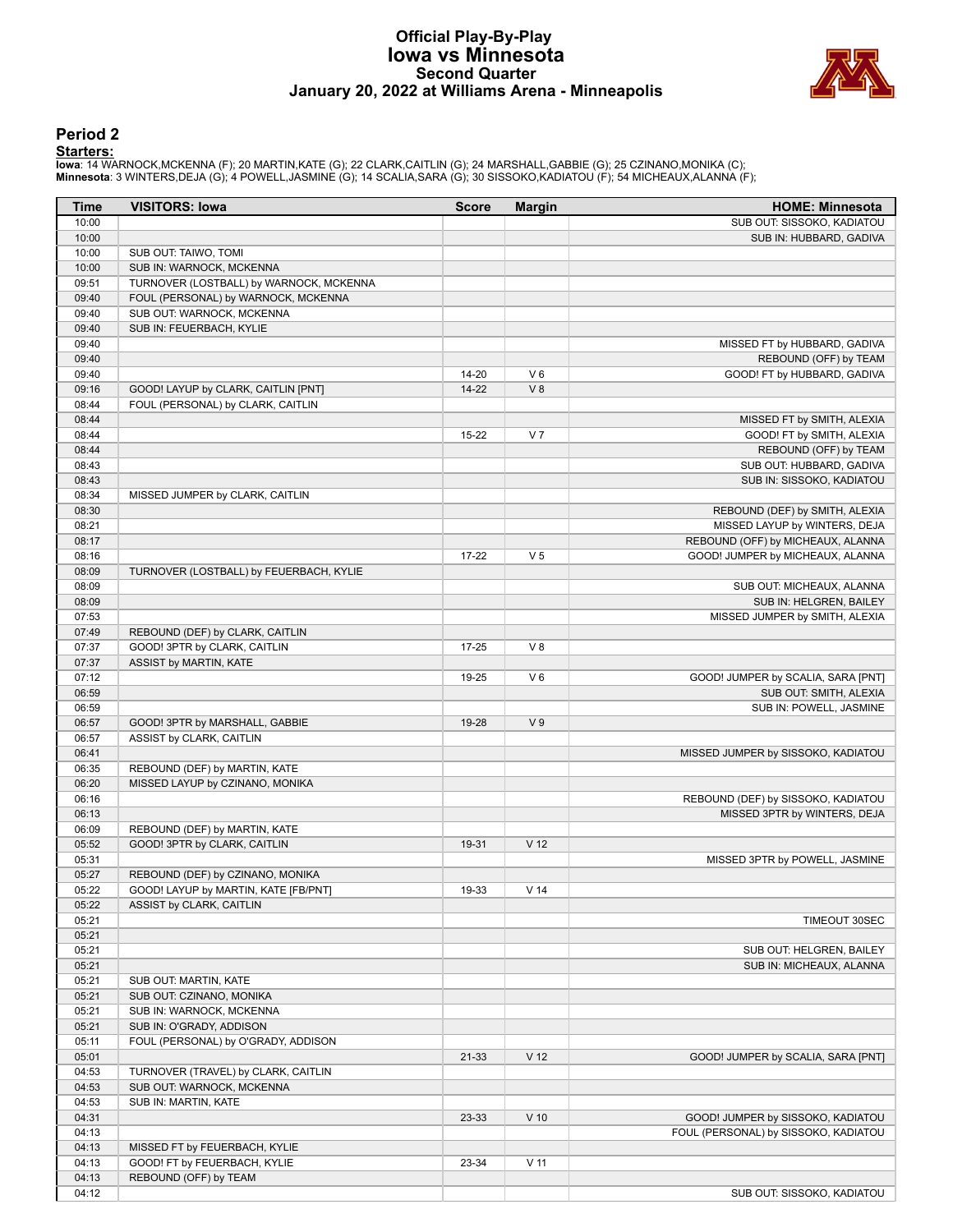| Time  | <b>VISITORS: Iowa</b>                    | <b>Score</b> | <b>Margin</b>   | <b>HOME: Minnesota</b>                    |
|-------|------------------------------------------|--------------|-----------------|-------------------------------------------|
| 04:12 |                                          |              |                 | SUB IN: BAGWELL KATALINICH, LAURA         |
| 03:54 |                                          | 25-34        | V <sub>9</sub>  | GOOD! LAYUP by MICHEAUX, ALANNA           |
| 03:54 |                                          |              |                 | ASSIST by BAGWELL KATALINICH, LAURA       |
| 03:36 | MISSED JUMPER by CLARK, CAITLIN          |              |                 |                                           |
| 03:33 | REBOUND (OFF) by O'GRADY, ADDISON        |              |                 |                                           |
| 03:31 | GOOD! 3PTR by CLARK, CAITLIN             | 25-37        | V <sub>12</sub> |                                           |
| 03:31 | ASSIST by O'GRADY, ADDISON               |              |                 |                                           |
| 03:16 |                                          |              |                 | MISSED 3PTR by POWELL, JASMINE            |
| 03:12 | REBOUND (DEF) by FEUERBACH, KYLIE        |              |                 |                                           |
| 03:05 | GOOD! LAYUP by O'GRADY, ADDISON [FB/PNT] | 25-39        | V <sub>14</sub> |                                           |
| 03:05 | <b>ASSIST by CLARK, CAITLIN</b>          |              |                 |                                           |
| 02:55 |                                          |              |                 | TURNOVER (BADPASS) by POWELL, JASMINE     |
| 02:55 | STEAL by FEUERBACH, KYLIE                |              |                 |                                           |
| 02:50 | GOOD! JUMPER by FEUERBACH, KYLIE [FB]    | $25 - 41$    | $V$ 16          |                                           |
| 02:33 |                                          | $27-41$      | V <sub>14</sub> | GOOD! JUMPER by WINTERS, DEJA             |
| 02:33 |                                          |              |                 | ASSIST by BAGWELL KATALINICH, LAURA       |
| 02:12 | MISSED JUMPER by MARTIN, KATE            |              |                 |                                           |
| 02:08 |                                          |              |                 | REBOUND (DEF) by MICHEAUX, ALANNA         |
| 01:59 |                                          | 29-41        | V <sub>12</sub> | GOOD! JUMPER by WINTERS, DEJA             |
| 01:43 |                                          |              |                 | FOUL (PERSONAL) by POWELL, JASMINE        |
| 01:43 |                                          |              |                 | SUB OUT: POWELL, JASMINE                  |
| 01:43 |                                          |              |                 | SUB IN: SMITH, ALEXIA                     |
| 01:43 | SUB OUT: O'GRADY, ADDISON                |              |                 |                                           |
| 01:43 | SUB IN: CZINANO, MONIKA                  |              |                 |                                           |
| 01:43 | SUB OUT: MARSHALL, GABBIE                |              |                 |                                           |
| 01:43 | SUB IN: TAIWO, TOMI                      |              |                 |                                           |
| 01:38 | GOOD! JUMPER by CLARK, CAITLIN           | 29-43        | V <sub>14</sub> |                                           |
| 01:23 |                                          | 31-43        | V <sub>12</sub> | GOOD! JUMPER by BAGWELL KATALINICH, LAURA |
| 01:23 |                                          |              |                 | ASSIST by SCALIA, SARA                    |
| 01:04 |                                          |              |                 | FOUL (PERSONAL) by MICHEAUX, ALANNA       |
| 01:04 |                                          |              |                 | SUB OUT: BAGWELL KATALINICH, LAURA        |
| 01:04 |                                          |              |                 | SUB OUT: MICHEAUX, ALANNA                 |
| 01:04 |                                          |              |                 | SUB IN: HUBBARD, GADIVA                   |
| 01:04 |                                          |              |                 | SUB IN: HELGREN, BAILEY                   |
| 01:04 | SUB OUT: FEUERBACH, KYLIE                |              |                 |                                           |
| 01:04 | SUB IN: MARSHALL, GABBIE                 |              |                 |                                           |
| 01:01 |                                          |              |                 | FOUL (PERSONAL) by HELGREN, BAILEY        |
| 01:01 | GOOD! FT by CZINANO, MONIKA              | $31 - 44$    | V <sub>13</sub> |                                           |
| 01:01 | GOOD! FT by CZINANO, MONIKA              | $31 - 45$    | V <sub>14</sub> |                                           |
| 00:53 |                                          |              |                 | MISSED LAYUP by SCALIA, SARA              |
| 00:49 | REBOUND (DEF) by CZINANO, MONIKA         |              |                 |                                           |
| 00:42 | TURNOVER (BADPASS) by CLARK, CAITLIN     |              |                 |                                           |
| 00:42 |                                          |              |                 | STEAL by HUBBARD, GADIVA                  |
| 00:37 |                                          | 34-45        | V <sub>11</sub> | GOOD! 3PTR by WINTERS, DEJA [FB]          |
| 00:37 |                                          |              |                 | ASSIST by HUBBARD, GADIVA                 |
| 00:02 |                                          |              |                 | FOUL (PERSONAL) by HUBBARD, GADIVA        |
| 00:02 | GOOD! FT by CLARK, CAITLIN               | 34-46        | V <sub>12</sub> |                                           |
| 00:02 | GOOD! FT by CLARK, CAITLIN               | 34-47        | V <sub>13</sub> |                                           |
| 00:02 | SUB OUT: CLARK, CAITLIN                  |              |                 |                                           |
| 00:02 | SUB IN: FEUERBACH, KYLIE                 |              |                 |                                           |

# **Iowa 47, Minnesota 34**

| <b>Points (This Period)</b> | <b>IOW</b>     | <b>UMN</b>     |
|-----------------------------|----------------|----------------|
| In the Paint                |                |                |
| Off Turns                   |                |                |
| 2nd Chance                  |                |                |
| <b>Fast Break</b>           |                |                |
| Bench                       |                |                |
| Per Poss                    | 1.500<br>12/18 | 1.167<br>10/18 |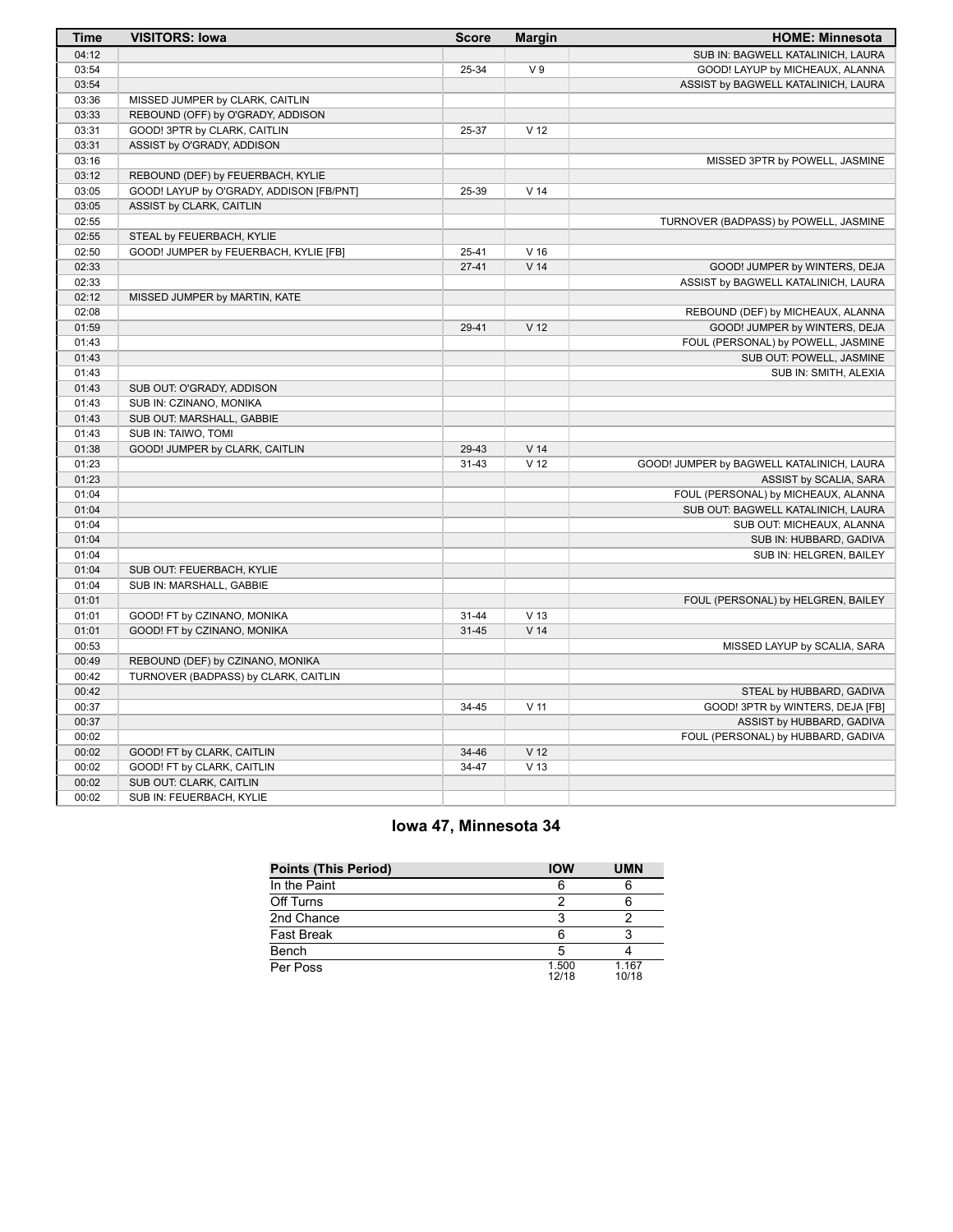# **Official Box Score Iowa vs Minnesota Second Half Statistics Only January 20, 2022 at Williams Arena - Minneapolis**



# **Iowa 58**

| No. | Player                  | S  | Pts      | FG.     | 3FG     | <b>FT</b> | <b>OR</b> | <b>DR</b> | TR       | PF            | A  | TO       | <b>Blk</b> | Stl | <b>Min</b> | $+/-$          |
|-----|-------------------------|----|----------|---------|---------|-----------|-----------|-----------|----------|---------------|----|----------|------------|-----|------------|----------------|
| 01  | TAIWO, TOMI             | G  | 2        | $1 - 4$ | $0 - 2$ | $0-0$     |           | 0         |          | 2             | 0  | 0        | 0          |     | 13         | 18             |
| 03  | AFFOLTER, SYDNEY        | G  | $\Omega$ | $0 - 1$ | 0-1     | $0 - 0$   |           | 3         | 4        | 0             |    | 0        |            | 0   | 10         | 16             |
| 04  | FEUERBACH, KYLIE        | G  | 2        | $0 - 1$ | $0 - 1$ | $2 - 2$   |           | 2         | 3        |               |    | 0        | 0          | 1   | 10         | 19             |
| 14  | <b>WARNOCK, MCKENNA</b> | F. |          | $3 - 3$ | $1 - 1$ | $0 - 0$   | 0         | 3         | 3        | 0             |    | 0        | 0          | 0   | 8          | 26             |
| 20  | <b>MARTIN, KATE</b>     | G  | $\Omega$ | $0 - 0$ | $0 - 0$ | $0 - 0$   | 0         | 0         | 0        |               | 2  | 0        | 0          | 1   | 7          | 23             |
| 22  | CLARK, CAITLIN          | G  | 14       | $6-9$   | $1 - 2$ | $1 - 2$   | 0         | 11        | 11       | 0             | 6  | $\Omega$ | 0          | 0   | 14         | 37             |
| 24  | MARSHALL, GABBIE        | G  | 10       | $4 - 5$ | $1 - 2$ | $1 - 1$   | $\Omega$  | 0         | 0        | $\Omega$      | 3  | $\Omega$ | $\Omega$   | 3   | 12         | 31             |
| 25  | CZINANO, MONIKA         | C. | 15       | $5-6$   | $0 - 0$ | $5-6$     | 0         | 3         | 3        | $\mathcal{P}$ | 0  | $\Omega$ | $\Omega$   | 0   | 11         | 31             |
| 34  | EDIGER, AJ              | F  | 2        | $1 - 1$ | $0 - 0$ | $0 - 0$   | $\Omega$  | 0         | $\Omega$ |               | 0  | 2        | $\Omega$   | 0   | 5          | $\overline{2}$ |
| 44  | O'GRADY, ADDISON        | C  | 6        | $3 - 5$ | $0 - 0$ | $0 - 0$   |           | 2         | 3        | $\Omega$      | 0  | $\Omega$ |            | 0   | 9          | 12             |
|     | <b>TEAM</b>             |    | 0        | $0 - 0$ | $0 - 0$ | $0 - 0$   | 0         | 1         | 1        | 0             | 0  |          | 0          | 0   | 0          |                |
|     | <b>TOTALS</b>           |    | 58       | 23-35   | $3 - 9$ | $9 - 11$  | 4         | 25        | 29       | 7             | 14 | 3        |            | 6   | 100        |                |

| <b>Shooting By Period</b><br>Period | FG        | FG%   | 3FG      | 3FG%  | FT       | FT%   | Deadball Rebounds: 1,0<br>Last FG Half: $10W$ 4th-03:04 |
|-------------------------------------|-----------|-------|----------|-------|----------|-------|---------------------------------------------------------|
| 3rd Qtr                             | 13-18     | 72%   | $3-5$    | 60%   | $8-9$    | 89%   |                                                         |
| 4th Qtr                             | $10 - 17$ | 59%   | $0 - 4$  | 00%   | $1 - 2$  | 50%   |                                                         |
| 2nd Half                            | $23 - 35$ | 66%   | $3-9$    | 33%   | $9 - 11$ | 82%   |                                                         |
| Game                                | 40-68     | 58.8% | $9 - 17$ | 52.9% | $16-19$  | 84.2% |                                                         |

# **Minnesota 15**

| No. | Player                          | S | <b>Pts</b> | FG       | 3FG      | <b>FT</b> | <b>OR</b>    | DR | <b>TR</b> | PF                    | A            | TO       | <b>B</b> lk  | Stl         | Min | $+/-$ |
|-----|---------------------------------|---|------------|----------|----------|-----------|--------------|----|-----------|-----------------------|--------------|----------|--------------|-------------|-----|-------|
| 01  | SMITH, ALEXIA                   | G | 2          | $1 - 7$  | $0 - 2$  | $0 - 0$   | 0            | 0  | 0         | 0                     |              |          | 0            | 0           | 12  | $-20$ |
| 03  | <b>WINTERS, DEJA</b>            | G | 0          | $0 - 4$  | $0 - 2$  | $0 - 0$   | 0            | 2  | 2         | $\mathbf{2}^{\prime}$ | 0            | 2        | 0            | 0           | 16  | $-23$ |
| 04  | POWELL, JASMINE                 | G | 0          | $0-0$    | $0 - 0$  | $0 - 0$   | 0            | 0  | 0         | 0                     | 0            | 0        | 0            | 0           |     | $-18$ |
| 12  | <b>BAGWELL KATALINICH, LAUR</b> | F | 0          | $0 - 1$  | $0 - 0$  | $0 - 0$   | 0            | 2  | 2         | 0                     | 0            | 0        | $\mathbf{0}$ | $\Omega$    | 3   | -8    |
| 13  | HUBBARD, GADIVA                 | G | 0          | $0 - 2$  | $0 - 1$  | $0 - 0$   | 0            | 0  | $\Omega$  |                       | $\Omega$     | 1        | $\Omega$     |             | 13  | -34   |
| 14  | <b>SCALIA, SARA</b>             | G | 11         | $4 - 10$ | $2 - 5$  | $1 - 2$   | 0            |    |           |                       | $\Omega$     | 2        | $\Omega$     | $\Omega$    | 15  | $-41$ |
| 15  | <b>MERSHON, KAYLA</b>           | F | 0          | $0-0$    | $0 - 0$  | $0 - 2$   | 0            | 0  | 0         | 0                     | 0            | 0        | 0            |             | 8   | $-12$ |
| 25  | <b>SCONIERS, KLARKE</b>         | С | 0          | $0 - 0$  | $0 - 0$  | $0 - 0$   | $\Omega$     | 2  | 2         | $\Omega$              | $\Omega$     | $\Omega$ |              | 0           | 5   | $-2$  |
| 30  | SISSOKO, KADIATOU               | F | 0          | $0 - 5$  | $0 - 1$  | $0 - 0$   | 0            |    |           |                       |              | 0        | $\Omega$     | 0           | 11  | $-26$ |
| 35  | <b>HELGREN, BAILEY</b>          | С | 0          | $0 - 0$  | $0 - 0$  | $0 - 0$   | 0            |    |           | $\mathcal{P}$         | 0            |          |              | 0           | 6   | $-17$ |
| 54  | MICHEAUX, ALANNA                | F | 2          | $1 - 2$  | $0 - 0$  | $0 - 0$   | 0            | 0  | $\Omega$  |                       | $\Omega$     | 0        | 0            | $\Omega$    | 6   | $-14$ |
|     | <b>TEAM</b>                     |   | 0          | $0 - 0$  | $0 - 0$  | $0 - 0$   | 2            |    | 3         | 0                     | 0            | 0        | $\mathbf{0}$ | 0           | 0   |       |
|     | <b>TOTALS</b>                   |   | 15         | $6 - 31$ | $2 - 11$ | $1 - 4$   | $\mathbf{2}$ | 10 | 12        | 8                     | $\mathbf{2}$ |          | 2            | $2^{\circ}$ | 100 |       |

| <b>Shooting By Period</b><br>Period | FG        | FG%   | 3FG      | 3FG%       | FT      | FT%   | Deadball Rebounds: 3,0<br>Last FG Half: UMN 4th-07:21 |
|-------------------------------------|-----------|-------|----------|------------|---------|-------|-------------------------------------------------------|
| 3rd Qtr                             | $5 - 16$  | 31%   | $2 - 7$  | <b>29%</b> | $0 - 0$ | 0%    |                                                       |
| 4th Otr                             | $1 - 15$  | 07%   | 0-4      | $00\%$     | $1 - 4$ | 25%   |                                                       |
| 2nd Half                            | $6 - 31$  | 19%   | $2 - 11$ | 18%        | 1-4     | 25%   |                                                       |
| Game                                | $21 - 63$ | 33.3% | 4-19     | $21.1\%$   | $3 - 8$ | 37.5% |                                                       |

| Game Notes:                                                               | <b>Score</b> | 1st | 2nd | 3rd | 4th | <b>TOT</b> | <b>Points from (This Period)</b> |    | <b>IOW UMN</b> |
|---------------------------------------------------------------------------|--------------|-----|-----|-----|-----|------------|----------------------------------|----|----------------|
| Officials: Michael McConnell, Angie Enlund, Tim Daley<br>Attendance: 3741 | <b>IOW</b>   | 20  | 27  | 27  |     | 105        | In the Paint                     | 38 |                |
|                                                                           | UMN          | 13  | 21  |     |     | 49         | Off Turns                        | 10 |                |
| Start Time: 08:02 PM ET                                                   |              |     |     |     |     |            | 2nd Chance                       |    |                |
| End Time: 09:45 PM ET<br>Game Duration: 1:42                              |              |     |     |     |     |            | <b>Fast Break</b>                |    |                |
| Conference Game;                                                          |              |     |     |     |     |            | Bench                            | 12 |                |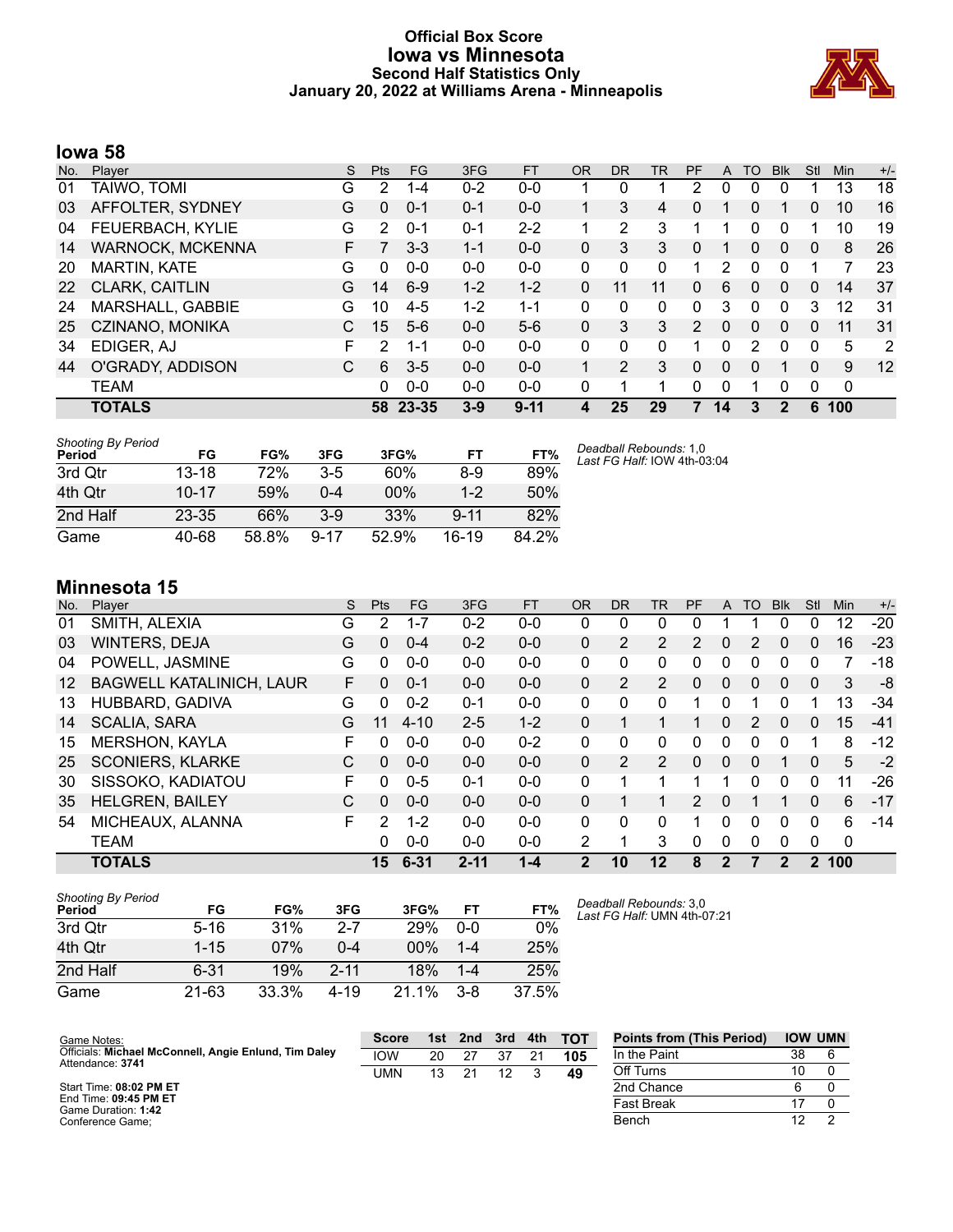# **Official Box Score Iowa vs Minnesota Third Quarter Statistics Only January 20, 2022 at Williams Arena - Minneapolis**



# **Iowa 58**

| No. | Player                  | S  | Pts           | <b>FG</b> | 3FG     | <b>FT</b> | <b>OR</b> | <b>DR</b>    | <b>TR</b> | PF       | A        | TO       | <b>Blk</b> | Stl      | Min      | $+/-$ |
|-----|-------------------------|----|---------------|-----------|---------|-----------|-----------|--------------|-----------|----------|----------|----------|------------|----------|----------|-------|
| 14  | <b>WARNOCK, MCKENNA</b> | F  | 3             | 1-1       | 1-1     | $0 - 0$   | 0         | 3            | 3         | 0        |          | 0        | 0          | 0        | 5        | 15    |
| 20  | <b>MARTIN, KATE</b>     | G  | 0             | $0 - 0$   | $0-0$   | $0 - 0$   | $\Omega$  | 0            | 0         | 0        | 2        | $\Omega$ | 0          |          | 5        | 13    |
| 22  | <b>CLARK, CAITLIN</b>   | G  | 10            | $4 - 7$   | $1 - 2$ | $1 - 2$   | $\Omega$  | 6            | 6         | 0        |          | 0        | 0          | 0        | 9        | 21    |
| 24  | MARSHALL, GABBIE        | G  | 10            | $4 - 4$   | $1 - 1$ | $1 - 1$   | $\Omega$  | 0            | 0         | 0        | 3        | $\Omega$ | 0          | 3        | 10       | 25    |
| 25  | CZINANO, MONIKA         | C. | 10            | $3 - 4$   | $0 - 0$ | $4 - 4$   | 0         |              | 1         |          | 0        | $\Omega$ | 0          | 0        | 8        | 20    |
| 01  | TAIWO, TOMI             | G  | $\Omega$      | $0 - 1$   | $0 - 1$ | $0 - 0$   | $\Omega$  | 0            | 0         | 0        | $\Omega$ | $\Omega$ | $\Omega$   | $\Omega$ | 5        | 10    |
| 03  | AFFOLTER, SYDNEY        | G  | $\Omega$      | $0 - 0$   | $0 - 0$ | $0 - 0$   | 1         | 0            | 1         | 0        |          | 0        | 0          | 0        | 3        | 9     |
| 04  | FEUERBACH, KYLIE        | G  | 2             | $0 - 0$   | $0 - 0$ | $2 - 2$   | $\Omega$  | 0            | 0         | 0        | $\Omega$ | 0        | 0          | $\Omega$ | 2        | 7     |
| 34  | EDIGER, AJ              | F  | U             | $0 - 0$   | $0 - 0$ | $0 - 0$   | 0         | 0            | 0         | 0        | $\Omega$ | $\Omega$ | 0          | $\Omega$ | $\Omega$ | 0     |
| 44  | O'GRADY, ADDISON        | C  | $\mathcal{P}$ | $1 - 1$   | $0 - 0$ | $0 - 0$   | $\Omega$  | $\Omega$     | $\Omega$  | 0        | $\Omega$ | $\Omega$ | 1          | $\Omega$ | 2        | 5     |
|     | <b>TEAM</b>             |    |               |           |         |           | $\Omega$  | $\mathbf{0}$ | 0         | $\Omega$ |          | 0        |            |          |          |       |
|     | <b>TOTALS</b>           |    |               | 37 13-18  | $3 - 5$ | $8-9$     | 1         | 10           | 11        | 1        | 8        | $\bf{0}$ | 1          | 4        | 50       |       |
|     |                         |    |               |           |         |           |           |              |           |          |          |          |            |          |          |       |

| <b>Shooting By Period</b><br>Period | FG    | FG%   | 3FG      | 3FG%  |       | FT%   | Deadball Rebounds: 1,0 |
|-------------------------------------|-------|-------|----------|-------|-------|-------|------------------------|
| 2nd Half                            | 0-0   | 0%    | 0-0      | $0\%$ | 0-0   | 0%    |                        |
| Game                                | 40-68 | 58.8% | $9 - 17$ | 52.9% | 16-19 | 84.2% |                        |

# **Minnesota 15**

| No. | Player                          | S  | <b>Pts</b>      | FG.      | 3FG     | <b>FT</b> | <b>OR</b> | <b>DR</b> | <b>TR</b>    | PF | A            | TO       | <b>B</b> lk | <b>Stl</b>   | Min      | $+/-$    |
|-----|---------------------------------|----|-----------------|----------|---------|-----------|-----------|-----------|--------------|----|--------------|----------|-------------|--------------|----------|----------|
| 03  | <b>WINTERS, DEJA</b>            | G  | 0               | $0 - 2$  | 0-1     | $0-0$     | 0         | 2         | 2            | 2  | 0            |          | 0           | 0            | 8        | $-15$    |
| 04  | POWELL, JASMINE                 | G  | $\Omega$        | $0 - 0$  | $0 - 0$ | $0 - 0$   | 0         | 0         | 0            | 0  | $\mathbf{0}$ | $\Omega$ | 0           | $\mathbf{0}$ | 5        | $-12$    |
| 14  | <b>SCALIA, SARA</b>             | G  | 8               | $3 - 7$  | $2 - 4$ | $0 - 0$   | 0         |           | 1            |    | 0            | 2        | 0           | 0            | 10       | $-25$    |
| 30  | SISSOKO, KADIATOU               | F  | 0               | $0 - 3$  | $0 - 1$ | $0 - 0$   | 0         |           | 1.           | 0  |              | $\Omega$ | 0           | $\mathbf{0}$ | 8        | $-18$    |
| 54  | MICHEAUX, ALANNA                | F. | 2               | $1 - 2$  | $0 - 0$ | $0 - 0$   | 0         | 0         | $\mathbf{0}$ |    | 0            | 0        | 0           | 0            | 6        | $-14$    |
| 01  | SMITH, ALEXIA                   | G  | $\overline{2}$  | $1 - 2$  | $0 - 1$ | $0 - 0$   | 0         | 0         | $\Omega$     | 0  |              | $\Omega$ | 0           | $\mathbf{0}$ | 4        | -8       |
| 12  | <b>BAGWELL KATALINICH, LAUR</b> | F. | 0               | $0 - 0$  | $0 - 0$ | $0-0$     | 0         | 0         | $\mathbf{0}$ | 0  | 0            | $\Omega$ | 0           | $\Omega$     | $\Omega$ | 0        |
| 13  | HUBBARD, GADIVA                 | G  | $\Omega$        | $0 - 0$  | $0 - 0$ | $0 - 0$   | $\Omega$  | 0         | 0            |    | 0            |          | 0           | $\mathbf{0}$ | 6        | $-22$    |
| 15  | <b>MERSHON, KAYLA</b>           | F. | 0               | $0 - 0$  | $0 - 0$ | $0-0$     | 0         | 0         | $\mathbf{0}$ | 0  | 0            | ∩        | 0           | $\Omega$     | $\Omega$ | 0        |
| 25  | <b>SCONIERS, KLARKE</b>         | C  | 0               | $0 - 0$  | $0 - 0$ | $0 - 0$   | $\Omega$  | 0         | $\mathbf{0}$ | 0  | $\Omega$     | $\Omega$ | $\Omega$    | $\Omega$     | $\Omega$ | $\Omega$ |
| 35  | <b>HELGREN, BAILEY</b>          | С  | $\Omega$        | $0-0$    | $0 - 0$ | $0 - 0$   | 0         |           | 1            | 2  | 0            |          |             | $\Omega$     | 4        | $-11$    |
|     | TEAM                            |    |                 |          |         |           |           | 0         | 1            | 0  |              | 0        |             |              |          |          |
|     | <b>TOTALS</b>                   |    | 12 <sup>2</sup> | $5 - 16$ | $2 - 7$ | $0 - 0$   | 1         | 5         | 6            | 7  | $\mathbf{2}$ | 5        | 1           | $\mathbf{0}$ | 50       |          |

| <b>Shooting By Period</b><br>Period | FG        | FG%   | 3FG  | 3FG%  | FT      | FT%   | Deadball Rebounds: 3,0 |
|-------------------------------------|-----------|-------|------|-------|---------|-------|------------------------|
| 2nd Half                            | 0-0       | 0%    | 0-0  | ገ%    | $0 - 0$ | 0%    |                        |
| Game                                | $21 - 63$ | 33.3% | 4-19 | 21.1% | $3 - 8$ | 37.5% |                        |

| Game Notes:                                                               | <b>Score</b> |    | 1st 2nd | 3rd | 4th | <b>TOT</b> | <b>Points (This Period)</b> | <b>IOW</b>    | <b>UMN</b>    |
|---------------------------------------------------------------------------|--------------|----|---------|-----|-----|------------|-----------------------------|---------------|---------------|
| Officials: Michael McConnell, Angie Enlund, Tim Daley<br>Attendance: 3741 | <b>IOW</b>   | 20 |         | 37  | 21  | 105        | In the Paint                | 20            | 6             |
|                                                                           | UMN          | 13 | 21      | 12  |     | 49         | Off Turns                   |               |               |
| Start Time: 08:02 PM ET                                                   |              |    |         |     |     |            | 2nd Chance                  |               |               |
| End Time: 09:45 PM ET<br>Game Duration: 1:42                              |              |    |         |     |     |            | Fast Break                  | 15            |               |
| Conference Game:                                                          |              |    |         |     |     |            | Bench                       |               |               |
|                                                                           |              |    |         |     |     |            | Per Poss                    | .762<br>17/21 | 0.600<br>5/20 |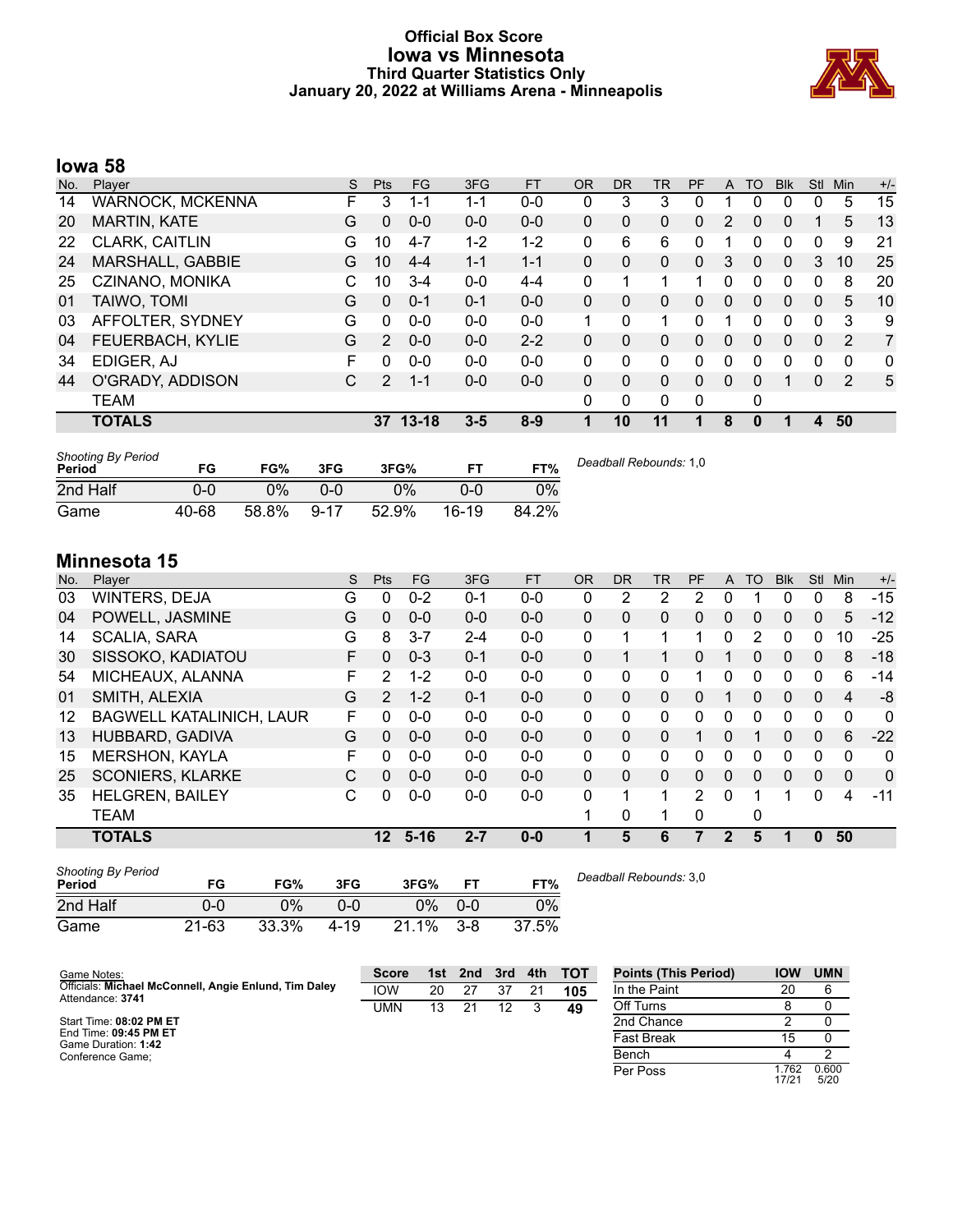# **Official Play-By-Play Iowa vs Minnesota Third Quarter January 20, 2022 at Williams Arena - Minneapolis**



# **Period 3**

**Starters:**<br>Iowa: 14 WARNOCK,MCKENNA (F); 20 MARTIN,KATE (G); 22 CLARK,CAITLIN (G); 24 MARSHALL,GABBIE (G); 25 CZINANO,MONIKA (C);<br>**Minnesota**: 3 WINTERS,DEJA (G); 4 POWELL,JASMINE (G); 14 SCALIA,SARA (G); 30 SISSOKO,KADIA

| Time           | <b>VISITORS: Iowa</b>                   | <b>Score</b> | <b>Margin</b>   | <b>HOME: Minnesota</b>                                          |
|----------------|-----------------------------------------|--------------|-----------------|-----------------------------------------------------------------|
| 10:00          |                                         |              |                 | SUB OUT: HUBBARD, GADIVA                                        |
| 10:00          |                                         |              |                 | SUB OUT: HELGREN, BAILEY                                        |
| 10:00          |                                         |              |                 | SUB IN: SISSOKO, KADIATOU                                       |
| 10:00          |                                         |              |                 | SUB IN: MICHEAUX, ALANNA                                        |
| 10:00          | SUB OUT: TAIWO, TOMI                    |              |                 |                                                                 |
| 10:00          | SUB OUT: FEUERBACH, KYLIE               |              |                 |                                                                 |
| 10:00          | SUB IN: WARNOCK, MCKENNA                |              |                 |                                                                 |
| 10:00          | SUB IN: CLARK, CAITLIN                  |              |                 |                                                                 |
| 09:34          |                                         | 37-47        | $V$ 10          | GOOD! 3PTR by SCALIA, SARA                                      |
| 09:34          |                                         |              |                 | ASSIST by SMITH, ALEXIA                                         |
| 09:14          | GOOD! 3PTR by CLARK, CAITLIN            | 37-50        | V <sub>13</sub> |                                                                 |
| 09:14          | ASSIST by WARNOCK, MCKENNA              |              |                 |                                                                 |
| 08:52          |                                         | 39-50        | $V$ 11          | GOOD! LAYUP by SMITH, ALEXIA [PNT]                              |
| 08:46          |                                         |              |                 | FOUL (PERSONAL) by WINTERS, DEJA                                |
| 08:46          |                                         |              |                 | SUB OUT: WINTERS, DEJA                                          |
| 08:46          |                                         |              |                 | SUB IN: HUBBARD, GADIVA                                         |
| 08:46          | GOOD! FT by CZINANO, MONIKA [FB]        | 39-51        | V <sub>12</sub> |                                                                 |
| 08:46          | GOOD! FT by CZINANO, MONIKA [FB]        | 39-52        | V <sub>13</sub> |                                                                 |
| 08:31          |                                         |              |                 | MISSED JUMPER by SCALIA, SARA                                   |
| 08:28          | REBOUND (DEF) by WARNOCK, MCKENNA       |              |                 |                                                                 |
| 08:22          | MISSED JUMPER by CLARK, CAITLIN         |              |                 |                                                                 |
| 08:19          |                                         |              |                 | REBOUND (DEF) by SCALIA, SARA                                   |
| 08:06          |                                         |              |                 | MISSED 3PTR by SMITH, ALEXIA                                    |
| 08:01          | REBOUND (DEF) by WARNOCK, MCKENNA       |              |                 |                                                                 |
| 07:52          | GOOD! 3PTR by WARNOCK, MCKENNA          | 39-55        | V <sub>16</sub> |                                                                 |
| 07:52          | ASSIST by MARSHALL, GABBIE              |              |                 |                                                                 |
| 07:23          |                                         |              |                 | MISSED 3PTR by SCALIA, SARA                                     |
| 07:20          | REBOUND (DEF) by CLARK, CAITLIN         |              |                 |                                                                 |
| 07:12          | GOOD! LAYUP by CZINANO, MONIKA [PNT]    | 39-57        | V <sub>18</sub> |                                                                 |
| 07:12          | ASSIST by MARTIN, KATE                  |              |                 |                                                                 |
| 06:50<br>06:47 |                                         |              |                 | MISSED JUMPER by SISSOKO, KADIATOU                              |
|                | REBOUND (DEF) by WARNOCK, MCKENNA       |              | V <sub>20</sub> |                                                                 |
| 06:45<br>06:45 | GOOD! LAYUP by CZINANO, MONIKA [FB/PNT] | 39-59        |                 |                                                                 |
|                | ASSIST by MARSHALL, GABBIE              |              |                 |                                                                 |
| 06:45<br>06:45 |                                         |              |                 | FOUL (PERSONAL) by HUBBARD, GADIVA<br>SUB OUT: MICHEAUX, ALANNA |
| 06:45          |                                         |              |                 | SUB IN: HELGREN, BAILEY                                         |
| 06:45          | GOOD! FT by CZINANO, MONIKA [FB]        | 39-60        | V <sub>21</sub> |                                                                 |
| 06:45          | SUB OUT: CZINANO, MONIKA                |              |                 |                                                                 |
| 06:45          | SUB IN: O'GRADY, ADDISON                |              |                 |                                                                 |
| 06:45          | SUB OUT: MARTIN, KATE                   |              |                 |                                                                 |
| 06:45          | SUB IN: FEUERBACH, KYLIE                |              |                 |                                                                 |
| 06:34          |                                         | 41-60        | $V$ 19          | GOOD! JUMPER by SCALIA, SARA [PNT]                              |
| 06:20          | GOOD! LAYUP by MARSHALL, GABBIE [PNT]   | 41-62        | V <sub>21</sub> |                                                                 |
| 06:20          |                                         |              |                 | FOUL (PERSONAL) by SCALIA, SARA                                 |
| 06:20          |                                         |              |                 | SUB OUT: SMITH, ALEXIA                                          |
| 06:20          |                                         |              |                 | SUB IN: WINTERS, DEJA                                           |
| 06:20          | GOOD! FT by MARSHALL, GABBIE            | 41-63        | V <sub>22</sub> |                                                                 |
| 06:06          |                                         |              |                 | MISSED 3PTR by SISSOKO, KADIATOU                                |
| 06:04          | REBOUND (DEF) by CLARK, CAITLIN         |              |                 |                                                                 |
| 05:59          | GOOD! LAYUP by CLARK, CAITLIN [FB/PNT]  | 41-65        | V <sub>24</sub> |                                                                 |
| 05:39          |                                         |              |                 | MISSED JUMPER by WINTERS, DEJA                                  |
| 05:34          | REBOUND (DEF) by CLARK, CAITLIN         |              |                 |                                                                 |
| 05:28          | MISSED JUMPER by CLARK, CAITLIN         |              |                 |                                                                 |
| 05:28          |                                         |              |                 | BLOCK by HELGREN, BAILEY                                        |
| 05:21          |                                         |              |                 | REBOUND (DEF) by WINTERS, DEJA                                  |
| 05:21          |                                         |              |                 | MISSED JUMPER by SISSOKO, KADIATOU                              |
| 05:21          | BLOCK by O'GRADY, ADDISON               |              |                 |                                                                 |
| 05:21          |                                         |              |                 | REBOUND (OFF) by TEAM                                           |
| 05:21          | SUB OUT: CLARK, CAITLIN                 |              |                 |                                                                 |
| 05:21          | SUB IN: MARTIN, KATE                    |              |                 |                                                                 |
| 05:19          |                                         |              |                 | TURNOVER (BADPASS) by HUBBARD, GADIVA                           |
| 05:19          | STEAL by MARSHALL, GABBIE               |              |                 |                                                                 |
| 05:14          | GOOD! LAYUP by O'GRADY, ADDISON [FB]    | 41-67        | V <sub>26</sub> |                                                                 |
| 05:14          | ASSIST by MARSHALL, GABBIE              |              |                 |                                                                 |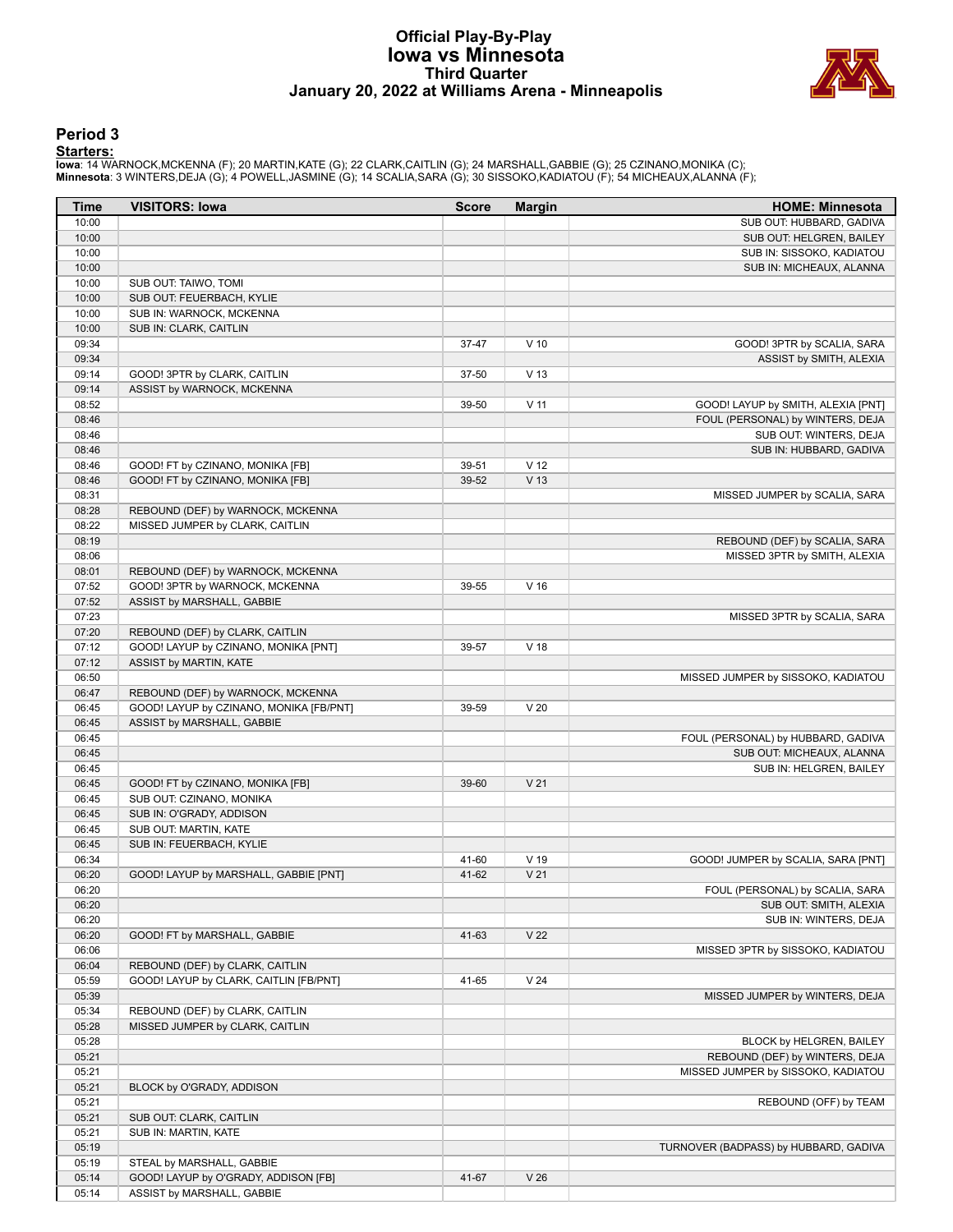| Time           | <b>VISITORS: Iowa</b>                    | <b>Score</b> | <b>Margin</b>                      | <b>HOME: Minnesota</b>                                |
|----------------|------------------------------------------|--------------|------------------------------------|-------------------------------------------------------|
| 04:59          |                                          |              |                                    | TURNOVER (LOSTBALL) by SCALIA, SARA                   |
| 04:59          | STEAL by MARSHALL, GABBIE                |              |                                    |                                                       |
| 04:54          |                                          |              |                                    | FOUL (PERSONAL) by HELGREN, BAILEY                    |
| 04:54          |                                          |              |                                    |                                                       |
| 04:54          |                                          |              |                                    | SUB OUT: HUBBARD, GADIVA                              |
| 04:54          |                                          |              |                                    | SUB OUT: HELGREN, BAILEY                              |
| 04:54          |                                          |              |                                    | SUB IN: POWELL, JASMINE                               |
| 04:54          |                                          |              |                                    | SUB IN: MICHEAUX, ALANNA                              |
| 04:54          | SUB OUT: O'GRADY, ADDISON                |              |                                    |                                                       |
| 04:54          | SUB IN: CZINANO, MONIKA                  |              |                                    |                                                       |
| 04:54          | GOOD! FT by FEUERBACH, KYLIE [FB]        | 41-68        | V <sub>27</sub><br>V <sub>28</sub> |                                                       |
| 04:54<br>04:38 | GOOD! FT by FEUERBACH, KYLIE [FB]        | 41-69        |                                    | TURNOVER (BADPASS) by SCALIA, SARA                    |
| 04:38          | STEAL by MARTIN, KATE                    |              |                                    |                                                       |
| 04:37          | SUB OUT: FEUERBACH, KYLIE                |              |                                    |                                                       |
| 04:37          | SUB OUT: WARNOCK, MCKENNA                |              |                                    |                                                       |
| 04:37          | SUB IN: TAIWO, TOMI                      |              |                                    |                                                       |
| 04:37          | SUB IN: CLARK, CAITLIN                   |              |                                    |                                                       |
| 04:32          | GOOD! LAYUP by MARSHALL, GABBIE [FB/PNT] | 41-71        | V30                                |                                                       |
| 04:32          | ASSIST by MARTIN, KATE                   |              |                                    |                                                       |
| 04:19          |                                          | 44-71        | V <sub>27</sub>                    | GOOD! 3PTR by SCALIA, SARA                            |
| 04:06          | GOOD! 3PTR by MARSHALL, GABBIE           | 44-74        | V30                                |                                                       |
| 04:06          | ASSIST by CLARK, CAITLIN                 |              |                                    |                                                       |
| 03:42          |                                          | 46-74        | V <sub>28</sub>                    | GOOD! LAYUP by MICHEAUX, ALANNA [PNT]                 |
| 03:42          |                                          |              |                                    | ASSIST by SISSOKO, KADIATOU                           |
| 03:21          |                                          |              |                                    | FOUL (PERSONAL) by WINTERS, DEJA                      |
| 03:21          | GOOD! FT by CLARK, CAITLIN               | 46-75        | V <sub>29</sub>                    |                                                       |
| 03:21          | MISSED FT by CLARK, CAITLIN              |              |                                    |                                                       |
| 03:19          |                                          |              |                                    | REBOUND (DEF) by SISSOKO, KADIATOU                    |
| 03:10          | SUB OUT: MARTIN, KATE                    |              |                                    |                                                       |
| 03:10          | SUB IN: AFFOLTER, SYDNEY                 |              |                                    |                                                       |
| 03:00          |                                          |              |                                    | MISSED JUMPER by SCALIA, SARA                         |
| 02:57          | REBOUND (DEF) by CLARK, CAITLIN          |              |                                    |                                                       |
| 02:37          | GOOD! LAYUP by CLARK, CAITLIN [PNT]      | 46-77        | V <sub>31</sub>                    |                                                       |
| 02:24<br>02:24 | FOUL (PERSONAL) by CZINANO, MONIKA       |              |                                    |                                                       |
| 02:24          |                                          |              |                                    | SUB OUT: SISSOKO, KADIATOU<br>SUB IN: HUBBARD, GADIVA |
| 02:11          |                                          |              |                                    | MISSED JUMPER by MICHEAUX, ALANNA                     |
| 02:08          | REBOUND (DEF) by CZINANO, MONIKA         |              |                                    |                                                       |
| 01:53          | GOOD! LAYUP by CZINANO, MONIKA [PNT]     | 46-79        | V33                                |                                                       |
| 01:53          | ASSIST by AFFOLTER, SYDNEY               |              |                                    |                                                       |
| 01:53          |                                          |              |                                    | FOUL (PERSONAL) by MICHEAUX, ALANNA                   |
| 01:53          |                                          |              |                                    | SUB OUT: MICHEAUX, ALANNA                             |
| 01:53          |                                          |              |                                    | SUB IN: HELGREN, BAILEY                               |
| 01:53          | GOOD! FT by CZINANO, MONIKA              | 46-80        | V <sub>34</sub>                    |                                                       |
| 01:46          |                                          |              |                                    | FOUL (OFF) by HELGREN, BAILEY                         |
| 01:46          |                                          |              |                                    | TURNOVER (OFFENSIVE) by HELGREN, BAILEY               |
| 01:32          | MISSED JUMPER by CZINANO, MONIKA         |              |                                    |                                                       |
| 01:28          |                                          |              |                                    | REBOUND (DEF) by HELGREN, BAILEY                      |
| 01:24          |                                          |              |                                    | MISSED 3PTR by SCALIA, SARA                           |
| 01:21          | REBOUND (DEF) by CLARK, CAITLIN          |              |                                    |                                                       |
| 01:16          | MISSED 3PTR by TAIWO, TOMI               |              |                                    |                                                       |
| 01:12          |                                          |              |                                    | REBOUND (DEF) by WINTERS, DEJA                        |
| 01:06          |                                          |              |                                    | TURNOVER (BADPASS) by WINTERS, DEJA                   |
| 01:06          | STEAL by MARSHALL, GABBIE                |              |                                    |                                                       |
| 01:01          | GOOD! LAYUP by MARSHALL, GABBIE [FB]     | 46-82        | V36                                |                                                       |
| 00:52          |                                          |              |                                    | MISSED 3PTR by WINTERS, DEJA                          |
| 00:49          | REBOUND (DEF) by CLARK, CAITLIN          |              |                                    |                                                       |
| 00:26          | MISSED 3PTR by CLARK, CAITLIN            |              |                                    |                                                       |
| 00:22          | REBOUND (OFF) by AFFOLTER, SYDNEY        |              |                                    |                                                       |
| 00:06          | GOOD! LAYUP by CLARK, CAITLIN            | 46-84        | V38                                |                                                       |

# **Iowa 84, Minnesota 46**

| <b>Points (This Period)</b> | <b>IOW</b>     | <b>UMN</b>    |
|-----------------------------|----------------|---------------|
| In the Paint                | 20             |               |
| Off Turns                   |                |               |
| 2nd Chance                  |                |               |
| <b>Fast Break</b>           | 15             |               |
| Bench                       |                |               |
| Per Poss                    | 1.762<br>17/21 | 0.600<br>5/20 |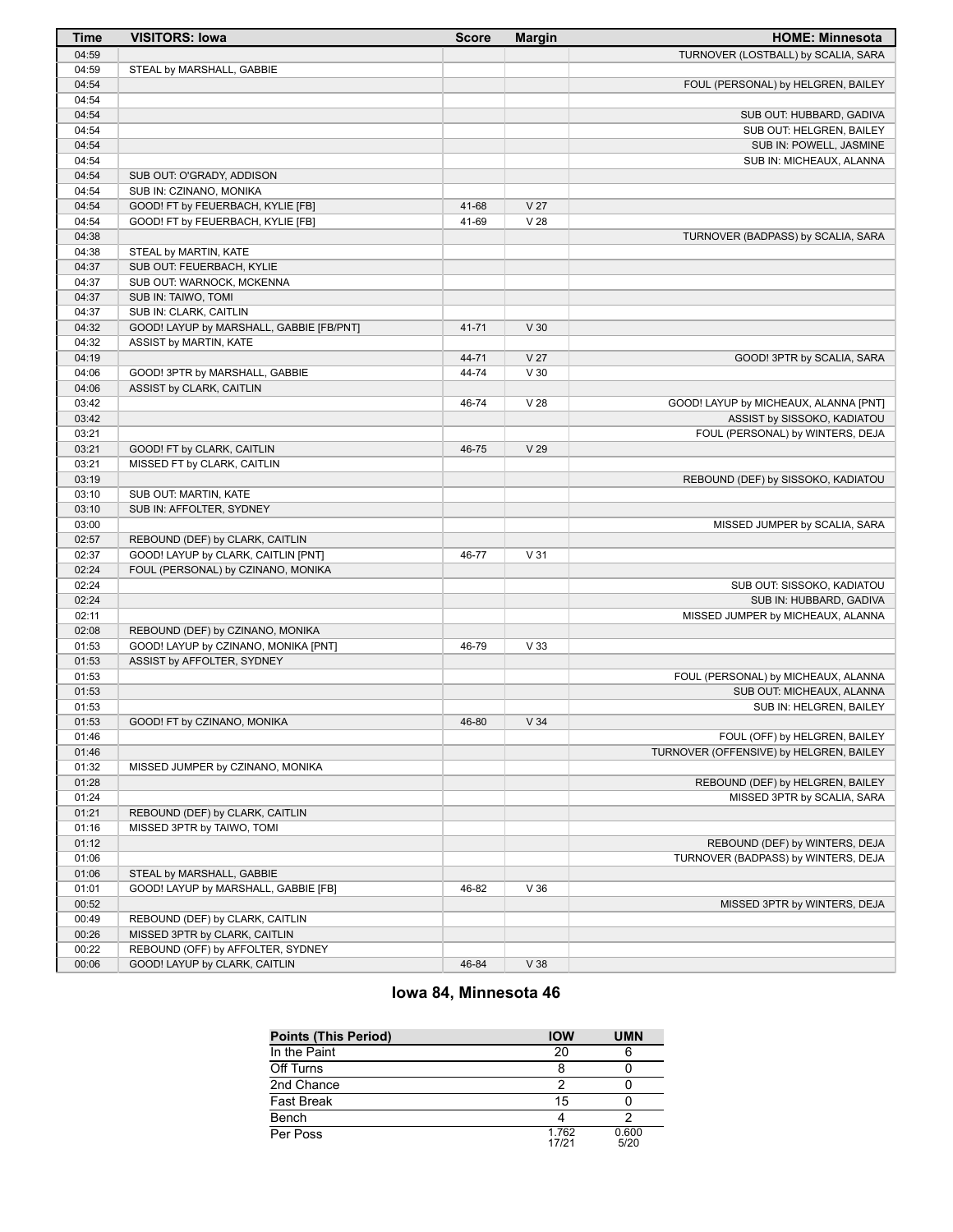# **Official Box Score Iowa vs Minnesota Fourth Quarter Statistics Only January 20, 2022 at Williams Arena - Minneapolis**



# **Iowa 21**

| No. | Player                  | S | Pts           | FG      | 3FG     | <b>FT</b> | <b>OR</b>    | DR            | <b>TR</b>    | PF            | A            | TO       | <b>B</b> lk | Stl      | Min | $+/-$ |
|-----|-------------------------|---|---------------|---------|---------|-----------|--------------|---------------|--------------|---------------|--------------|----------|-------------|----------|-----|-------|
| 14  | <b>WARNOCK, MCKENNA</b> | F | 4             | $2 - 2$ | $0 - 0$ | $0 - 0$   | 0            | 0             | 0            | 0             | 0            |          | 0           | 0        | 3   | 11    |
| 20  | <b>MARTIN, KATE</b>     | G | 0             | $0 - 0$ | $0 - 0$ | $0 - 0$   | $\Omega$     | 0             | 0            |               | 0            | 0        | 0           | 0        | 2   | 10    |
| 22  | <b>CLARK, CAITLIN</b>   | G | 4             | $2 - 2$ | $0 - 0$ | $0-0$     | 0            | 5             | 5            | 0             | 5            | $\Omega$ | 0           | 0        | 5   | 16    |
| 24  | MARSHALL, GABBIE        | G | 0             | $0 - 1$ | $0 - 1$ | $0 - 0$   | $\mathbf{0}$ | $\Omega$      | $\Omega$     | 0             | $\Omega$     | $\Omega$ | $\Omega$    | $\Omega$ | 2   | 6     |
| 25  | CZINANO, MONIKA         | С | 5             | $2 - 2$ | $0 - 0$ | $1 - 2$   | 0            | 2             | 2            |               | 0            | 0        | 0           | 0        | 3   | 11    |
| 01  | TAIWO, TOMI             | G | $\mathcal{P}$ | $1 - 3$ | $0 - 1$ | $0 - 0$   | 1            | 0             | $\mathbf{1}$ | $\mathcal{P}$ | $\mathbf{0}$ | $\Omega$ | 0           |          | 8   | 8     |
| 03  | AFFOLTER, SYDNEY        | G | 0             | $0 - 1$ | $0 - 1$ | $0 - 0$   | 0            | 3             | 3            | 0             | 0            | $\Omega$ | 1           | 0        |     | 7     |
| 04  | FEUERBACH, KYLIE        | G | 0             | $0 - 1$ | $0 - 1$ | $0 - 0$   | 1            | $\mathcal{P}$ | 3            |               |              | $\Omega$ | 0           |          | 8   | 12    |
| 34  | EDIGER, AJ              | F | 2             | 1-1     | $0 - 0$ | $0 - 0$   | 0            | 0             | 0            |               | 0            | 2        | 0           | 0        | 5   | 2     |
| 44  | O'GRADY, ADDISON        | С | 4             | $2 - 4$ | $0 - 0$ | $0 - 0$   |              | 2             | 3            | 0             | $\mathbf{0}$ | $\Omega$ | 0           | 0        |     | 7     |
|     | <b>TEAM</b>             |   |               |         |         |           | 0            |               | 4            | 0             |              | ٠        |             |          |     |       |
|     | <b>TOTALS</b>           |   | 21            | 10-17   | $0 - 4$ | $1 - 2$   | 3            | 15            | 18           | 6             | 6            | 3        | 1           | 2        | 50  |       |
|     |                         |   |               |         |         |           |              |               |              |               |              |          |             |          |     |       |

| <b>Shooting By Period</b><br><b>Period</b> | FG    | FG%      | 3FG      | 3FG%     |         | FT%   | Deadball Rebounds: 1,0 |
|--------------------------------------------|-------|----------|----------|----------|---------|-------|------------------------|
| Game                                       | 40-68 | $58.8\%$ | $9 - 17$ | $52.9\%$ | $16-19$ | 84.2% |                        |

# **Minnesota 3**

| No. | Player                          | S | <b>Pts</b> | FG.      | 3FG     | <b>FT</b> | <b>OR</b> | D <sub>R</sub> | TR             | PF       | A            | TO           | <b>Blk</b> | Stl           | Min            | $+/-$        |
|-----|---------------------------------|---|------------|----------|---------|-----------|-----------|----------------|----------------|----------|--------------|--------------|------------|---------------|----------------|--------------|
| 03  | WINTERS, DEJA                   | G | 0          | $0 - 2$  | $0 - 1$ | $0-0$     | 0         | 0              | 0              | 0        | 0            |              |            | 0             | 8              | -8           |
| 04  | POWELL, JASMINE                 | G | 0          | $0 - 0$  | $0 - 0$ | $0 - 0$   | $\Omega$  | $\mathbf{0}$   | 0              | 0        | 0            | 0            | 0          | 0             | 2              | $-6$         |
| 14  | <b>SCALIA, SARA</b>             | G | 3          | $1 - 3$  | $0 - 1$ | $1 - 2$   | 0         | $\Omega$       | 0              | 0        | 0            | 0            | 0          | 0             | 5              | $-16$        |
| 30  | SISSOKO, KADIATOU               | F | 0          | $0 - 2$  | $0 - 0$ | $0 - 0$   | $\Omega$  | $\Omega$       | 0              |          | $\Omega$     | 0            | $\Omega$   | $\mathbf{0}$  | 3              | -8           |
| 54  | MICHEAUX, ALANNA                | F | 0          | $0 - 0$  | $0 - 0$ | $0 - 0$   | 0         | $\Omega$       | 0              | 0        | 0            | 0            | $\Omega$   | $\Omega$      | $\Omega$       | $\mathbf{0}$ |
| 01  | SMITH, ALEXIA                   | G | 0          | $0 - 5$  | $0 - 1$ | $0 - 0$   | 0         | $\mathbf{0}$   | 0              | 0        | $\mathbf{0}$ |              | 0          | $\mathbf{0}$  | 8              | $-12$        |
| 12  | <b>BAGWELL KATALINICH, LAUR</b> | F | 0          | $0 - 1$  | $0 - 0$ | $0 - 0$   | 0         | 2              | 2              | 0        | 0            | 0            | 0          | 0             | 3              | -8           |
| 13  | HUBBARD, GADIVA                 | G | $\Omega$   | $0 - 2$  | $0 - 1$ | $0 - 0$   | $\Omega$  | $\Omega$       | 0              | 0        | $\Omega$     | 0            | $\Omega$   |               | 7              | $-12$        |
| 15  | <b>MERSHON, KAYLA</b>           | F | 0          | $0 - 0$  | $0 - 0$ | $0 - 2$   | 0         | $\Omega$       | 0              | 0        | 0            | 0            | $\Omega$   | 1             | 8              | $-12$        |
| 25  | <b>SCONIERS, KLARKE</b>         | C | 0          | $0 - 0$  | $0 - 0$ | $0 - 0$   | $\Omega$  | $\overline{2}$ | $\overline{2}$ | $\Omega$ | $\Omega$     | 0            | 1          | $\Omega$      | 5              | $-2$         |
| 35  | <b>HELGREN, BAILEY</b>          | С | 0          | $0 - 0$  | $0 - 0$ | $0 - 0$   | 0         | 0              | 0              | 0        | 0            | 0            | 0          | $\mathbf{0}$  | $\overline{2}$ | -6           |
|     | <b>TEAM</b>                     |   |            |          |         |           | 1         |                | 2              | 0        |              | 0            |            |               |                |              |
|     | <b>TOTALS</b>                   |   | 3          | $1 - 15$ | $0 - 4$ | $1 - 4$   |           | 5              | 6              |          | $\bf{0}$     | $\mathbf{2}$ | 1          | $\mathcal{P}$ | 50             |              |

| <b>Shooting By Period</b><br>Period | FG        | FG%   | 3FG  | 3FG%  |         | FT%   | Deadball Rebounds: 3,0 |
|-------------------------------------|-----------|-------|------|-------|---------|-------|------------------------|
| Game                                | $21 - 63$ | 33.3% | 4-19 | 21.1% | $3 - 8$ | 37.5% |                        |

| Game Notes:                                           | <b>Score</b> | 1st | 2nd | 3rd | 4th | <b>TOT</b> | <b>Points (This Period)</b> | <b>IOW</b>     | <b>UMN</b>    |
|-------------------------------------------------------|--------------|-----|-----|-----|-----|------------|-----------------------------|----------------|---------------|
| Officials: Michael McConnell, Angie Enlund, Tim Daley | <b>IOW</b>   | 20  |     | 37  | 21  | 105        | In the Paint                | 18             |               |
| Attendance: 3741                                      | UMN          | 13  |     | 12  |     | 49         | Off Turns                   |                |               |
| Start Time: 08:02 PM ET                               |              |     |     |     |     |            | 2nd Chance                  |                |               |
| End Time: 09:45 PM ET<br>Game Duration: 1:42          |              |     |     |     |     |            | <b>Fast Break</b>           |                |               |
| Conference Game;                                      |              |     |     |     |     |            | Bench                       |                |               |
|                                                       |              |     |     |     |     |            | Per Poss                    | 1.167<br>11/18 | 0.167<br>2/18 |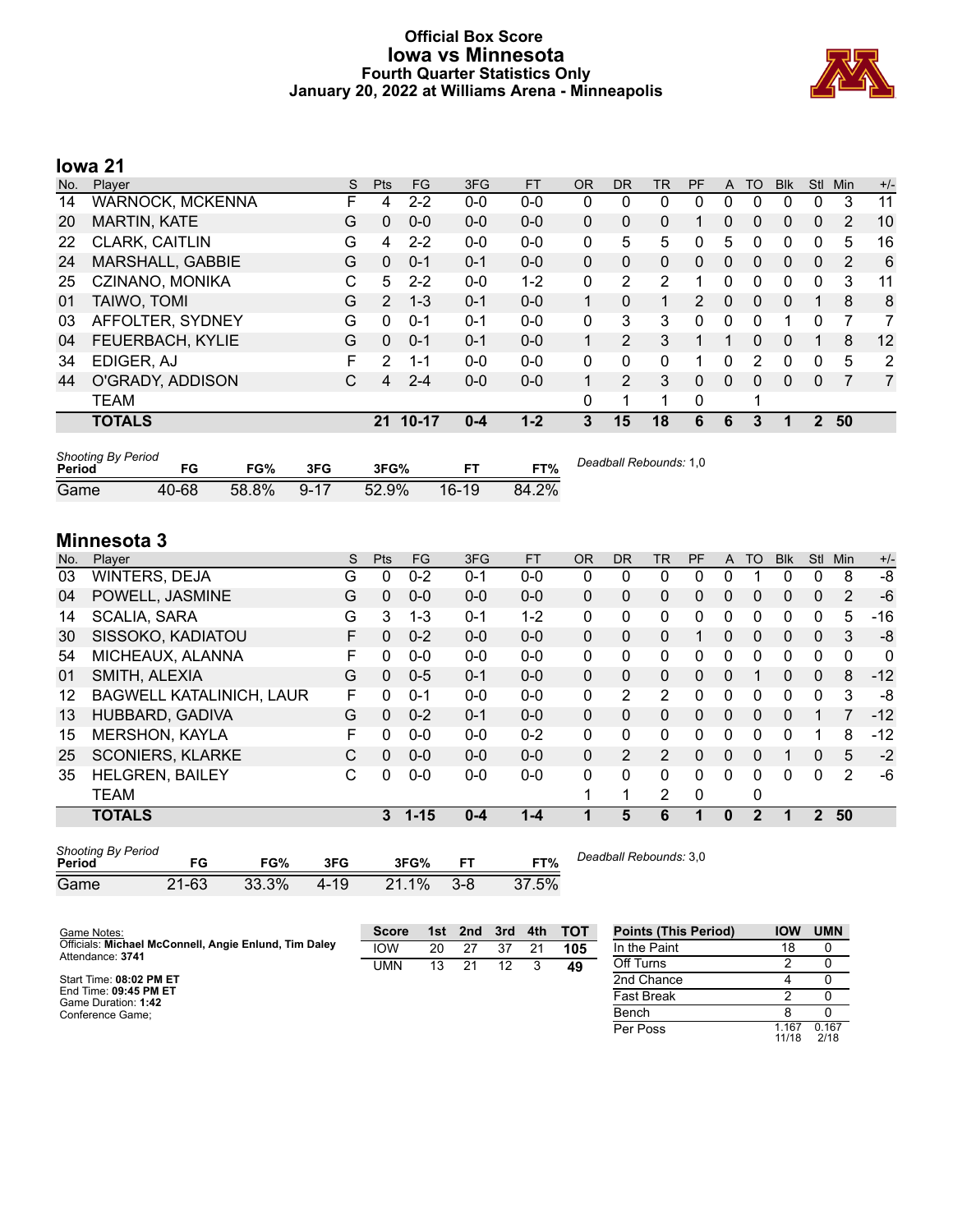# **Official Play-By-Play Iowa vs Minnesota Fourth Quarter January 20, 2022 at Williams Arena - Minneapolis**



## **Period 4**

**Starters:**<br>Iowa: 14 WARNOCK,MCKENNA (F); 20 MARTIN,KATE (G); 22 CLARK,CAITLIN (G); 24 MARSHALL,GABBIE (G); 25 CZINANO,MONIKA (C);<br>**Minnesota**: 3 WINTERS,DEJA (G); 4 POWELL,JASMINE (G); 14 SCALIA,SARA (G); 30 SISSOKO,KADIA

| Time           | <b>VISITORS: Iowa</b>                                                 | <b>Score</b> | <b>Margin</b> | <b>HOME: Minnesota</b>                                          |
|----------------|-----------------------------------------------------------------------|--------------|---------------|-----------------------------------------------------------------|
| 10:00          |                                                                       |              |               | SUB OUT: WINTERS, DEJA                                          |
| 10:00          |                                                                       |              |               | SUB IN: SISSOKO, KADIATOU                                       |
| 10:00          | SUB OUT: TAIWO, TOMI                                                  |              |               |                                                                 |
| 10:00          | SUB OUT: AFFOLTER, SYDNEY                                             |              |               |                                                                 |
| 10:00          | SUB IN: WARNOCK, MCKENNA                                              |              |               |                                                                 |
| 10:00          | SUB IN: MARTIN, KATE                                                  |              |               |                                                                 |
| 09:51          | GOOD! LAYUP by CLARK, CAITLIN                                         | 46-86        | $V$ 40        |                                                                 |
| 09:30          | FOUL (PERSONAL) by CZINANO, MONIKA                                    |              |               |                                                                 |
| 09:22          |                                                                       |              |               | MISSED JUMPER by SCALIA, SARA                                   |
| 09:18          | REBOUND (DEF) by CLARK, CAITLIN                                       |              |               |                                                                 |
| 09:13          | GOOD! LAYUP by CZINANO, MONIKA                                        | 46-88        | $V$ 42        |                                                                 |
| 09:13          | ASSIST by CLARK, CAITLIN                                              |              |               |                                                                 |
| 09:00          |                                                                       |              |               | MISSED 3PTR by HUBBARD, GADIVA                                  |
| 08:56          | REBOUND (DEF) by CLARK, CAITLIN                                       |              |               |                                                                 |
| 08:54          | GOOD! LAYUP by WARNOCK, MCKENNA [FB/PNT]                              | 46-90        | $V$ 44        |                                                                 |
| 08:54          | ASSIST by CLARK, CAITLIN                                              |              |               |                                                                 |
| 08:32          |                                                                       |              |               | MISSED LAYUP by SISSOKO, KADIATOU                               |
| 08:28          | REBOUND (DEF) by CZINANO, MONIKA                                      |              |               |                                                                 |
| 08:25          | MISSED 3PTR by MARSHALL, GABBIE                                       |              |               |                                                                 |
| 08:24          |                                                                       |              |               | REBOUND (DEF) by TEAM                                           |
| 08:24          | FOUL (PERSONAL) by MARTIN, KATE                                       |              |               |                                                                 |
| 08:24          |                                                                       |              |               | SUB OUT: POWELL, JASMINE                                        |
| 08:24          |                                                                       |              |               | SUB IN: SMITH, ALEXIA                                           |
| 08:24          | SUB OUT: MARSHALL, GABBIE                                             |              |               |                                                                 |
| 08:24          | SUB IN: FEUERBACH, KYLIE                                              |              |               |                                                                 |
| 08:24          |                                                                       |              |               | SUB OUT: HELGREN, BAILEY                                        |
| 08:24          |                                                                       |              |               | SUB IN: MERSHON, KAYLA                                          |
| 08:10          |                                                                       |              |               | MISSED JUMPER by SMITH, ALEXIA                                  |
| 08:07          | REBOUND (DEF) by CLARK, CAITLIN                                       |              |               |                                                                 |
| 08:02          | GOOD! LAYUP by CZINANO, MONIKA [PNT]                                  | 46-92        | $V$ 46        |                                                                 |
| 08:02          | ASSIST by CLARK, CAITLIN                                              |              |               |                                                                 |
| 07:46          |                                                                       |              |               | MISSED LAYUP by SISSOKO, KADIATOU                               |
| 07:42          | REBOUND (DEF) by CZINANO, MONIKA                                      |              |               |                                                                 |
| 07:34          | GOOD! JUMPER by CLARK, CAITLIN [PNT]                                  | 46-94        | $V$ 48        |                                                                 |
| 07:33          |                                                                       |              |               | TIMEOUT 30SEC                                                   |
| 07:33          |                                                                       |              |               |                                                                 |
| 07:33          |                                                                       |              |               | SUB OUT: HUBBARD, GADIVA                                        |
| 07:33          |                                                                       |              |               | SUB IN: WINTERS, DEJA                                           |
| 07:33          | SUB OUT: MARTIN, KATE                                                 |              |               |                                                                 |
| 07:33          | SUB IN: TAIWO, TOMI                                                   |              |               |                                                                 |
| 07:21<br>07:05 |                                                                       | 48-94        | $V$ 46        | GOOD! JUMPER by SCALIA, SARA                                    |
|                |                                                                       |              |               | FOUL (PERSONAL) by SISSOKO, KADIATOU                            |
| 07:04          |                                                                       |              |               | SUB OUT: SISSOKO, KADIATOU<br>SUB IN: BAGWELL KATALINICH, LAURA |
| 07:04          |                                                                       |              |               |                                                                 |
| 07:04          | GOOD! FT by CZINANO, MONIKA                                           | 48-95        | V 47          |                                                                 |
| 07:04          | MISSED FT by CZINANO, MONIKA                                          |              |               |                                                                 |
| 07:04          |                                                                       |              |               | REBOUND (DEF) by BAGWELL KATALINICH, LAURA                      |
| 07:04          |                                                                       |              |               | TURNOVER (LOSTBALL) by SMITH, ALEXIA                            |
| 07:04          | STEAL by FEUERBACH, KYLIE                                             |              | $V$ 49        |                                                                 |
| 07:04          | GOOD! LAYUP by WARNOCK, MCKENNA                                       | 48-97        |               |                                                                 |
| 07:04<br>06:42 | ASSIST by FEUERBACH, KYLIE<br>SUB OUT: WARNOCK, MCKENNA               |              |               |                                                                 |
|                |                                                                       |              |               |                                                                 |
| 06:42<br>06:42 | SUB OUT: CZINANO, MONIKA<br>SUB IN: AFFOLTER, SYDNEY                  |              |               |                                                                 |
| 06:42          |                                                                       |              |               |                                                                 |
| 06:42          | SUB IN: O'GRADY, ADDISON                                              |              |               |                                                                 |
| 06:26          | FOUL (PERSONAL) by TAIWO, TOMI<br>FOUL (PERSONAL) by FEUERBACH, KYLIE |              |               |                                                                 |
| 06:18          | FOUL (PERSONAL) by TAIWO, TOMI                                        |              |               |                                                                 |
| 06:18          |                                                                       | 49-97        | V 48          | GOOD! FT by SCALIA, SARA                                        |
| 06:18          |                                                                       |              |               | MISSED FT by SCALIA, SARA                                       |
| 06:16          |                                                                       |              |               |                                                                 |
| 05:58          | REBOUND (DEF) by CLARK, CAITLIN<br>MISSED 3PTR by FEUERBACH, KYLIE    |              |               |                                                                 |
| 05:54          | REBOUND (OFF) by O'GRADY, ADDISON                                     |              |               |                                                                 |
| 05:49          | MISSED LAYUP by O'GRADY, ADDISON                                      |              |               |                                                                 |
| 05:46          |                                                                       |              |               | REBOUND (DEF) by BAGWELL KATALINICH, LAURA                      |
|                |                                                                       |              |               |                                                                 |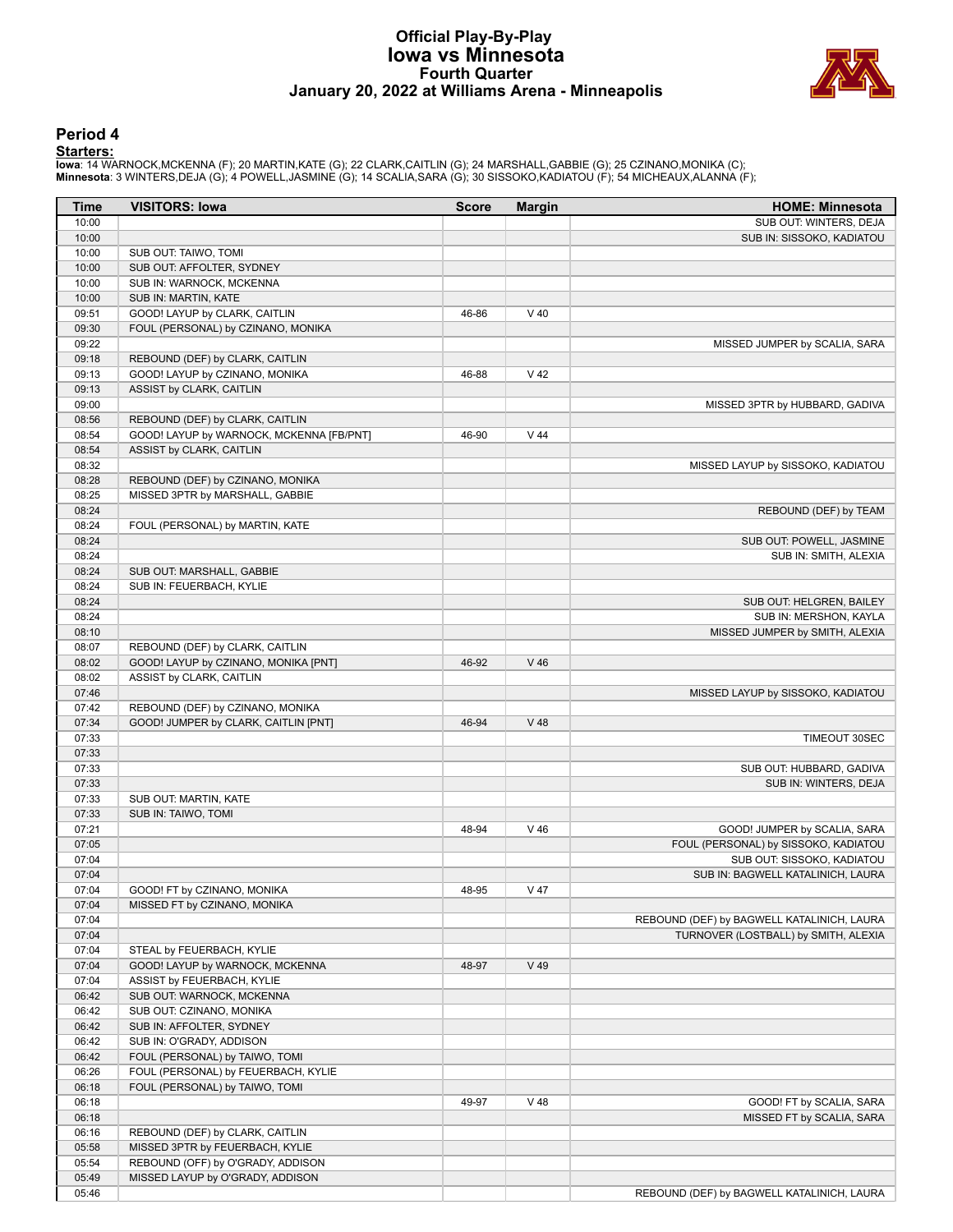| MISSED JUMPER by BAGWELL KATALINICH, LAURA<br>05:39<br>05:36<br>REBOUND (DEF) by AFFOLTER, SYDNEY<br>05:28<br>GOOD! JUMPER by O'GRADY, ADDISON<br>49-99<br>V <sub>50</sub><br>05:28<br>ASSIST by CLARK, CAITLIN<br>05:10<br>MISSED 3PTR by SCALIA, SARA<br>05:07<br>REBOUND (DEF) by CLARK, CAITLIN<br>04:59<br>GOOD! LAYUP by O'GRADY, ADDISON<br>V <sub>52</sub><br>49-101<br>04:59<br>ASSIST by CLARK, CAITLIN<br>04:44<br>MISSED JUMPER by SMITH, ALEXIA<br>04:41<br>REBOUND (DEF) by AFFOLTER, SYDNEY<br>04:37<br>MISSED 3PTR by AFFOLTER, SYDNEY<br>04:33<br>REBOUND (OFF) by TAIWO, TOMI<br>04:32<br>GOOD! LAYUP by TAIWO, TOMI<br>V <sub>54</sub><br>49-103<br>04:31<br>TIMEOUT 30SEC<br>04:31<br>04:31<br>SUB OUT: BAGWELL KATALINICH, LAURA<br>04:31<br>SUB OUT: SCALIA, SARA<br>04:31<br>SUB IN: HUBBARD, GADIVA<br>04:31<br>SUB IN: SCONIERS, KLARKE<br>04:31<br>SUB OUT: CLARK, CAITLIN<br>04:31<br>SUB IN: EDIGER, AJ<br>04:19<br>MISSED JUMPER by WINTERS, DEJA<br>04:16<br>REBOUND (DEF) by O'GRADY, ADDISON<br>TURNOVER (SHOTCLOCK) by TEAM<br>03:48<br>03:36<br>FOUL (PERSONAL) by EDIGER, AJ<br>03:36<br>MISSED FT by MERSHON, KAYLA<br>03:36<br>REBOUND (OFF) by TEAM<br>03:36<br>MISSED FT by MERSHON, KAYLA<br>03:36<br>REBOUND (DEF) by FEUERBACH, KYLIE<br>03:27<br>MISSED 3PTR by TAIWO, TOMI<br>03:23<br>REBOUND (OFF) by FEUERBACH, KYLIE<br>03:04<br>GOOD! JUMPER by EDIGER, AJ<br>V <sub>56</sub><br>49-105<br>02:35<br>MISSED 3PTR by SMITH, ALEXIA<br>02:30<br>REBOUND (DEF) by AFFOLTER, SYDNEY<br>02:25<br>MISSED LAYUP by TAIWO, TOMI<br>02:25<br>BLOCK by SCONIERS, KLARKE<br>02:20<br>REBOUND (DEF) by SCONIERS, KLARKE<br>MISSED LAYUP by HUBBARD, GADIVA<br>02:19<br>02:19<br>BLOCK by AFFOLTER, SYDNEY<br>02:19<br>REBOUND (OFF) by TEAM<br>02:07<br>MISSED JUMPER by SMITH, ALEXIA<br>02:02<br>REBOUND (DEF) by O'GRADY, ADDISON<br>01:35<br>TURNOVER (LOSTBALL) by EDIGER, AJ<br>01:35<br>STEAL by HUBBARD, GADIVA<br>MISSED 3PTR by WINTERS, DEJA<br>01:23<br>01:20<br>REBOUND (DEF) by FEUERBACH, KYLIE<br>01:15<br>TURNOVER (LOSTBALL) by EDIGER, AJ<br>01:15<br>STEAL by MERSHON, KAYLA<br>00:52<br>MISSED JUMPER by SMITH, ALEXIA<br>00:50<br>REBOUND (DEF) by TEAM<br>MISSED JUMPER by O'GRADY, ADDISON<br>00:35<br>00:35<br>REBOUND (DEF) by SCONIERS, KLARKE<br>00:18<br>TURNOVER (LOSTBALL) by WINTERS, DEJA | <b>Time</b> | <b>VISITORS: Iowa</b> | <b>Score</b> | <b>Margin</b> | <b>HOME: Minnesota</b> |
|----------------------------------------------------------------------------------------------------------------------------------------------------------------------------------------------------------------------------------------------------------------------------------------------------------------------------------------------------------------------------------------------------------------------------------------------------------------------------------------------------------------------------------------------------------------------------------------------------------------------------------------------------------------------------------------------------------------------------------------------------------------------------------------------------------------------------------------------------------------------------------------------------------------------------------------------------------------------------------------------------------------------------------------------------------------------------------------------------------------------------------------------------------------------------------------------------------------------------------------------------------------------------------------------------------------------------------------------------------------------------------------------------------------------------------------------------------------------------------------------------------------------------------------------------------------------------------------------------------------------------------------------------------------------------------------------------------------------------------------------------------------------------------------------------------------------------------------------------------------------------------------------------------------------------------------------------------------------------------------------------------------------------------------------------------------------------------------------------------------------------------------------------------------------------------------------------------------------------------------------------------------------------------------------------------------------------------------------------------------|-------------|-----------------------|--------------|---------------|------------------------|
|                                                                                                                                                                                                                                                                                                                                                                                                                                                                                                                                                                                                                                                                                                                                                                                                                                                                                                                                                                                                                                                                                                                                                                                                                                                                                                                                                                                                                                                                                                                                                                                                                                                                                                                                                                                                                                                                                                                                                                                                                                                                                                                                                                                                                                                                                                                                                                |             |                       |              |               |                        |
|                                                                                                                                                                                                                                                                                                                                                                                                                                                                                                                                                                                                                                                                                                                                                                                                                                                                                                                                                                                                                                                                                                                                                                                                                                                                                                                                                                                                                                                                                                                                                                                                                                                                                                                                                                                                                                                                                                                                                                                                                                                                                                                                                                                                                                                                                                                                                                |             |                       |              |               |                        |
|                                                                                                                                                                                                                                                                                                                                                                                                                                                                                                                                                                                                                                                                                                                                                                                                                                                                                                                                                                                                                                                                                                                                                                                                                                                                                                                                                                                                                                                                                                                                                                                                                                                                                                                                                                                                                                                                                                                                                                                                                                                                                                                                                                                                                                                                                                                                                                |             |                       |              |               |                        |
|                                                                                                                                                                                                                                                                                                                                                                                                                                                                                                                                                                                                                                                                                                                                                                                                                                                                                                                                                                                                                                                                                                                                                                                                                                                                                                                                                                                                                                                                                                                                                                                                                                                                                                                                                                                                                                                                                                                                                                                                                                                                                                                                                                                                                                                                                                                                                                |             |                       |              |               |                        |
|                                                                                                                                                                                                                                                                                                                                                                                                                                                                                                                                                                                                                                                                                                                                                                                                                                                                                                                                                                                                                                                                                                                                                                                                                                                                                                                                                                                                                                                                                                                                                                                                                                                                                                                                                                                                                                                                                                                                                                                                                                                                                                                                                                                                                                                                                                                                                                |             |                       |              |               |                        |
|                                                                                                                                                                                                                                                                                                                                                                                                                                                                                                                                                                                                                                                                                                                                                                                                                                                                                                                                                                                                                                                                                                                                                                                                                                                                                                                                                                                                                                                                                                                                                                                                                                                                                                                                                                                                                                                                                                                                                                                                                                                                                                                                                                                                                                                                                                                                                                |             |                       |              |               |                        |
|                                                                                                                                                                                                                                                                                                                                                                                                                                                                                                                                                                                                                                                                                                                                                                                                                                                                                                                                                                                                                                                                                                                                                                                                                                                                                                                                                                                                                                                                                                                                                                                                                                                                                                                                                                                                                                                                                                                                                                                                                                                                                                                                                                                                                                                                                                                                                                |             |                       |              |               |                        |
|                                                                                                                                                                                                                                                                                                                                                                                                                                                                                                                                                                                                                                                                                                                                                                                                                                                                                                                                                                                                                                                                                                                                                                                                                                                                                                                                                                                                                                                                                                                                                                                                                                                                                                                                                                                                                                                                                                                                                                                                                                                                                                                                                                                                                                                                                                                                                                |             |                       |              |               |                        |
|                                                                                                                                                                                                                                                                                                                                                                                                                                                                                                                                                                                                                                                                                                                                                                                                                                                                                                                                                                                                                                                                                                                                                                                                                                                                                                                                                                                                                                                                                                                                                                                                                                                                                                                                                                                                                                                                                                                                                                                                                                                                                                                                                                                                                                                                                                                                                                |             |                       |              |               |                        |
|                                                                                                                                                                                                                                                                                                                                                                                                                                                                                                                                                                                                                                                                                                                                                                                                                                                                                                                                                                                                                                                                                                                                                                                                                                                                                                                                                                                                                                                                                                                                                                                                                                                                                                                                                                                                                                                                                                                                                                                                                                                                                                                                                                                                                                                                                                                                                                |             |                       |              |               |                        |
|                                                                                                                                                                                                                                                                                                                                                                                                                                                                                                                                                                                                                                                                                                                                                                                                                                                                                                                                                                                                                                                                                                                                                                                                                                                                                                                                                                                                                                                                                                                                                                                                                                                                                                                                                                                                                                                                                                                                                                                                                                                                                                                                                                                                                                                                                                                                                                |             |                       |              |               |                        |
|                                                                                                                                                                                                                                                                                                                                                                                                                                                                                                                                                                                                                                                                                                                                                                                                                                                                                                                                                                                                                                                                                                                                                                                                                                                                                                                                                                                                                                                                                                                                                                                                                                                                                                                                                                                                                                                                                                                                                                                                                                                                                                                                                                                                                                                                                                                                                                |             |                       |              |               |                        |
|                                                                                                                                                                                                                                                                                                                                                                                                                                                                                                                                                                                                                                                                                                                                                                                                                                                                                                                                                                                                                                                                                                                                                                                                                                                                                                                                                                                                                                                                                                                                                                                                                                                                                                                                                                                                                                                                                                                                                                                                                                                                                                                                                                                                                                                                                                                                                                |             |                       |              |               |                        |
|                                                                                                                                                                                                                                                                                                                                                                                                                                                                                                                                                                                                                                                                                                                                                                                                                                                                                                                                                                                                                                                                                                                                                                                                                                                                                                                                                                                                                                                                                                                                                                                                                                                                                                                                                                                                                                                                                                                                                                                                                                                                                                                                                                                                                                                                                                                                                                |             |                       |              |               |                        |
|                                                                                                                                                                                                                                                                                                                                                                                                                                                                                                                                                                                                                                                                                                                                                                                                                                                                                                                                                                                                                                                                                                                                                                                                                                                                                                                                                                                                                                                                                                                                                                                                                                                                                                                                                                                                                                                                                                                                                                                                                                                                                                                                                                                                                                                                                                                                                                |             |                       |              |               |                        |
|                                                                                                                                                                                                                                                                                                                                                                                                                                                                                                                                                                                                                                                                                                                                                                                                                                                                                                                                                                                                                                                                                                                                                                                                                                                                                                                                                                                                                                                                                                                                                                                                                                                                                                                                                                                                                                                                                                                                                                                                                                                                                                                                                                                                                                                                                                                                                                |             |                       |              |               |                        |
|                                                                                                                                                                                                                                                                                                                                                                                                                                                                                                                                                                                                                                                                                                                                                                                                                                                                                                                                                                                                                                                                                                                                                                                                                                                                                                                                                                                                                                                                                                                                                                                                                                                                                                                                                                                                                                                                                                                                                                                                                                                                                                                                                                                                                                                                                                                                                                |             |                       |              |               |                        |
|                                                                                                                                                                                                                                                                                                                                                                                                                                                                                                                                                                                                                                                                                                                                                                                                                                                                                                                                                                                                                                                                                                                                                                                                                                                                                                                                                                                                                                                                                                                                                                                                                                                                                                                                                                                                                                                                                                                                                                                                                                                                                                                                                                                                                                                                                                                                                                |             |                       |              |               |                        |
|                                                                                                                                                                                                                                                                                                                                                                                                                                                                                                                                                                                                                                                                                                                                                                                                                                                                                                                                                                                                                                                                                                                                                                                                                                                                                                                                                                                                                                                                                                                                                                                                                                                                                                                                                                                                                                                                                                                                                                                                                                                                                                                                                                                                                                                                                                                                                                |             |                       |              |               |                        |
|                                                                                                                                                                                                                                                                                                                                                                                                                                                                                                                                                                                                                                                                                                                                                                                                                                                                                                                                                                                                                                                                                                                                                                                                                                                                                                                                                                                                                                                                                                                                                                                                                                                                                                                                                                                                                                                                                                                                                                                                                                                                                                                                                                                                                                                                                                                                                                |             |                       |              |               |                        |
|                                                                                                                                                                                                                                                                                                                                                                                                                                                                                                                                                                                                                                                                                                                                                                                                                                                                                                                                                                                                                                                                                                                                                                                                                                                                                                                                                                                                                                                                                                                                                                                                                                                                                                                                                                                                                                                                                                                                                                                                                                                                                                                                                                                                                                                                                                                                                                |             |                       |              |               |                        |
|                                                                                                                                                                                                                                                                                                                                                                                                                                                                                                                                                                                                                                                                                                                                                                                                                                                                                                                                                                                                                                                                                                                                                                                                                                                                                                                                                                                                                                                                                                                                                                                                                                                                                                                                                                                                                                                                                                                                                                                                                                                                                                                                                                                                                                                                                                                                                                |             |                       |              |               |                        |
|                                                                                                                                                                                                                                                                                                                                                                                                                                                                                                                                                                                                                                                                                                                                                                                                                                                                                                                                                                                                                                                                                                                                                                                                                                                                                                                                                                                                                                                                                                                                                                                                                                                                                                                                                                                                                                                                                                                                                                                                                                                                                                                                                                                                                                                                                                                                                                |             |                       |              |               |                        |
|                                                                                                                                                                                                                                                                                                                                                                                                                                                                                                                                                                                                                                                                                                                                                                                                                                                                                                                                                                                                                                                                                                                                                                                                                                                                                                                                                                                                                                                                                                                                                                                                                                                                                                                                                                                                                                                                                                                                                                                                                                                                                                                                                                                                                                                                                                                                                                |             |                       |              |               |                        |
|                                                                                                                                                                                                                                                                                                                                                                                                                                                                                                                                                                                                                                                                                                                                                                                                                                                                                                                                                                                                                                                                                                                                                                                                                                                                                                                                                                                                                                                                                                                                                                                                                                                                                                                                                                                                                                                                                                                                                                                                                                                                                                                                                                                                                                                                                                                                                                |             |                       |              |               |                        |
|                                                                                                                                                                                                                                                                                                                                                                                                                                                                                                                                                                                                                                                                                                                                                                                                                                                                                                                                                                                                                                                                                                                                                                                                                                                                                                                                                                                                                                                                                                                                                                                                                                                                                                                                                                                                                                                                                                                                                                                                                                                                                                                                                                                                                                                                                                                                                                |             |                       |              |               |                        |
|                                                                                                                                                                                                                                                                                                                                                                                                                                                                                                                                                                                                                                                                                                                                                                                                                                                                                                                                                                                                                                                                                                                                                                                                                                                                                                                                                                                                                                                                                                                                                                                                                                                                                                                                                                                                                                                                                                                                                                                                                                                                                                                                                                                                                                                                                                                                                                |             |                       |              |               |                        |
|                                                                                                                                                                                                                                                                                                                                                                                                                                                                                                                                                                                                                                                                                                                                                                                                                                                                                                                                                                                                                                                                                                                                                                                                                                                                                                                                                                                                                                                                                                                                                                                                                                                                                                                                                                                                                                                                                                                                                                                                                                                                                                                                                                                                                                                                                                                                                                |             |                       |              |               |                        |
|                                                                                                                                                                                                                                                                                                                                                                                                                                                                                                                                                                                                                                                                                                                                                                                                                                                                                                                                                                                                                                                                                                                                                                                                                                                                                                                                                                                                                                                                                                                                                                                                                                                                                                                                                                                                                                                                                                                                                                                                                                                                                                                                                                                                                                                                                                                                                                |             |                       |              |               |                        |
|                                                                                                                                                                                                                                                                                                                                                                                                                                                                                                                                                                                                                                                                                                                                                                                                                                                                                                                                                                                                                                                                                                                                                                                                                                                                                                                                                                                                                                                                                                                                                                                                                                                                                                                                                                                                                                                                                                                                                                                                                                                                                                                                                                                                                                                                                                                                                                |             |                       |              |               |                        |
|                                                                                                                                                                                                                                                                                                                                                                                                                                                                                                                                                                                                                                                                                                                                                                                                                                                                                                                                                                                                                                                                                                                                                                                                                                                                                                                                                                                                                                                                                                                                                                                                                                                                                                                                                                                                                                                                                                                                                                                                                                                                                                                                                                                                                                                                                                                                                                |             |                       |              |               |                        |
|                                                                                                                                                                                                                                                                                                                                                                                                                                                                                                                                                                                                                                                                                                                                                                                                                                                                                                                                                                                                                                                                                                                                                                                                                                                                                                                                                                                                                                                                                                                                                                                                                                                                                                                                                                                                                                                                                                                                                                                                                                                                                                                                                                                                                                                                                                                                                                |             |                       |              |               |                        |
|                                                                                                                                                                                                                                                                                                                                                                                                                                                                                                                                                                                                                                                                                                                                                                                                                                                                                                                                                                                                                                                                                                                                                                                                                                                                                                                                                                                                                                                                                                                                                                                                                                                                                                                                                                                                                                                                                                                                                                                                                                                                                                                                                                                                                                                                                                                                                                |             |                       |              |               |                        |
|                                                                                                                                                                                                                                                                                                                                                                                                                                                                                                                                                                                                                                                                                                                                                                                                                                                                                                                                                                                                                                                                                                                                                                                                                                                                                                                                                                                                                                                                                                                                                                                                                                                                                                                                                                                                                                                                                                                                                                                                                                                                                                                                                                                                                                                                                                                                                                |             |                       |              |               |                        |
|                                                                                                                                                                                                                                                                                                                                                                                                                                                                                                                                                                                                                                                                                                                                                                                                                                                                                                                                                                                                                                                                                                                                                                                                                                                                                                                                                                                                                                                                                                                                                                                                                                                                                                                                                                                                                                                                                                                                                                                                                                                                                                                                                                                                                                                                                                                                                                |             |                       |              |               |                        |
|                                                                                                                                                                                                                                                                                                                                                                                                                                                                                                                                                                                                                                                                                                                                                                                                                                                                                                                                                                                                                                                                                                                                                                                                                                                                                                                                                                                                                                                                                                                                                                                                                                                                                                                                                                                                                                                                                                                                                                                                                                                                                                                                                                                                                                                                                                                                                                |             |                       |              |               |                        |
|                                                                                                                                                                                                                                                                                                                                                                                                                                                                                                                                                                                                                                                                                                                                                                                                                                                                                                                                                                                                                                                                                                                                                                                                                                                                                                                                                                                                                                                                                                                                                                                                                                                                                                                                                                                                                                                                                                                                                                                                                                                                                                                                                                                                                                                                                                                                                                |             |                       |              |               |                        |
|                                                                                                                                                                                                                                                                                                                                                                                                                                                                                                                                                                                                                                                                                                                                                                                                                                                                                                                                                                                                                                                                                                                                                                                                                                                                                                                                                                                                                                                                                                                                                                                                                                                                                                                                                                                                                                                                                                                                                                                                                                                                                                                                                                                                                                                                                                                                                                |             |                       |              |               |                        |
|                                                                                                                                                                                                                                                                                                                                                                                                                                                                                                                                                                                                                                                                                                                                                                                                                                                                                                                                                                                                                                                                                                                                                                                                                                                                                                                                                                                                                                                                                                                                                                                                                                                                                                                                                                                                                                                                                                                                                                                                                                                                                                                                                                                                                                                                                                                                                                |             |                       |              |               |                        |
|                                                                                                                                                                                                                                                                                                                                                                                                                                                                                                                                                                                                                                                                                                                                                                                                                                                                                                                                                                                                                                                                                                                                                                                                                                                                                                                                                                                                                                                                                                                                                                                                                                                                                                                                                                                                                                                                                                                                                                                                                                                                                                                                                                                                                                                                                                                                                                |             |                       |              |               |                        |
|                                                                                                                                                                                                                                                                                                                                                                                                                                                                                                                                                                                                                                                                                                                                                                                                                                                                                                                                                                                                                                                                                                                                                                                                                                                                                                                                                                                                                                                                                                                                                                                                                                                                                                                                                                                                                                                                                                                                                                                                                                                                                                                                                                                                                                                                                                                                                                |             |                       |              |               |                        |
|                                                                                                                                                                                                                                                                                                                                                                                                                                                                                                                                                                                                                                                                                                                                                                                                                                                                                                                                                                                                                                                                                                                                                                                                                                                                                                                                                                                                                                                                                                                                                                                                                                                                                                                                                                                                                                                                                                                                                                                                                                                                                                                                                                                                                                                                                                                                                                |             |                       |              |               |                        |
|                                                                                                                                                                                                                                                                                                                                                                                                                                                                                                                                                                                                                                                                                                                                                                                                                                                                                                                                                                                                                                                                                                                                                                                                                                                                                                                                                                                                                                                                                                                                                                                                                                                                                                                                                                                                                                                                                                                                                                                                                                                                                                                                                                                                                                                                                                                                                                |             |                       |              |               |                        |
|                                                                                                                                                                                                                                                                                                                                                                                                                                                                                                                                                                                                                                                                                                                                                                                                                                                                                                                                                                                                                                                                                                                                                                                                                                                                                                                                                                                                                                                                                                                                                                                                                                                                                                                                                                                                                                                                                                                                                                                                                                                                                                                                                                                                                                                                                                                                                                |             |                       |              |               |                        |
|                                                                                                                                                                                                                                                                                                                                                                                                                                                                                                                                                                                                                                                                                                                                                                                                                                                                                                                                                                                                                                                                                                                                                                                                                                                                                                                                                                                                                                                                                                                                                                                                                                                                                                                                                                                                                                                                                                                                                                                                                                                                                                                                                                                                                                                                                                                                                                |             |                       |              |               |                        |
|                                                                                                                                                                                                                                                                                                                                                                                                                                                                                                                                                                                                                                                                                                                                                                                                                                                                                                                                                                                                                                                                                                                                                                                                                                                                                                                                                                                                                                                                                                                                                                                                                                                                                                                                                                                                                                                                                                                                                                                                                                                                                                                                                                                                                                                                                                                                                                |             |                       |              |               |                        |
|                                                                                                                                                                                                                                                                                                                                                                                                                                                                                                                                                                                                                                                                                                                                                                                                                                                                                                                                                                                                                                                                                                                                                                                                                                                                                                                                                                                                                                                                                                                                                                                                                                                                                                                                                                                                                                                                                                                                                                                                                                                                                                                                                                                                                                                                                                                                                                |             |                       |              |               |                        |
|                                                                                                                                                                                                                                                                                                                                                                                                                                                                                                                                                                                                                                                                                                                                                                                                                                                                                                                                                                                                                                                                                                                                                                                                                                                                                                                                                                                                                                                                                                                                                                                                                                                                                                                                                                                                                                                                                                                                                                                                                                                                                                                                                                                                                                                                                                                                                                |             |                       |              |               |                        |
|                                                                                                                                                                                                                                                                                                                                                                                                                                                                                                                                                                                                                                                                                                                                                                                                                                                                                                                                                                                                                                                                                                                                                                                                                                                                                                                                                                                                                                                                                                                                                                                                                                                                                                                                                                                                                                                                                                                                                                                                                                                                                                                                                                                                                                                                                                                                                                |             |                       |              |               |                        |
|                                                                                                                                                                                                                                                                                                                                                                                                                                                                                                                                                                                                                                                                                                                                                                                                                                                                                                                                                                                                                                                                                                                                                                                                                                                                                                                                                                                                                                                                                                                                                                                                                                                                                                                                                                                                                                                                                                                                                                                                                                                                                                                                                                                                                                                                                                                                                                |             |                       |              |               |                        |
|                                                                                                                                                                                                                                                                                                                                                                                                                                                                                                                                                                                                                                                                                                                                                                                                                                                                                                                                                                                                                                                                                                                                                                                                                                                                                                                                                                                                                                                                                                                                                                                                                                                                                                                                                                                                                                                                                                                                                                                                                                                                                                                                                                                                                                                                                                                                                                |             |                       |              |               |                        |
|                                                                                                                                                                                                                                                                                                                                                                                                                                                                                                                                                                                                                                                                                                                                                                                                                                                                                                                                                                                                                                                                                                                                                                                                                                                                                                                                                                                                                                                                                                                                                                                                                                                                                                                                                                                                                                                                                                                                                                                                                                                                                                                                                                                                                                                                                                                                                                |             |                       |              |               |                        |
|                                                                                                                                                                                                                                                                                                                                                                                                                                                                                                                                                                                                                                                                                                                                                                                                                                                                                                                                                                                                                                                                                                                                                                                                                                                                                                                                                                                                                                                                                                                                                                                                                                                                                                                                                                                                                                                                                                                                                                                                                                                                                                                                                                                                                                                                                                                                                                |             |                       |              |               |                        |
| 00:18<br>STEAL by TAIWO, TOMI                                                                                                                                                                                                                                                                                                                                                                                                                                                                                                                                                                                                                                                                                                                                                                                                                                                                                                                                                                                                                                                                                                                                                                                                                                                                                                                                                                                                                                                                                                                                                                                                                                                                                                                                                                                                                                                                                                                                                                                                                                                                                                                                                                                                                                                                                                                                  |             |                       |              |               |                        |

# **Iowa 105, Minnesota 49**

| <b>Points (This Period)</b> | <b>IOW</b>     | <b>UMN</b>    |
|-----------------------------|----------------|---------------|
| In the Paint                | 18             |               |
| Off Turns                   |                |               |
| 2nd Chance                  |                |               |
| <b>Fast Break</b>           |                |               |
| Bench                       |                |               |
| Per Poss                    | 1.167<br>11/18 | 0.167<br>2/18 |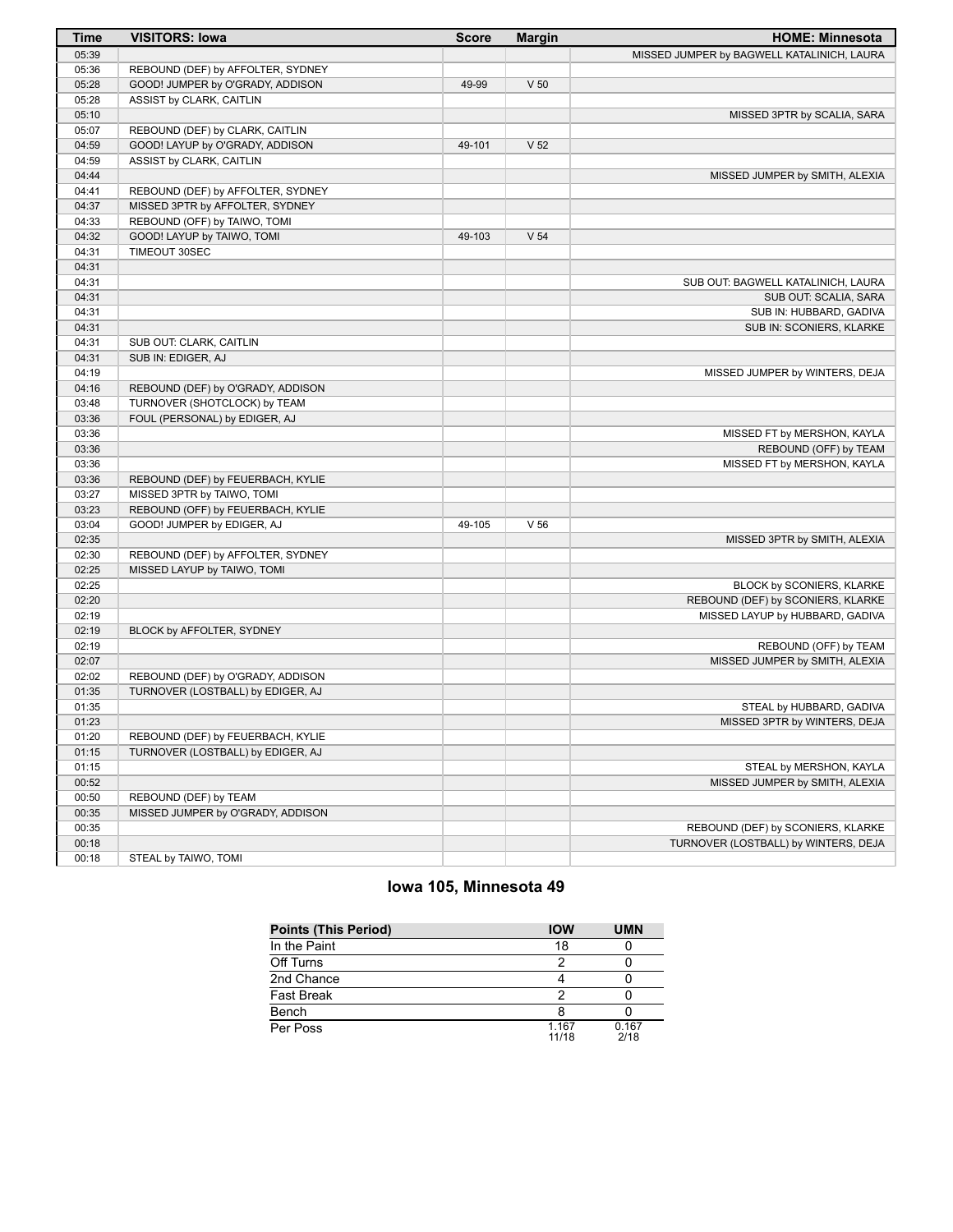# **Official Scoring/Possession Reference Chart Iowa vs Minnesota Period 1 January 20, 2022 at Williams Arena - Minneapolis**



# **Period 1**

#### **Starters:**

lowa: 14 WARNOCK,MCKENNA (F); 20 MARTIN,KATE (G); 22 CLARK,CAITLIN (G); 24 MARSHALL,GABBIE (G); 25 CZINANO,MONIKA (C);<br>**Minnesota**: 3 WINTERS,DEJA (G); 4 POWELL,JASMINE (G); 14 SCALIA,SARA (G); 30 SISSOKO,KADIATOU (F); 54

| <b>Time</b> | <b>VISITORS: Iowa</b>                 | <b>Score</b> | <b>Margin</b>   | <b>HOME: Minnesota</b>                 |
|-------------|---------------------------------------|--------------|-----------------|----------------------------------------|
| 09:22       | GOOD! JUMPER by CLARK, CAITLIN        | $0 - 2$      | V <sub>2</sub>  |                                        |
| 08:52       |                                       | $2 - 2$      | т               | GOOD! LAYUP by SISSOKO, KADIATOU [PNT] |
| 08:32       | GOOD! LAYUP by CLARK, CAITLIN         | $2 - 4$      | V <sub>2</sub>  |                                        |
| 07:21       | GOOD! LAYUP by CZINANO, MONIKA        | $2 - 6$      | V <sub>4</sub>  |                                        |
| 06:43       | GOOD! LAYUP by CZINANO, MONIKA [PNT]  | $2 - 8$      | $V_6$           |                                        |
| 06:16       | GOOD! LAYUP by WARNOCK, MCKENNA [PNT] | $2 - 10$     | V8              |                                        |
| 05:43       | GOOD! 3PTR by MARSHALL, GABBIE        | $2 - 13$     | V <sub>11</sub> |                                        |
| 05:19       |                                       | $4 - 13$     | V <sub>9</sub>  | GOOD! JUMPER by SISSOKO, KADIATOU      |
| 04:53       | GOOD! LAYUP by CLARK, CAITLIN [PNT]   | $4 - 15$     | V <sub>11</sub> |                                        |
| 04:32       |                                       | $6 - 15$     | V <sub>9</sub>  | GOOD! LAYUP by SISSOKO, KADIATOU       |
| 04:08       | GOOD! FT by CZINANO, MONIKA           | $6 - 16$     | $V$ 10          |                                        |
| 04:08       | GOOD! FT by CZINANO, MONIKA           | $6 - 17$     | V <sub>11</sub> |                                        |
| 03:10       | GOOD! 3PTR by TAIWO, TOMI             | $6 - 20$     | V <sub>14</sub> |                                        |
| 02:29       |                                       | $8 - 20$     | V <sub>12</sub> | GOOD! JUMPER by HUBBARD, GADIVA [PNT]  |
| 01:12       |                                       | $10 - 20$    | $V$ 10          | GOOD! JUMPER by SMITH, ALEXIA [PNT]    |
| 00:01       |                                       | $13 - 20$    | V <sub>7</sub>  | GOOD! 3PTR by SMITH, ALEXIA            |

**Iowa 20, Minnesota 13**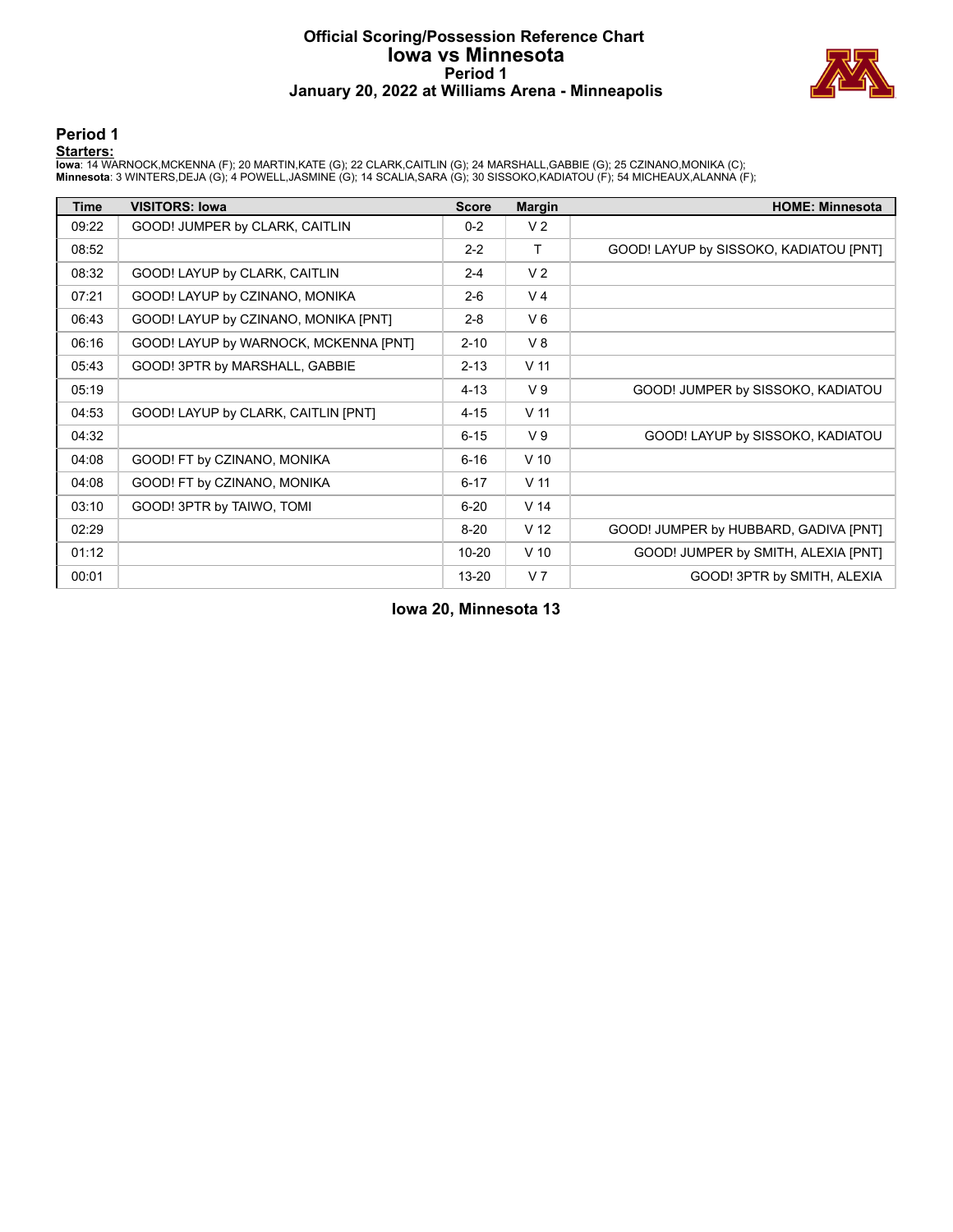# **Official Scoring/Possession Reference Chart Iowa vs Minnesota Period 2 January 20, 2022 at Williams Arena - Minneapolis**



# **Period 2**

#### **Starters:**

lowa: 14 WARNOCK,MCKENNA (F); 20 MARTIN,KATE (G); 22 CLARK,CAITLIN (G); 24 MARSHALL,GABBIE (G); 25 CZINANO,MONIKA (C);<br>**Minnesota**: 3 WINTERS,DEJA (G); 4 POWELL,JASMINE (G); 14 SCALIA,SARA (G); 30 SISSOKO,KADIATOU (F); 54

| <b>Time</b> | <b>VISITORS: Iowa</b>                    | <b>Score</b> | <b>Margin</b>   | <b>HOME: Minnesota</b>                    |
|-------------|------------------------------------------|--------------|-----------------|-------------------------------------------|
| 09:40       |                                          | 14-20        | $V_6$           | GOOD! FT by HUBBARD, GADIVA               |
| 09:16       | GOOD! LAYUP by CLARK, CAITLIN [PNT]      | $14 - 22$    | V8              |                                           |
| 08:44       |                                          | $15 - 22$    | V <sub>7</sub>  | GOOD! FT by SMITH, ALEXIA                 |
| 08:16       |                                          | $17-22$      | V <sub>5</sub>  | GOOD! JUMPER by MICHEAUX, ALANNA          |
| 07:37       | GOOD! 3PTR by CLARK, CAITLIN             | $17 - 25$    | V8              |                                           |
| 07:12       |                                          | 19-25        | $V_6$           | GOOD! JUMPER by SCALIA, SARA [PNT]        |
| 06:57       | GOOD! 3PTR by MARSHALL, GABBIE           | 19-28        | V <sub>9</sub>  |                                           |
| 05:52       | GOOD! 3PTR by CLARK, CAITLIN             | 19-31        | V <sub>12</sub> |                                           |
| 05:22       | GOOD! LAYUP by MARTIN, KATE [FB/PNT]     | 19-33        | V <sub>14</sub> |                                           |
| 05:01       |                                          | 21-33        | V <sub>12</sub> | GOOD! JUMPER by SCALIA, SARA [PNT]        |
| 04:31       |                                          | 23-33        | $V$ 10          | GOOD! JUMPER by SISSOKO, KADIATOU         |
| 04:13       | GOOD! FT by FEUERBACH, KYLIE             | 23-34        | V <sub>11</sub> |                                           |
| 03:54       |                                          | 25-34        | V <sub>9</sub>  | GOOD! LAYUP by MICHEAUX, ALANNA           |
| 03:31       | GOOD! 3PTR by CLARK, CAITLIN             | 25-37        | V <sub>12</sub> |                                           |
| 03:05       | GOOD! LAYUP by O'GRADY, ADDISON [FB/PNT] | 25-39        | V <sub>14</sub> |                                           |
| 02:50       | GOOD! JUMPER by FEUERBACH, KYLIE [FB]    | 25-41        | V <sub>16</sub> |                                           |
| 02:33       |                                          | $27 - 41$    | V <sub>14</sub> | GOOD! JUMPER by WINTERS, DEJA             |
| 01:59       |                                          | 29-41        | V <sub>12</sub> | GOOD! JUMPER by WINTERS, DEJA             |
| 01:38       | GOOD! JUMPER by CLARK, CAITLIN           | 29-43        | V <sub>14</sub> |                                           |
| 01:23       |                                          | $31 - 43$    | V <sub>12</sub> | GOOD! JUMPER by BAGWELL KATALINICH, LAURA |
| 01:01       | GOOD! FT by CZINANO, MONIKA              | $31 - 44$    | V <sub>13</sub> |                                           |
| 01:01       | GOOD! FT by CZINANO, MONIKA              | $31 - 45$    | V <sub>14</sub> |                                           |
| 00:37       |                                          | 34-45        | V <sub>11</sub> | GOOD! 3PTR by WINTERS, DEJA [FB]          |
| 00:02       | GOOD! FT by CLARK, CAITLIN               | 34-46        | V <sub>12</sub> |                                           |
| 00:02       | GOOD! FT by CLARK, CAITLIN               | 34-47        | V <sub>13</sub> |                                           |

**Iowa 47, Minnesota 34**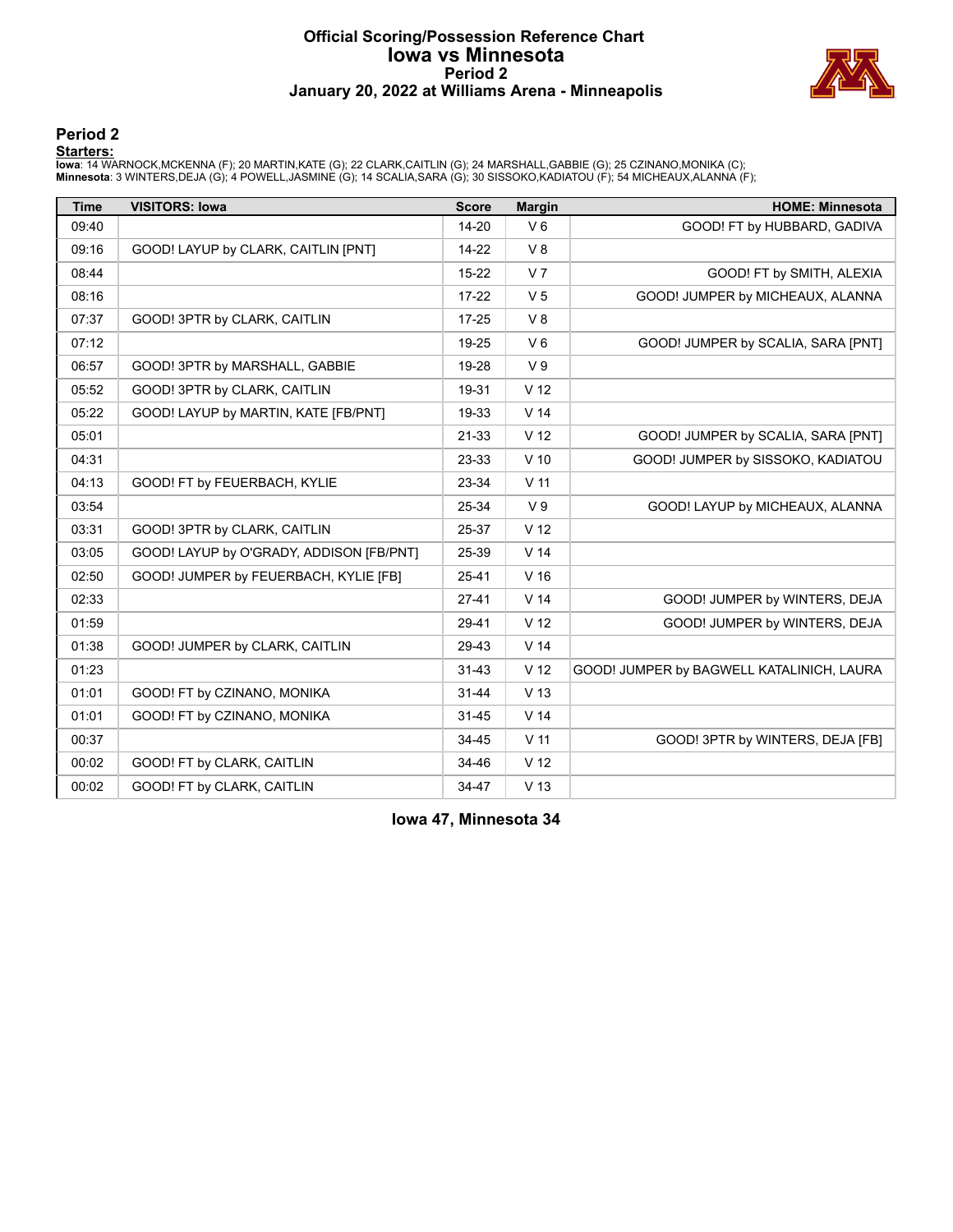# **Official Scoring/Possession Reference Chart Iowa vs Minnesota Period 3 January 20, 2022 at Williams Arena - Minneapolis**



# **Period 3**

#### **Starters:**

lowa: 14 WARNOCK,MCKENNA (F); 20 MARTIN,KATE (G); 22 CLARK,CAITLIN (G); 24 MARSHALL,GABBIE (G); 25 CZINANO,MONIKA (C);<br>**Minnesota**: 3 WINTERS,DEJA (G); 4 POWELL,JASMINE (G); 14 SCALIA,SARA (G); 30 SISSOKO,KADIATOU (F); 54

| <b>Time</b> | <b>VISITORS: Iowa</b>                    | <b>Score</b> | <b>Margin</b>   | <b>HOME: Minnesota</b>                |
|-------------|------------------------------------------|--------------|-----------------|---------------------------------------|
| 09:34       |                                          | 37-47        | $V$ 10          | GOOD! 3PTR by SCALIA, SARA            |
| 09:14       | GOOD! 3PTR by CLARK, CAITLIN             | 37-50        | V <sub>13</sub> |                                       |
| 08:52       |                                          | 39-50        | V <sub>11</sub> | GOOD! LAYUP by SMITH, ALEXIA [PNT]    |
| 08:46       | GOOD! FT by CZINANO, MONIKA [FB]         | 39-51        | V <sub>12</sub> |                                       |
| 08:46       | GOOD! FT by CZINANO, MONIKA [FB]         | 39-52        | V <sub>13</sub> |                                       |
| 07:52       | GOOD! 3PTR by WARNOCK, MCKENNA           | 39-55        | V <sub>16</sub> |                                       |
| 07:12       | GOOD! LAYUP by CZINANO, MONIKA [PNT]     | 39-57        | V <sub>18</sub> |                                       |
| 06:45       | GOOD! LAYUP by CZINANO, MONIKA [FB/PNT]  | 39-59        | V <sub>20</sub> |                                       |
| 06:45       | GOOD! FT by CZINANO, MONIKA [FB]         | 39-60        | V <sub>21</sub> |                                       |
| 06:34       |                                          | 41-60        | $V$ 19          | GOOD! JUMPER by SCALIA, SARA [PNT]    |
| 06:20       | GOOD! LAYUP by MARSHALL, GABBIE [PNT]    | 41-62        | V <sub>21</sub> |                                       |
| 06:20       | GOOD! FT by MARSHALL, GABBIE             | 41-63        | V <sub>22</sub> |                                       |
| 05:59       | GOOD! LAYUP by CLARK, CAITLIN [FB/PNT]   | 41-65        | V <sub>24</sub> |                                       |
| 05:14       | GOOD! LAYUP by O'GRADY, ADDISON [FB]     | 41-67        | V <sub>26</sub> |                                       |
| 04:54       | GOOD! FT by FEUERBACH, KYLIE [FB]        | 41-68        | V <sub>27</sub> |                                       |
| 04:54       | GOOD! FT by FEUERBACH, KYLIE [FB]        | 41-69        | V <sub>28</sub> |                                       |
| 04:32       | GOOD! LAYUP by MARSHALL, GABBIE [FB/PNT] | 41-71        | V <sub>30</sub> |                                       |
| 04:19       |                                          | 44-71        | V <sub>27</sub> | GOOD! 3PTR by SCALIA, SARA            |
| 04:06       | GOOD! 3PTR by MARSHALL, GABBIE           | 44-74        | V <sub>30</sub> |                                       |
| 03:42       |                                          | 46-74        | V <sub>28</sub> | GOOD! LAYUP by MICHEAUX, ALANNA [PNT] |
| 03:21       | GOOD! FT by CLARK, CAITLIN               | 46-75        | V <sub>29</sub> |                                       |
| 02:37       | GOOD! LAYUP by CLARK, CAITLIN [PNT]      | 46-77        | V <sub>31</sub> |                                       |
| 01:53       | GOOD! LAYUP by CZINANO, MONIKA [PNT]     | 46-79        | V <sub>33</sub> |                                       |
| 01:53       | GOOD! FT by CZINANO, MONIKA              | 46-80        | V34             |                                       |
| 01:01       | GOOD! LAYUP by MARSHALL, GABBIE [FB]     | 46-82        | V36             |                                       |
| 00:06       | GOOD! LAYUP by CLARK, CAITLIN            | 46-84        | V 38            |                                       |

**Iowa 84, Minnesota 46**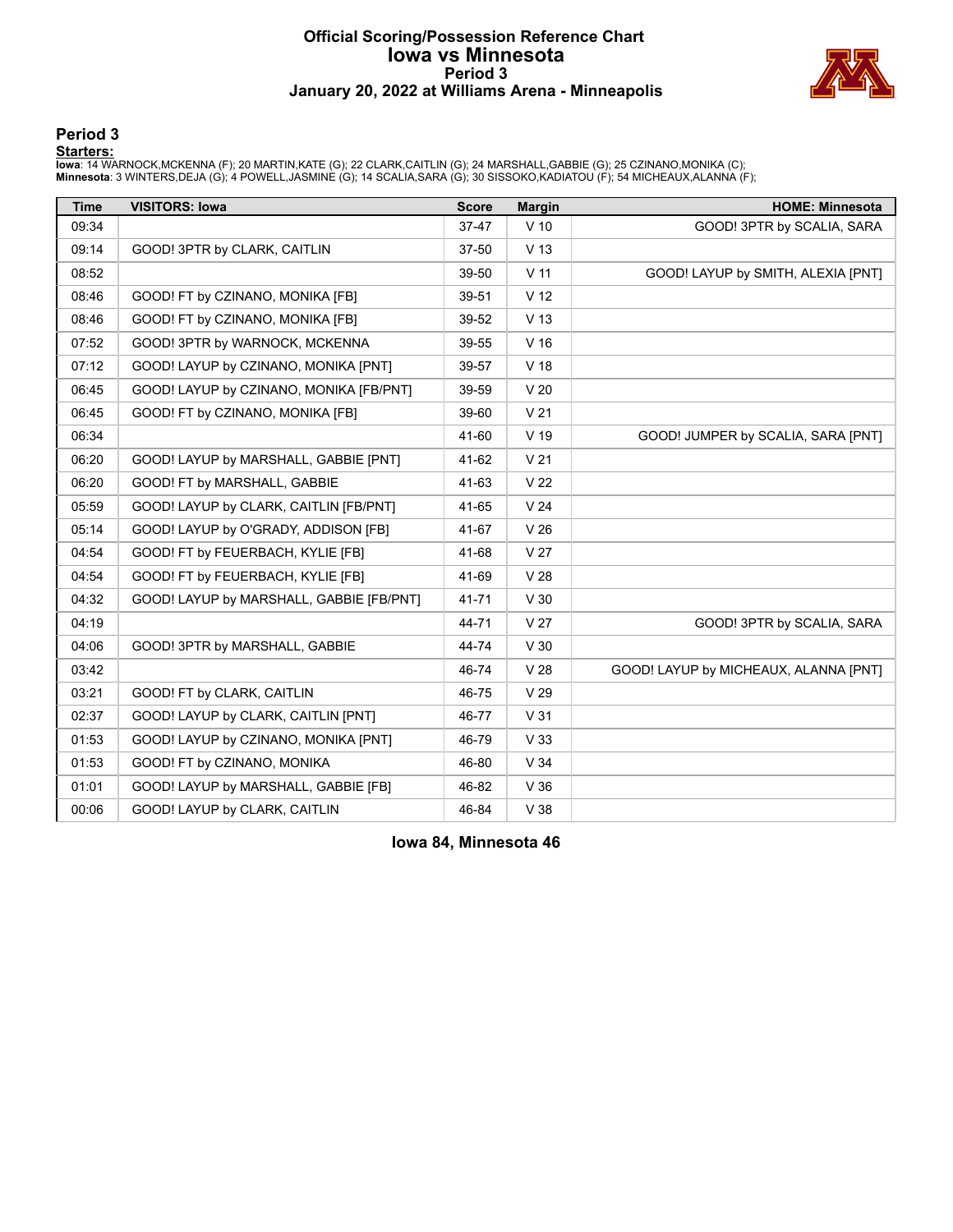# **Official Scoring/Possession Reference Chart Iowa vs Minnesota Period 4 January 20, 2022 at Williams Arena - Minneapolis**



# **Period 4**

#### **Starters:**

lowa: 14 WARNOCK,MCKENNA (F); 20 MARTIN,KATE (G); 22 CLARK,CAITLIN (G); 24 MARSHALL,GABBIE (G); 25 CZINANO,MONIKA (C);<br>**Minnesota**: 3 WINTERS,DEJA (G); 4 POWELL,JASMINE (G); 14 SCALIA,SARA (G); 30 SISSOKO,KADIATOU (F); 54

| <b>Time</b> | <b>VISITORS: Iowa</b>                    | <b>Score</b> | <b>Margin</b>   | <b>HOME: Minnesota</b>       |
|-------------|------------------------------------------|--------------|-----------------|------------------------------|
| 09:51       | GOOD! LAYUP by CLARK, CAITLIN            | 46-86        | $V$ 40          |                              |
| 09:13       | GOOD! LAYUP by CZINANO, MONIKA           | 46-88        | $V$ 42          |                              |
| 08:54       | GOOD! LAYUP by WARNOCK, MCKENNA [FB/PNT] | 46-90        | $V$ 44          |                              |
| 08:02       | GOOD! LAYUP by CZINANO, MONIKA [PNT]     | 46-92        | $V$ 46          |                              |
| 07:34       | GOOD! JUMPER by CLARK, CAITLIN [PNT]     | 46-94        | $V$ 48          |                              |
| 07:21       |                                          | 48-94        | $V$ 46          | GOOD! JUMPER by SCALIA, SARA |
| 07:04       | GOOD! FT by CZINANO, MONIKA              | 48-95        | V 47            |                              |
| 07:04       | GOOD! LAYUP by WARNOCK, MCKENNA          | 48-97        | V 49            |                              |
| 06:18       |                                          | 49-97        | $V$ 48          | GOOD! FT by SCALIA, SARA     |
| 05:28       | GOOD! JUMPER by O'GRADY, ADDISON         | 49-99        | V <sub>50</sub> |                              |
| 04:59       | GOOD! LAYUP by O'GRADY, ADDISON          | 49-101       | V <sub>52</sub> |                              |
| 04:32       | GOOD! LAYUP by TAIWO, TOMI               | 49-103       | V <sub>54</sub> |                              |
| 03:04       | GOOD! JUMPER by EDIGER, AJ               | 49-105       | V <sub>56</sub> |                              |

# **Iowa 105, Minnesota 49**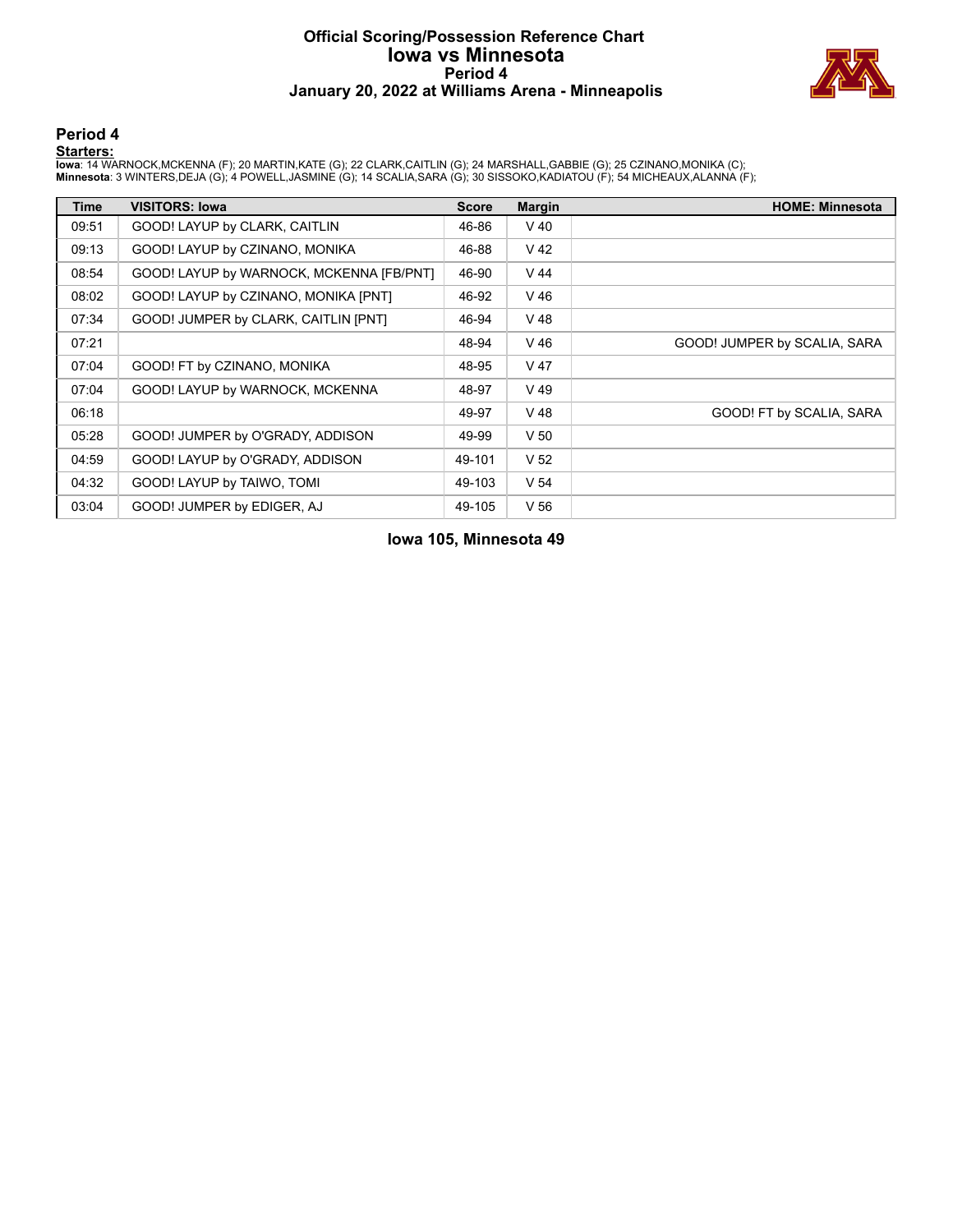# **Official Substitutions Log Iowa vs Minnesota Period 1 January 20, 2022 at Williams Arena - Minneapolis**



| <b>VISITORS: Iowa</b>        | <b>Time</b> | <b>Score</b> | <b>HOME: Minnesota</b>    |
|------------------------------|-------------|--------------|---------------------------|
| 14 WARNOCK, MCKENNA          |             |              | 3 WINTERS, DEJA           |
| 20 MARTIN.KATE               |             |              | 4 POWELL, JASMINE         |
| 22 CLARK, CAITLIN            |             |              | 14 SCALIA, SARA           |
| 24 MARSHALL, GABBIE          |             |              | 30 SISSOKO, KADIATOU      |
| 25 CZINANO, MONIKA           |             |              | 54 MICHEAUX, ALANNA       |
|                              | 06:59       | $6 - 2$      | SUB OUT: WINTERS, DEJA    |
|                              | 06:59       |              | SUB OUT: MICHEAUX, ALANNA |
|                              | 06:59       |              | SUB IN: HUBBARD, GADIVA   |
|                              | 06:59       |              | SUB IN: HELGREN, BAILEY   |
| SUB OUT: 20 MARTIN, KATE     | 06:59       |              |                           |
| SUB IN: 4 FEUERBACH, KYLIE   | 06:59       |              |                           |
|                              | 04:08       | $15-6$       | SUB OUT: SCALIA, SARA     |
|                              | 04:08       |              | SUB IN: WINTERS, DEJA     |
| SUB OUT: 4 FEUERBACH, KYLIE  | 04:08       |              |                           |
| SUB OUT: 24 MARSHALL, GABBIE | 04:08       |              |                           |
| SUB IN: 1 TAIWO, TOMI        | 04:08       |              |                           |
| SUB IN: 20 MARTIN, KATE      | 04:08       |              |                           |
| SUB OUT: 25 CZINANO.MONIKA   | 04:08       |              |                           |
| SUB IN: 44 O'GRADY, ADDISON  | 04:08       |              |                           |
|                              | 01:35       | $20 - 8$     | SUB OUT: POWELL, JASMINE  |
|                              | 01:35       |              | SUB OUT: HUBBARD, GADIVA  |
|                              | 01:35       |              | SUB OUT: HELGREN, BAILEY  |
|                              | 01:35       |              | SUB IN: SMITH, ALEXIA     |
|                              | 01:35       |              | SUB IN: SCALIA, SARA      |
|                              | 01:35       |              | SUB IN: MICHEAUX, ALANNA  |
| SUB OUT: 14 WARNOCK, MCKENNA | 01:35       |              |                           |
| SUB OUT: 44 O'GRADY, ADDISON | 01:35       |              |                           |
| SUB IN: 24 MARSHALL, GABBIE  | 01:35       |              |                           |
| SUB IN: 25 CZINANO, MONIKA   | 01:35       |              |                           |

**Iowa 20, Minnesota 13**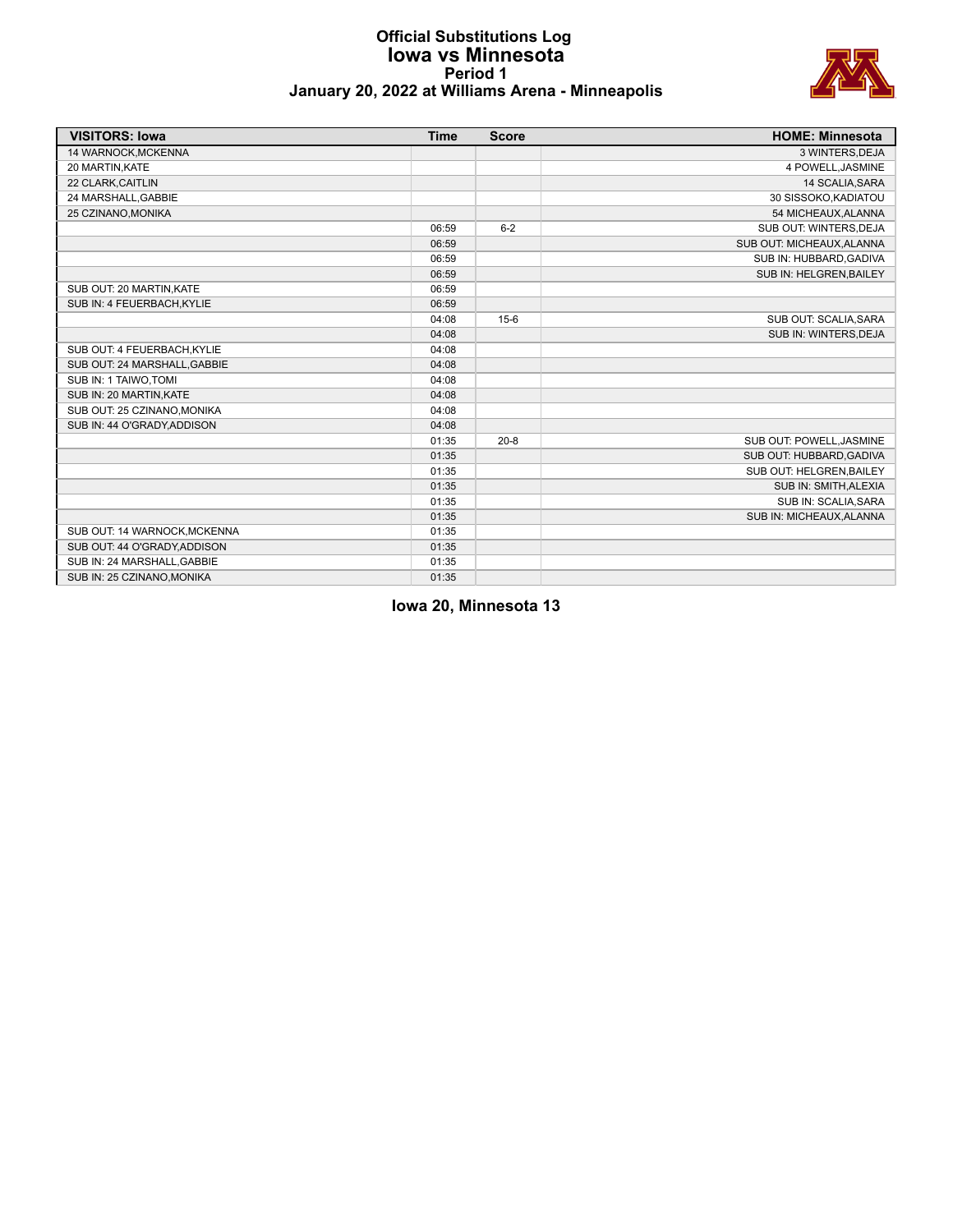# **Official Substitutions Log Iowa vs Minnesota Period 2 January 20, 2022 at Williams Arena - Minneapolis**



| <b>VISITORS: Iowa</b>        | <b>Time</b> | <b>Score</b> | <b>HOME: Minnesota</b>             |
|------------------------------|-------------|--------------|------------------------------------|
| 14 WARNOCK, MCKENNA          |             |              | 3 WINTERS, DEJA                    |
| 20 MARTIN, KATE              |             |              | 4 POWELL, JASMINE                  |
| 22 CLARK, CAITLIN            |             |              | 14 SCALIA, SARA                    |
| 24 MARSHALL, GABBIE          |             |              | 30 SISSOKO, KADIATOU               |
| 25 CZINANO, MONIKA           |             |              | 54 MICHEAUX, ALANNA                |
|                              | 10:00       |              | SUB OUT: SISSOKO, KADIATOU         |
|                              | 10:00       |              | SUB IN: HUBBARD, GADIVA            |
| SUB OUT: 1 TAIWO, TOMI       | 10:00       |              |                                    |
| SUB IN: 14 WARNOCK, MCKENNA  | 10:00       |              |                                    |
| SUB OUT: 14 WARNOCK, MCKENNA | 09:40       |              |                                    |
| SUB IN: 4 FEUERBACH, KYLIE   | 09:40       |              |                                    |
|                              | 08:43       | $22 - 15$    | SUB OUT: HUBBARD, GADIVA           |
|                              | 08:43       |              | SUB IN: SISSOKO, KADIATOU          |
|                              | 08:09       | $22 - 17$    | SUB OUT: MICHEAUX, ALANNA          |
|                              | 08:09       |              | SUB IN: HELGREN, BAILEY            |
|                              | 06:59       | $25-19$      | SUB OUT: SMITH, ALEXIA             |
|                              | 06:59       |              | SUB IN: POWELL, JASMINE            |
|                              | 05:21       | $33-19$      | SUB OUT: HELGREN, BAILEY           |
|                              | 05:21       |              | SUB IN: MICHEAUX, ALANNA           |
| SUB OUT: 20 MARTIN, KATE     | 05:21       |              |                                    |
| SUB OUT: 25 CZINANO, MONIKA  | 05:21       |              |                                    |
| SUB IN: 14 WARNOCK, MCKENNA  | 05:21       |              |                                    |
| SUB IN: 44 O'GRADY, ADDISON  | 05:21       |              |                                    |
| SUB OUT: 14 WARNOCK, MCKENNA | 04:53       | $33 - 21$    |                                    |
| SUB IN: 20 MARTIN, KATE      | 04:53       |              |                                    |
|                              | 04:12       | 34-23        | SUB OUT: SISSOKO, KADIATOU         |
|                              | 04:12       |              | SUB IN: BAGWELL KATALINICH, LAURA  |
|                              | 01:43       | 41-29        | SUB OUT: POWELL, JASMINE           |
|                              | 01:43       |              | SUB IN: SMITH, ALEXIA              |
| SUB OUT: 44 O'GRADY, ADDISON | 01:43       |              |                                    |
| SUB IN: 25 CZINANO, MONIKA   | 01:43       |              |                                    |
| SUB OUT: 24 MARSHALL, GABBIE | 01:43       |              |                                    |
| SUB IN: 1 TAIWO, TOMI        | 01:43       |              |                                    |
|                              | 01:04       | 43-31        | SUB OUT: BAGWELL KATALINICH, LAURA |
|                              | 01:04       |              | SUB OUT: MICHEAUX, ALANNA          |
|                              | 01:04       |              | SUB IN: HUBBARD, GADIVA            |
|                              | 01:04       |              | SUB IN: HELGREN, BAILEY            |
| SUB OUT: 4 FEUERBACH.KYLIE   | 01:04       |              |                                    |
| SUB IN: 24 MARSHALL, GABBIE  | 01:04       |              |                                    |
| SUB OUT: 22 CLARK, CAITLIN   | 00:02       | 47-34        |                                    |
| SUB IN: 4 FEUERBACH, KYLIE   | 00:02       |              |                                    |
|                              |             |              |                                    |

**Iowa 47, Minnesota 34**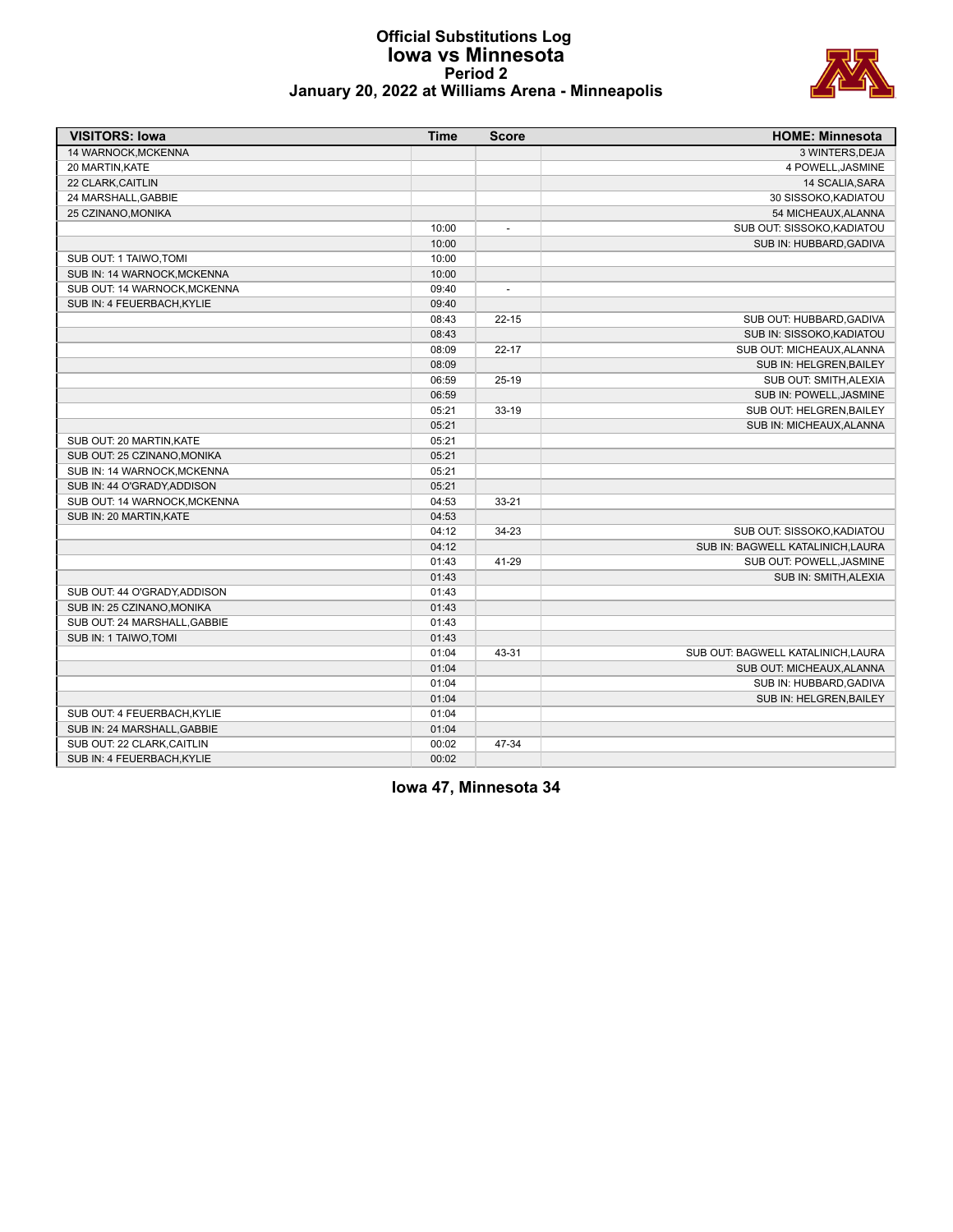

# **Official Substitutions Log Iowa vs Minnesota Period 3 January 20, 2022 at Williams Arena - Minneapolis**

| <b>VISITORS: Iowa</b>        | <b>Time</b> | <b>Score</b>             | <b>HOME: Minnesota</b>     |
|------------------------------|-------------|--------------------------|----------------------------|
| 14 WARNOCK.MCKENNA           |             |                          | 3 WINTERS.DEJA             |
| 20 MARTIN, KATE              |             |                          | 4 POWELL, JASMINE          |
| 22 CLARK, CAITLIN            |             |                          | 14 SCALIA, SARA            |
| 24 MARSHALL, GABBIE          |             |                          | 30 SISSOKO, KADIATOU       |
| 25 CZINANO, MONIKA           |             |                          | 54 MICHEAUX, ALANNA        |
|                              | 10:00       | $\overline{\phantom{a}}$ | SUB OUT: HUBBARD, GADIVA   |
|                              | 10:00       |                          | SUB OUT: HELGREN, BAILEY   |
|                              | 10:00       |                          | SUB IN: SISSOKO, KADIATOU  |
|                              | 10:00       |                          | SUB IN: MICHEAUX, ALANNA   |
| SUB OUT: 1 TAIWO, TOMI       | 10:00       |                          |                            |
| SUB OUT: 4 FEUERBACH.KYLIE   | 10:00       |                          |                            |
| SUB IN: 14 WARNOCK, MCKENNA  | 10:00       |                          |                            |
| SUB IN: 22 CLARK, CAITLIN    | 10:00       |                          |                            |
|                              | 08:46       | 50-39                    | SUB OUT: WINTERS, DEJA     |
|                              | 08:46       |                          | SUB IN: HUBBARD, GADIVA    |
|                              | 06:45       | 59-39                    | SUB OUT: MICHEAUX, ALANNA  |
|                              | 06:45       |                          | SUB IN: HELGREN, BAILEY    |
| SUB OUT: 25 CZINANO, MONIKA  | 06:45       |                          |                            |
| SUB IN: 44 O'GRADY, ADDISON  | 06:45       |                          |                            |
| SUB OUT: 20 MARTIN, KATE     | 06:45       |                          |                            |
| SUB IN: 4 FEUERBACH, KYLIE   | 06:45       |                          |                            |
|                              | 06:20       | 62-41                    | SUB OUT: SMITH, ALEXIA     |
|                              | 06:20       |                          | SUB IN: WINTERS, DEJA      |
| SUB OUT: 22 CLARK, CAITLIN   | 05:21       | 65-41                    |                            |
| SUB IN: 20 MARTIN, KATE      | 05:21       |                          |                            |
|                              | 04:54       | 67-41                    | SUB OUT: HUBBARD, GADIVA   |
|                              | 04:54       |                          | SUB OUT: HELGREN, BAILEY   |
|                              | 04:54       |                          | SUB IN: POWELL, JASMINE    |
|                              | 04:54       |                          | SUB IN: MICHEAUX, ALANNA   |
| SUB OUT: 44 O'GRADY, ADDISON | 04:54       |                          |                            |
| SUB IN: 25 CZINANO, MONIKA   | 04:54       |                          |                            |
| SUB OUT: 4 FEUERBACH, KYLIE  | 04:37       | 69-41                    |                            |
| SUB OUT: 14 WARNOCK, MCKENNA | 04:37       |                          |                            |
| SUB IN: 1 TAIWO, TOMI        | 04:37       |                          |                            |
| SUB IN: 22 CLARK, CAITLIN    | 04:37       |                          |                            |
| SUB OUT: 20 MARTIN, KATE     | 03:10       | 75-46                    |                            |
| SUB IN: 3 AFFOLTER, SYDNEY   | 03:10       |                          |                            |
|                              | 02:24       | 77-46                    | SUB OUT: SISSOKO, KADIATOU |
|                              | 02:24       |                          | SUB IN: HUBBARD, GADIVA    |
|                              | 01:53       | 79-46                    | SUB OUT: MICHEAUX, ALANNA  |
|                              | 01:53       |                          | SUB IN: HELGREN, BAILEY    |

**Iowa 84, Minnesota 46**